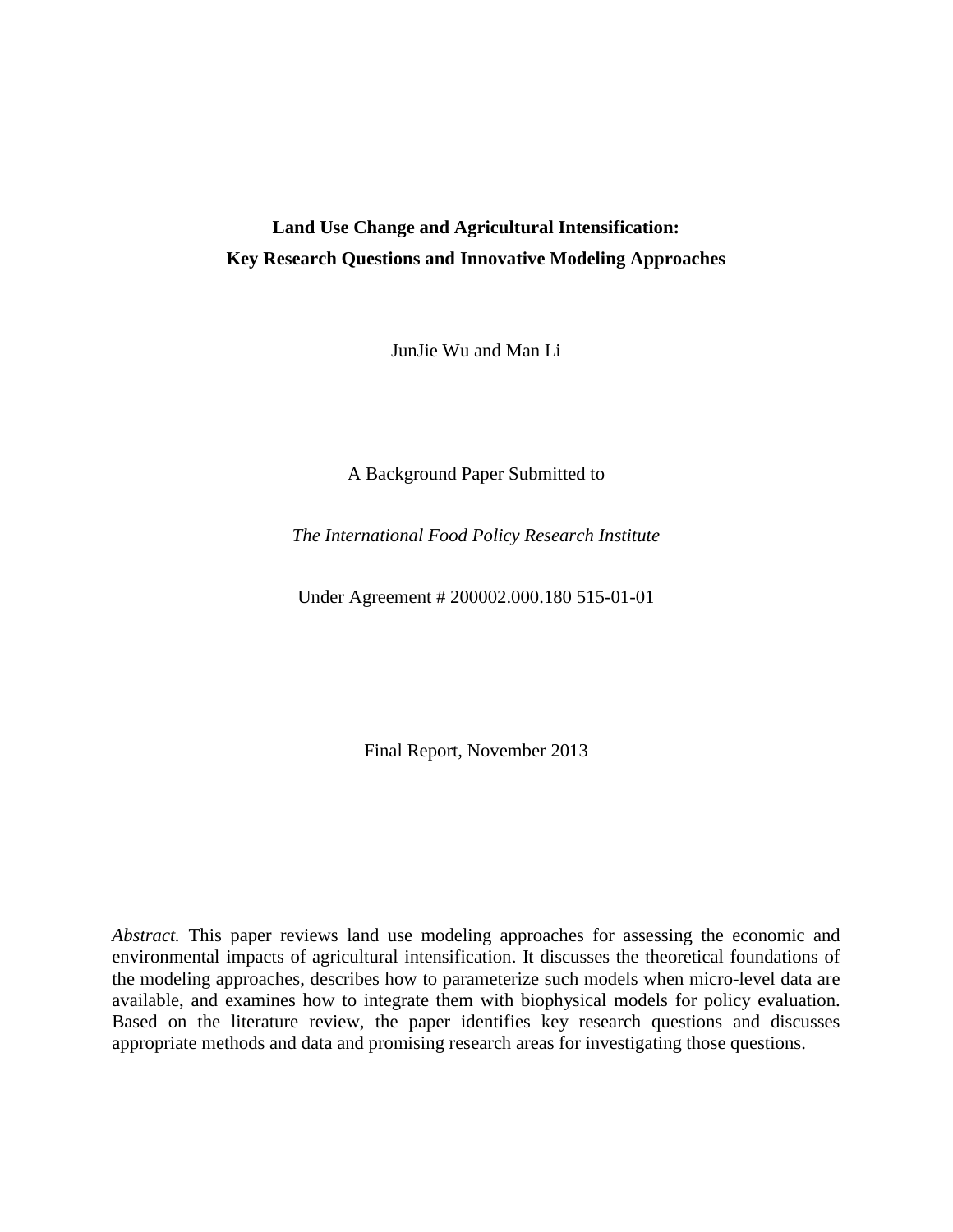#### **1. Introduction**

Agriculture around the world will face tremendous pressure for intensification over the next 50 years. The United Nations forecasts the world population will increase by one third from 2013– 2050. This will dramatically increase the demand for food. The economic transformation currently under way in China, India and other developing nations also has profound implications for global resource demand and environmental conditions. As these countries shift from largely agrarian to industrial economies, their demand for food, energy and natural resources will increase with rising income. Agriculture is expected to meet growing demands for food and fiber. At the same time, agriculture is also expected to provide increased animal welfare and more ecosystem services and play a major role in producing renewable energy, including bioenergy. These new demands will intensify competition for land around the world and will put the role of agricultural intensification at the center stage.

Agricultural intensification is a production system conventionally characterized by a low fallow ratio and an intensive use of inputs, such as capital, labor, pesticides, and chemical fertilizers, to raise agricultural yields, thereby increasing farmers' income and reducing poverty. It remains a question, however, whether such intensification can harmonize food production and environmental protection. Previous studies demonstrated that intensive agricultural production has led to increased erosion, lower soil fertility, and reduced biodiversity (Matson et al. 1997). Intensification may cause conversions of marginal lands, such as grasslands or rangeland, to crop production, leading to land degradation (Li et al., 2013). Intensification may also have negative regional externalities because water use and chemical runoff can impact areas beyond those actually cultivated (Matson et al. 1997; Tilman et al. 2002).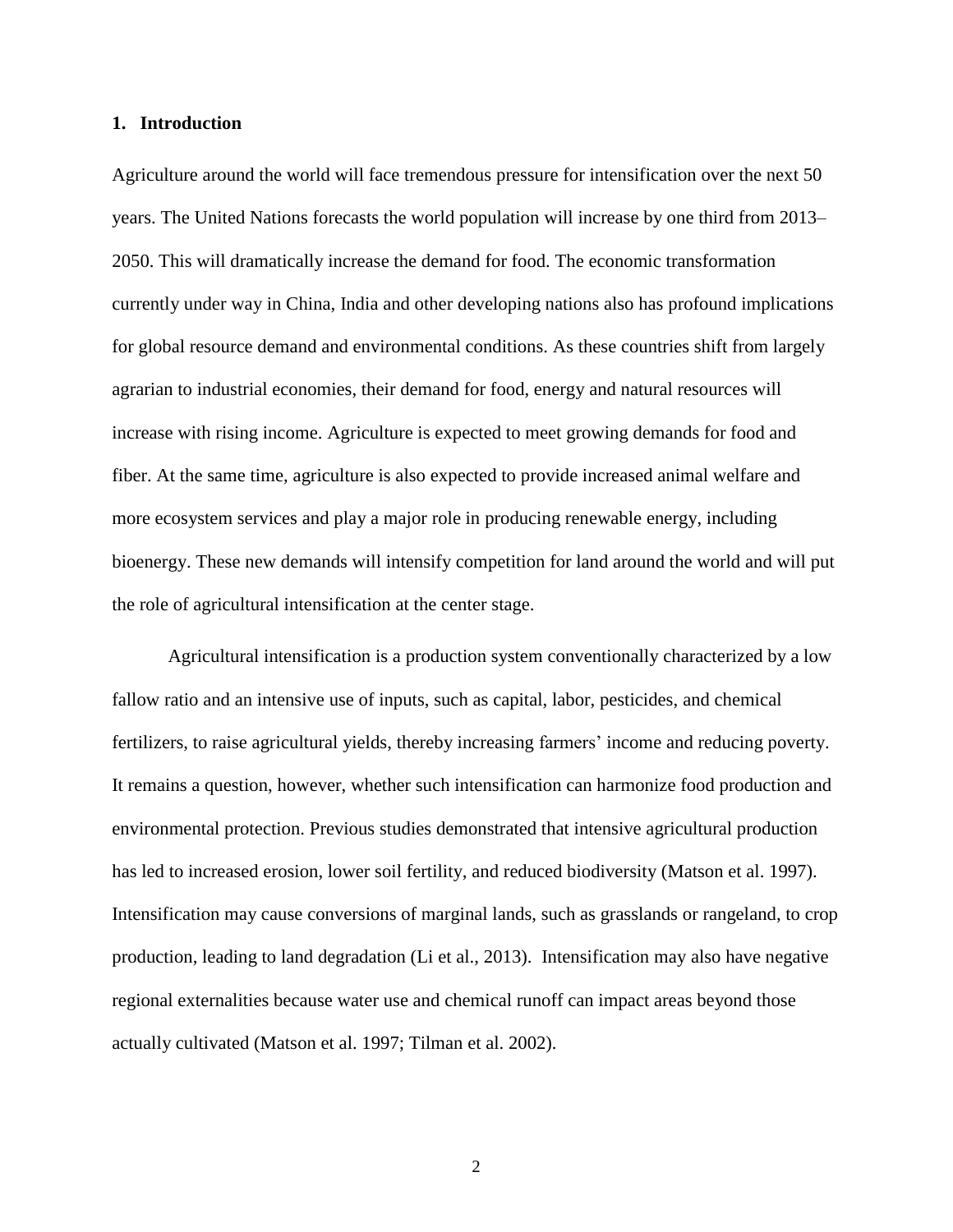In response to the global pressure for balancing economic development and environmental protection, the IFPRI-led *BioSight* project was established. This project aims to provide a novel and integrated approach to strategic policy analysis for sustainable agricultural intensification at the intersection of food, water, land, energy, and the environment. Sustainable agricultural intensification is generally defined as a process whereby agricultural yields are increased without generating adverse environmental impacts. Sustainable agricultural intensification includes a range of farming practices, from specific agro-ecological methods, to practices used in commercial agriculture, to biotechnology. This concept has received increased attentions in some high-level political and scientific circles in recent years because it offers a potentially practical pathway towards the goal of producing more food with less impact on environment. *BioSight* aims to advance the science of integrated bioeconomic modeling by developing a set of tools and data with strong micro-level and spatially-explicit grounding to (1) improve calibration of existing models, (2) extend their analysis to address alternative policies for scaling up of sustainable intensification, and (3) generate actionable policy recommendations on sustainable intensification that are appropriate to short- and medium-term outlooks.

To support *BioSight*'s development of models, tools, and problem-focused analytics, this report reviews land-use modeling approaches for assessing the environmental and ecological impacts of agricultural intensification. The goal of this paper is to lay a solid foundation for the development of models, tools, and problem-focused analytics that explore the impacts and implications of agricultural intensification. The specific objectives are:

1. Conduct a thorough literature review on land use modeling approaches for assessing the economic and environmental impacts of agricultural intensification, and describe how best to parameterize such models, especially those dealing with the data-rich environment, e.g.,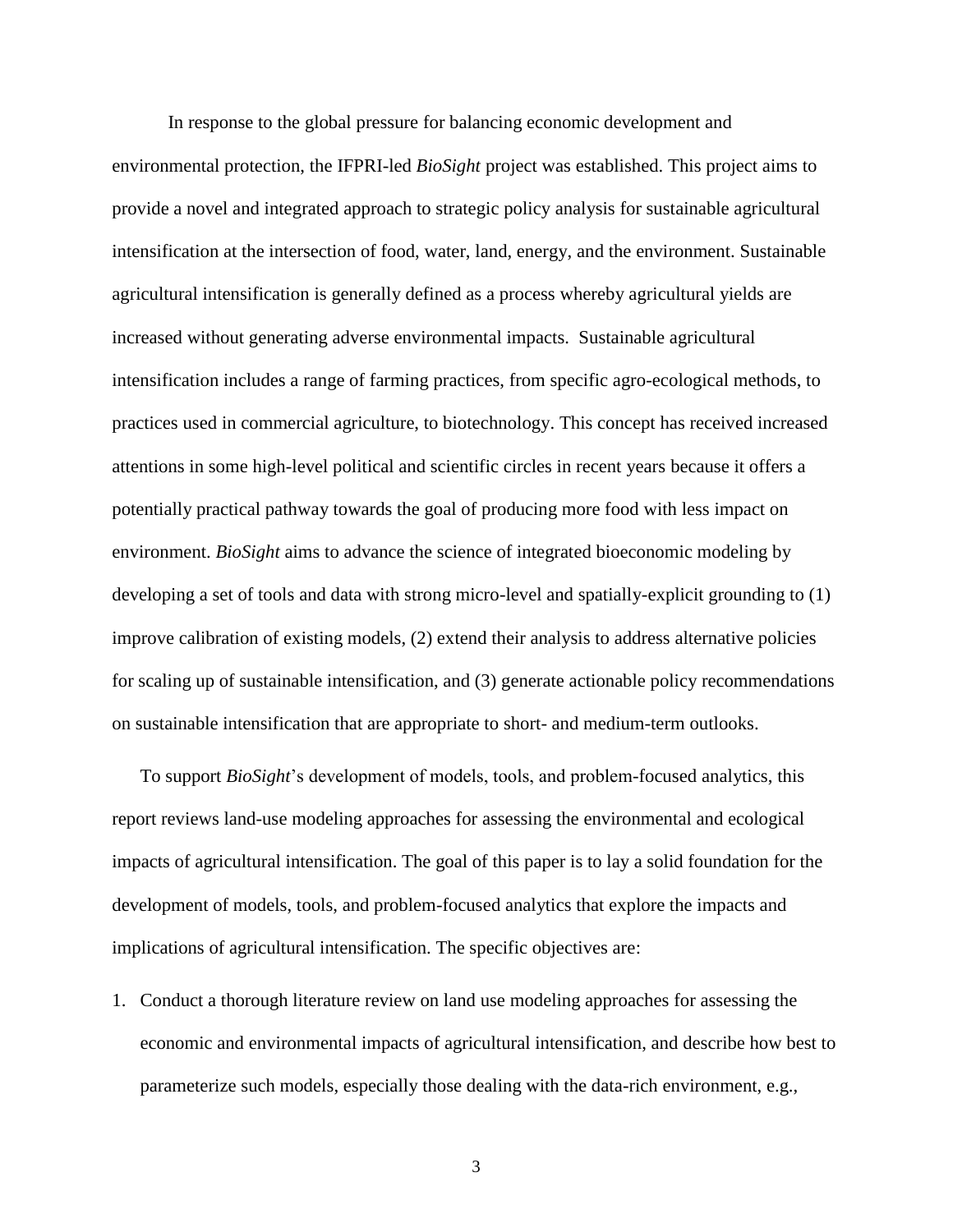when micro-level household surveys are available, or when detailed spatial data of land use and land cover exist.

- 2. Review the methods for integrating land use models and biophysical models to assess the impact of land use change on ecosystem services, and based on the literature review, and identify important methodological/data gaps in the literature.
- 3. Identify 3–5 top research questions relating to land use change and sustainable intensification that have important policy implications and scientific significance, and discuss the appropriate methods and data for investigating these research questions.
- 4. Propose a set of promising study areas in which these questions could be explored and provide guidance as to the minimum data requirements.

In this paper, land use change refers to more than simply the pattern of different land covers (e.g., cropland, grassland, rangeland) in space. Rather, it includes any changes in arrangements, activities, and inputs that people undertake in a certain land cover type. In this sense, agricultural intensification is a major cause of land use change. Agricultural intensification can occur at both the intensive margin and the extensive margin. Agricultural intensification occurs at the intensive margin when more input is used for a given land area (e.g., more fertilizer application per acre in the production of corn). Agricultural intensification occurs at the extensive margin when a less input-intensive land use is converted to a more inputintensive land use (e.g., conversions of grassland to crop production).

Section 2 discusses the theoretical foundations of the modeling approaches and describes how to parameterize such models when aggregate or micro-level data are available. Section 3 discusses the environmental/ecological impacts of agricultural intensification and land use change and examines how to integrate economic and biophysical models to assess the impacts.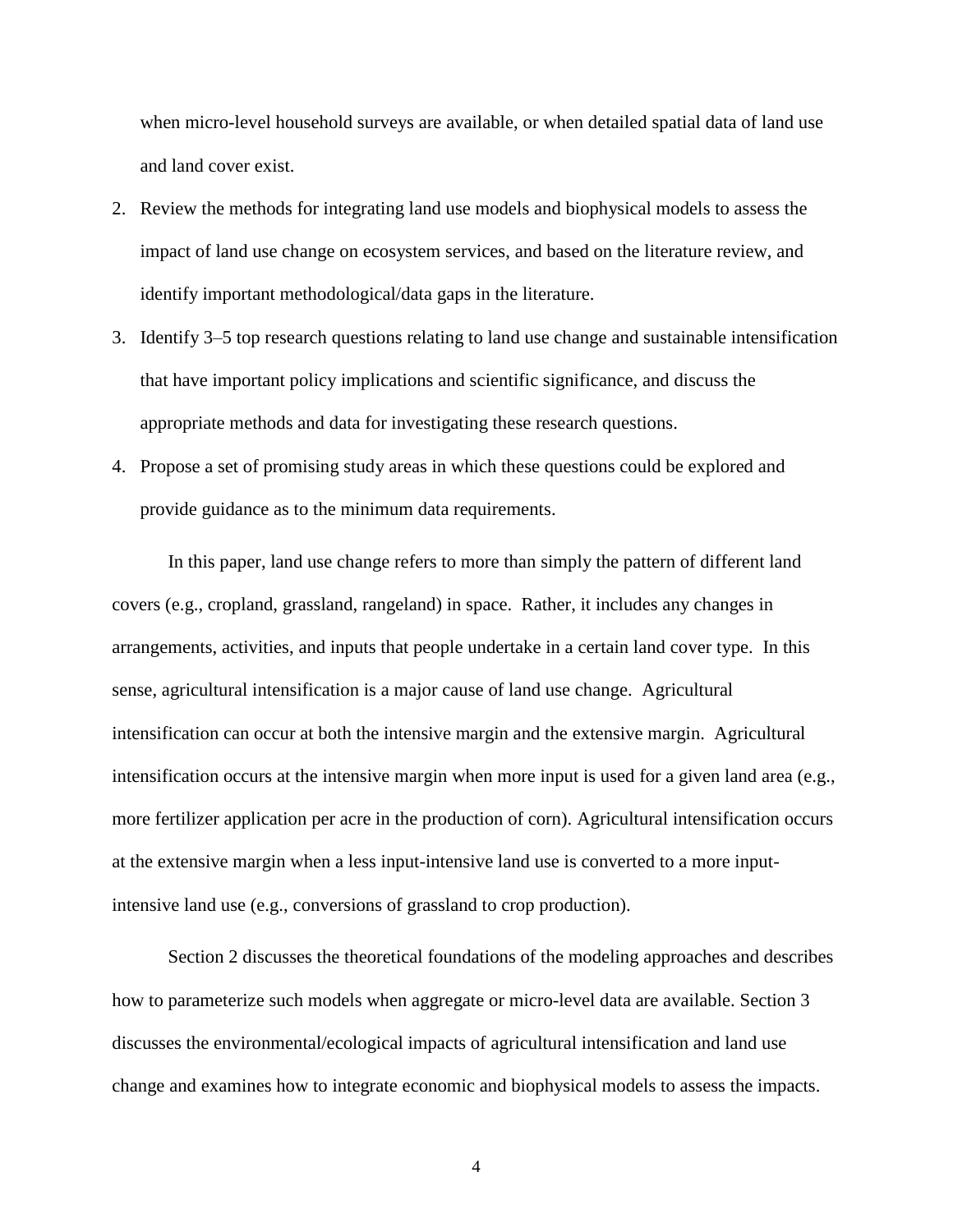Based on the literature review, section 4 identifies important research questions that have important policy implications and scientific significance, and reviews the appropriate methodology and data for investigating these research questions. Section 5 concludes with a brief discussion of promising study areas.

#### **2. Theories and Econometric Approaches for Modeling Land Use**

Economic studies of land use and land use change can be arrayed in a number of dimensions: theoretical versus empirical; structural versus reduced form; econometric versus other empirical approaches; farm, regional, national, versus international-level studies; disaggregate versus aggregate; extensive-margin versus intensive-margin studies; drivers versus consequencesorientated studies, policy versus methods-orientated studies (see [Table 1\)](#page-5-0). The first three dimensions are related to the study method, the next three to the study scope, and the last two to the study objective. For example, Irwin and Wrenn (forthcoming) provide an overview and assessment of the main methods used to model land use change and classify land use models along two dimensions: first, models that are structural versus reduced form and second, econometric models versus other empirical approaches that are used to specify parameter values. Duke and Wu (forthcoming) arrange the chapters in the Oxford Handbook of Land Economics in several dimensions. They divide the chapters into four main sections focusing on drivers of land use change, consequences of land use change, methodological developments, and the economics of land use law and policy, respectively. The methodological section includes chapters that focus on econometric, simulation, and experimental methods, respectively.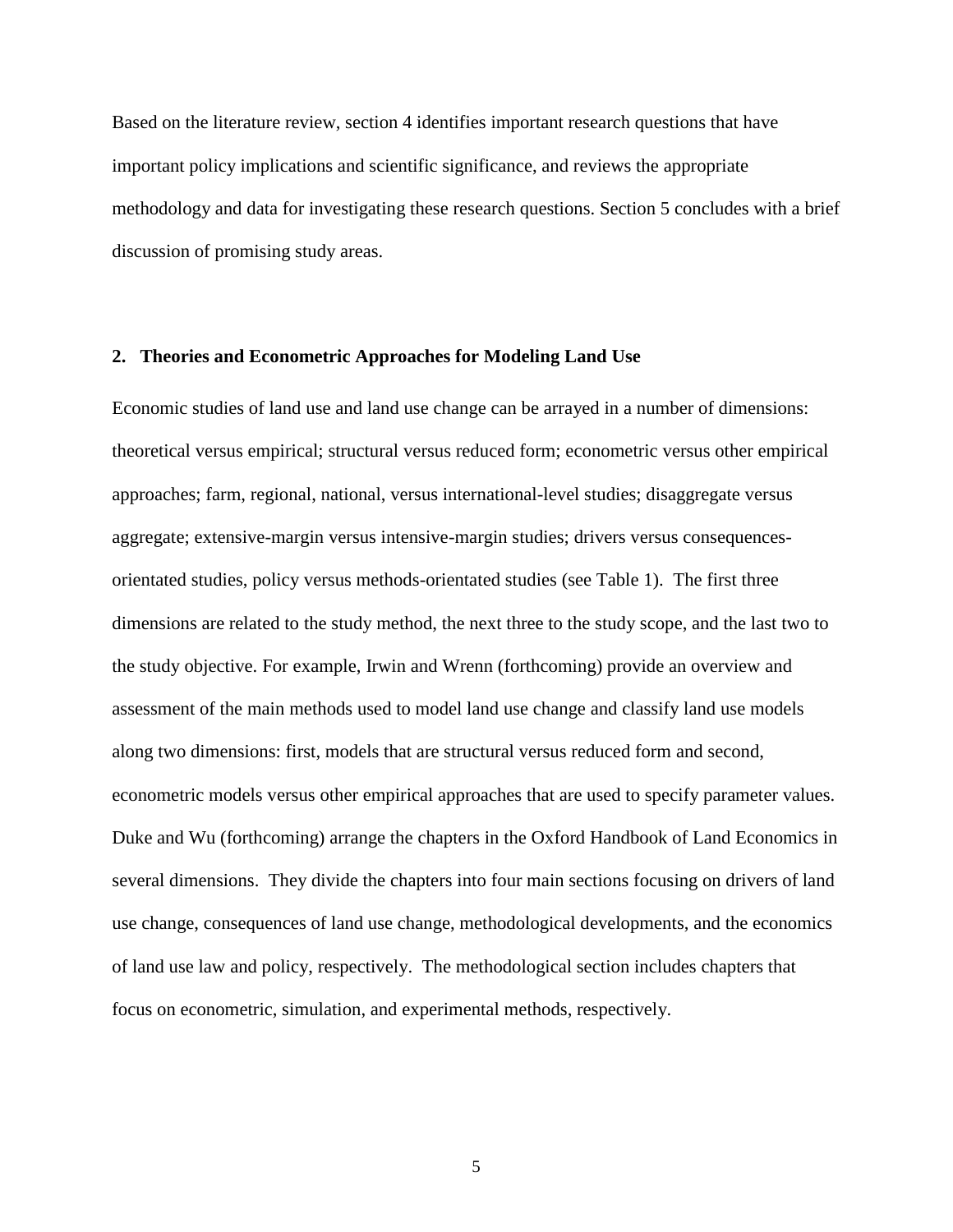| Dimensions                                          | Examples                                                                    |
|-----------------------------------------------------|-----------------------------------------------------------------------------|
| Theoretical vs. empirical                           | Capozza and Helsley (1989) vs.<br>Li et al. (2013)                          |
| Structural vs. reduced form                         | Walsh, R. (2007) vs.<br>Chavas and Holt (1990)                              |
| Econometric vs. other approaches                    | Wu and Cho (2003) vs.<br>Parker et al (2003)                                |
| Disaggregate vs. aggregate                          | Wu et al (2004) vs.<br>Chavas and Holt (1990)                               |
| Parcel, farm, regional, national, vs. international | Li et al $(2013)$ vs. Wu and Adams<br>$(2002)$ vs. Chavas and Holt $(1990)$ |
| Extensive- vs. intensive-margin studies             | Wu (1999) vs. Babcock and<br>Hennessy (1996)                                |
| Drivers vs. consequences of land use change         | Li et al $(2013)$ vs.<br>Wu and Babcock (1999).                             |
| Policy vs. theoretical/method-oriented studies      | Just and Antle (1990) vs. Wu and<br>Cho (2007)                              |

<span id="page-5-0"></span>**Table 1. Dimensions for Arraying Land-Use Studies**

To a large extent, the scope and method of empirical studies are driven by the available data. Applied economists must wrestle with the tradeoff between a theoretically consistent model specification and tractability constraints imposed by data (Wu and Adams, 2002). With this in mind and considering the goal of the *BioSight* project, we discuss the different theories and empirical approaches for modeling land use when different levels of data are available in this section.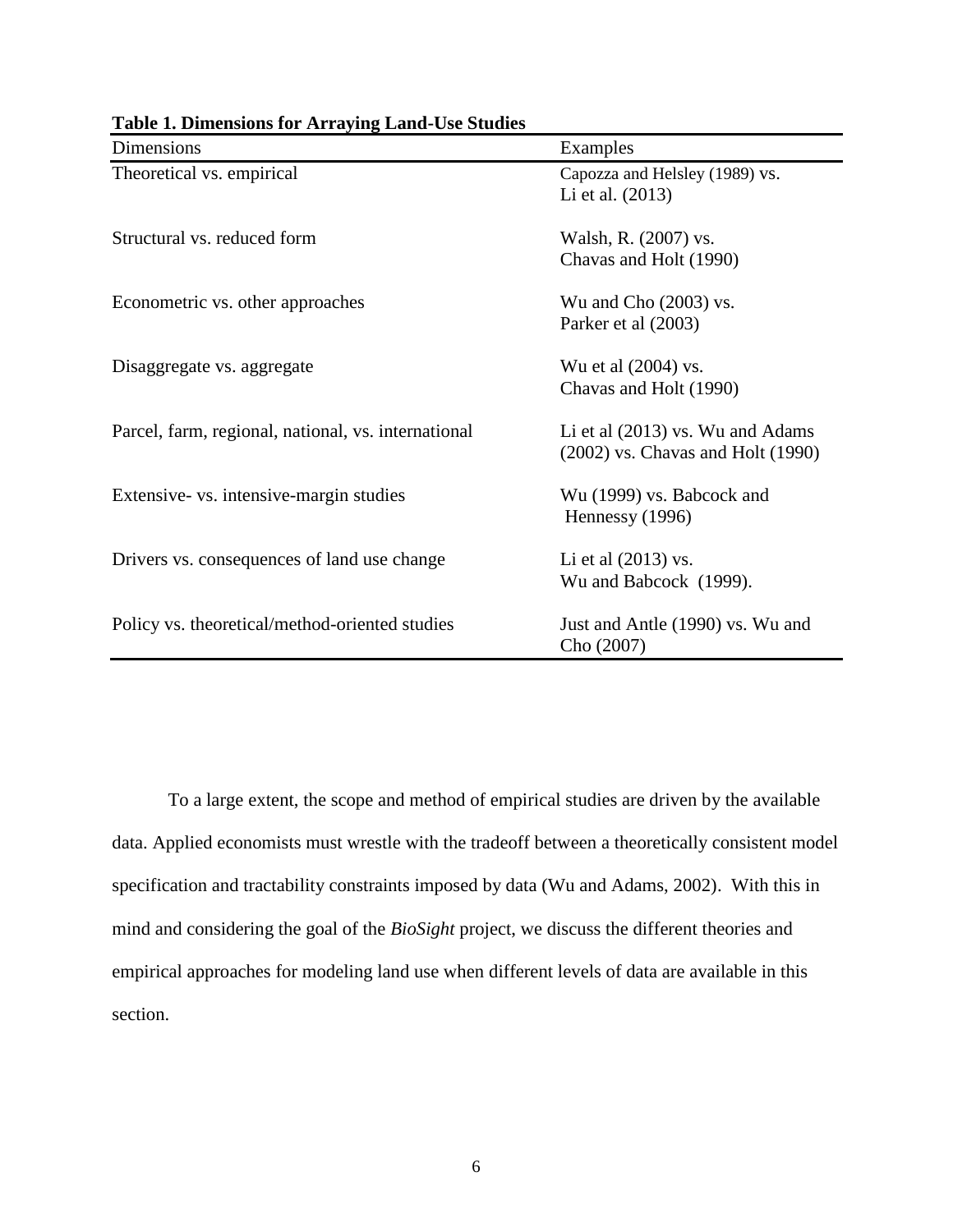#### *2.1 Modeling land use with micro-level data*

When household-level survey data are available, the microparameter distribution model can serve as a conceptual framework for modeling land allocation decisions (We and Segerson, 1995). Specifically, consider a farm that has  $N_i$  acres of land of type j (j = 1 ..., J). Land types can be distinguished by land characteristics such as soil type, slope and permeability. The total acreage for the farm is then  $N = N_1 + N_2 + ... + N_j$ . For each land type, the farmer must decide how to allocate the N<sub>j</sub> acres across crops. Let  $i = 1, ..., I$  index crops and let  $m = 1 ..., M$  index variable inputs (including pesticides and fertilizers). The farmer faces exogenous crop prices  $p =$  $(p_i, ..., p_l)$  and exogenous input prices  $w = (w_1, ..., w_M)$ , and chooses the amount of land type j to produce crop i,  $n_{ij}$ . Let  $p_{ij}(p_i, w, n_{ij})$  denote the restricted profit function for crop i grown on land type j, given  $n_{ii}$ . For each land type, the farmer then chooses the land allocation that maximizes total profit:

(1) 
$$
\underset{(n_1,\ldots,n_{ij})}{Max} \quad \overset{1}{\hat{\Theta}} \mathcal{P}_{ij} \left( p_i, w, n_{ij} \right)
$$

subject to

(2) 
$$
N_{1j} + N_{2j} + ... + N_{lj} = N_j.
$$

The solution to this problem gives the optimal land allocation for type j land:

 $n_{ij}^* = n_{ij} (p, w, N_j)$ . Assume this function is homogeneous of degree 1 in N<sub>j</sub>. Then  $n_{ij}^*$  =  $n_{ij}$   $(p, w, 1)N_j$ . The total acreage devoted to production of crop i is then given by:

(3) 
$$
n_i^* = \bigoplus_{j=1}^J n_{ij}^* (p_i, w, 1) N_j.
$$

Equation (3) can be written in share form as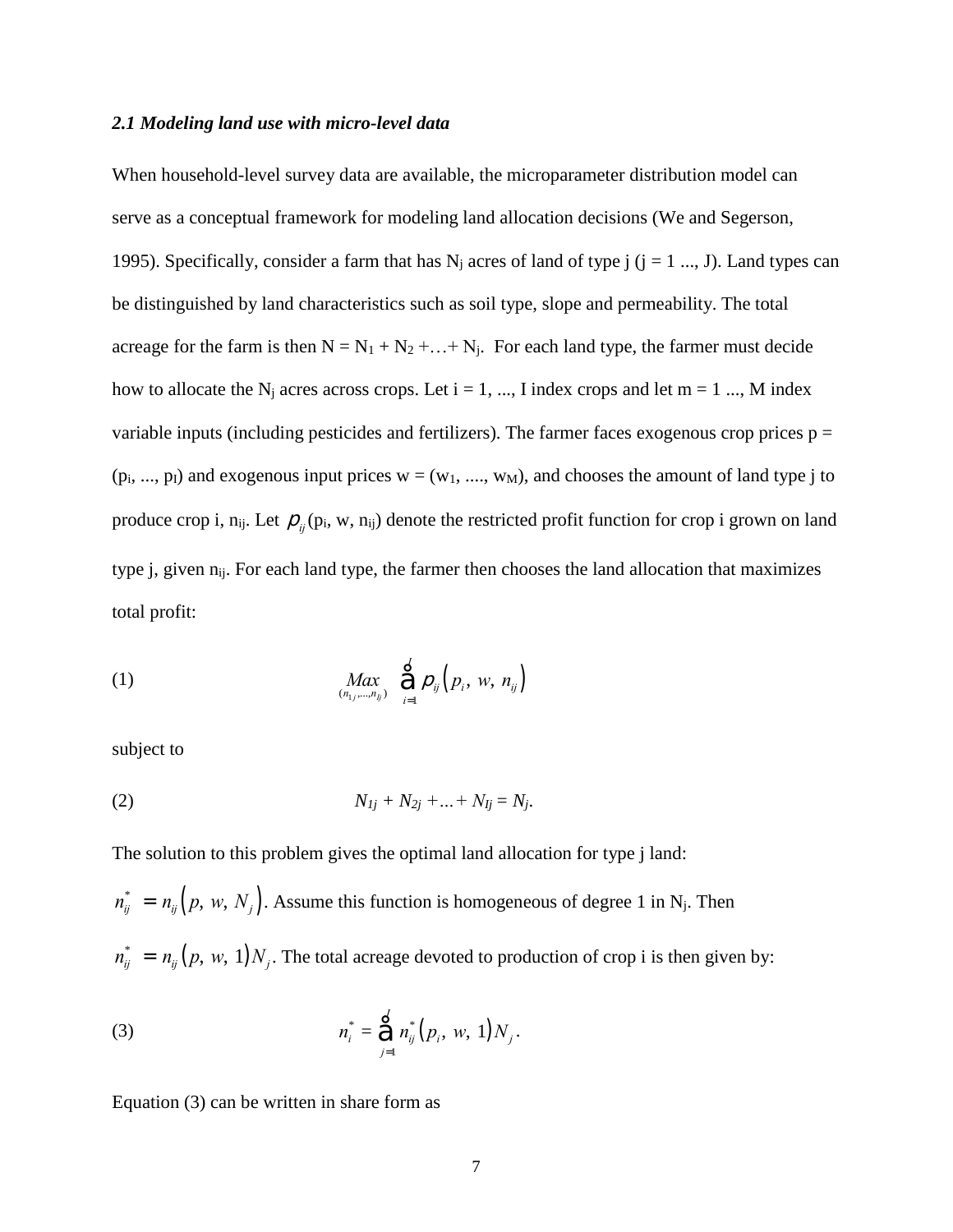(4) 
$$
s_i^* = \frac{n_i^*}{N} = \sum_{j=1}^J n_{ij}^* (p_i, w, 1) \left( \frac{N_j}{N} \right) \equiv s_{ij}^* \left( p, w, \frac{N_1}{N}, ..., \frac{N_J}{N} \right)
$$

Note that the shares depend on all output and input prices, and on the entire distribution of land characteristics for the farm.

There are two approaches to the estimation of the share equations in equation (4) (Wu and Segerson, 1995). The first is to specify a flexible functional form, such as translog or normalized quadratic, for the restricted profit function and then derive the implied functional form for the share equations. This is the approach taken by Moore and Negri (1992) as well as by others who have studied multi-product acreage or supply decisions (e.g., Weaver, 1983; Shumway, 1983). Alternatively, one can assume a flexible functional form for the share equations themselves. For example, the share equations can be assumed to take the logistic form, as in Considine and Mount; Chavas and Segerson (1986); Wu and Segerson (1995), Wu and Tanaka (2005). The first approach has the advantage of providing a theoretical link between the forms of the profit function and the share equations. However, the desirable local properties do not necessarily hold globally (Wales, 1977). In addition, it does not ensure that predicted shares lie in the zero-one interval. In contrast, use of the logistic form ensures that the shares will lie between zero and one. The logit model has also been shown to outperform other flexible functional forms, such as the Almost Ideal Demand System and the translog (Lutton and LeBlanc, 1984; Rothman, Hong, and Mount, 1993) and has been widely used in economic analysis, including the study of farmers' land allocation decisions (Lichtenberg, 1989; Wu and Segerson, 1995; Hardie and Parks, 1997; Plantinga, Mauldin, and Miller, 1999), the choice of irrigation technologies (Caswell and Zilberman, 1985), and the choice of alternative crop management practices (Wu and Babcock, 1998).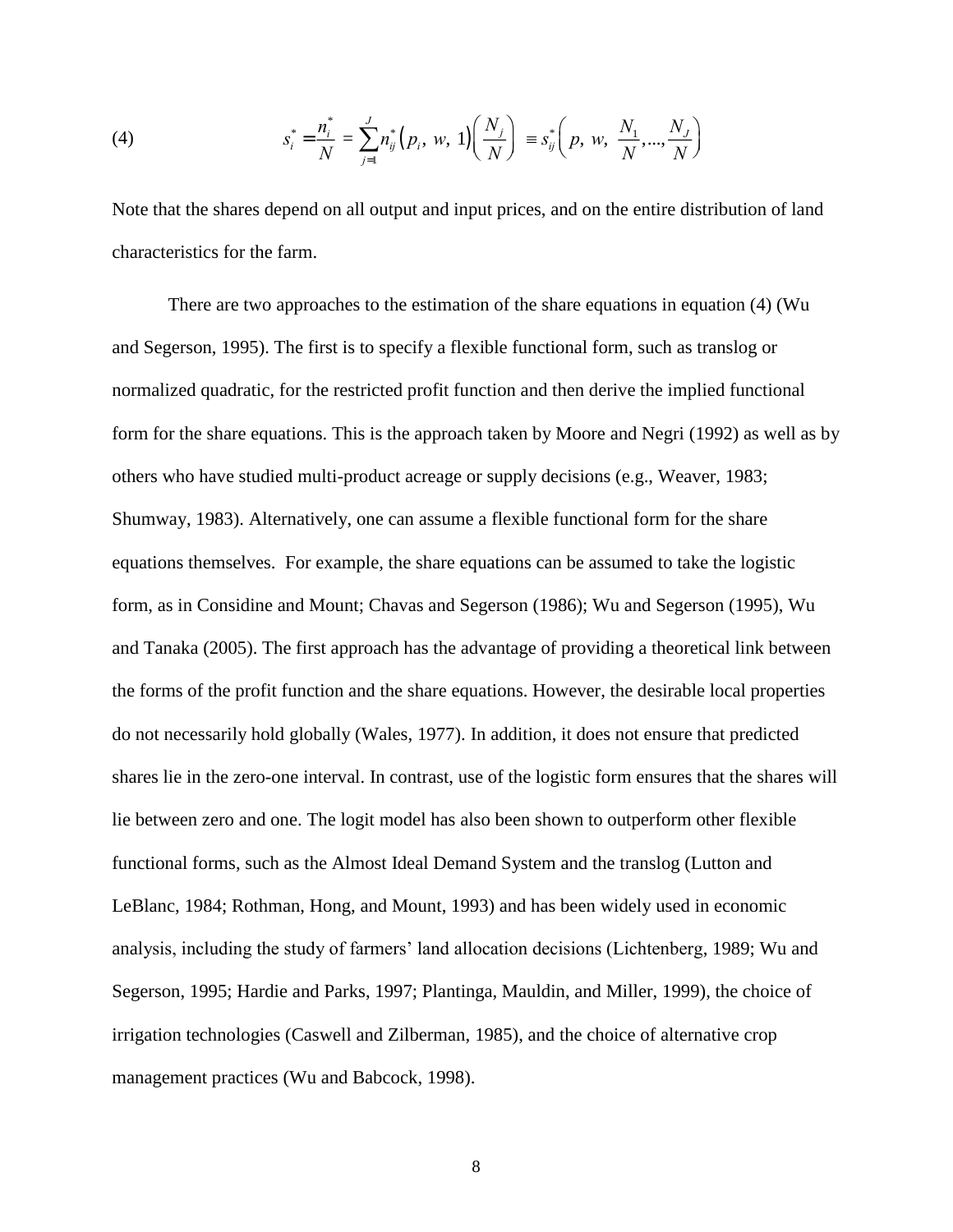Micro-level data may also exist for a selected sample of individual parcels. For example, the U.S. Natural Resource Inventory (NRI) is conducted every five years to determine the status, condition, and trend in the nation's soil, water, and other related resources. It contains land use and conservation practices information at more than 800,000 sites (fields) across the continental United States. In this case, the random utility model can serve as a theoretical foundation for modeling land use choices at individual parcels. Specifically, let  $u_{ij}(X_{ij})$  be the farmer's utility from growing crop *i* on parcel *j*. Because the farmer's preferences are unknown to the researcher,  $u_{ij}(X_{ij})$  can be considered a random variable and be written as

(5) 
$$
u_{ij}(X_{ij}) = v_{ij}(X_{ij}) + e_{ij}, \quad i = 1, 2, ..., N, j = o, c.
$$

where  $v_{ij}(X_{ij})$  is the mean of  $u_{ij}(X_{ij})$  and is specified as  $v_{ij}(X_{ij}) = X_{ij}^c b_i$ , and  $M_i^c$  is a random error term. If the residuals  $\mathcal{M}_j$  are assumed to be independently and identically distributed with the extreme value distribution, then the probability that the farmer will choose crop *i* on parcel *j*  is given by a multinomial logit model (Maddala, p. 60):

(6) 
$$
P_{ij} = \frac{e^{X_{ij}^c b_i}}{\sum_{i=1}^l e^{X_{ij}^c b_k}}, \quad i = 1,...,I
$$

The marginal effects of chances in explanatory variables on crop choices in a logit model are nonlinear combinations of the explanatory variables and can be written as

(7) 
$$
\frac{\partial P_{ij}}{\partial X_{ij}} = P_{ij} \bigg( D_i - \sum_{k=1}^I P_{kj} D_{kj} \bigg).
$$

The sign and magnitude of this marginal effect have no direct relationship with any specific coefficient.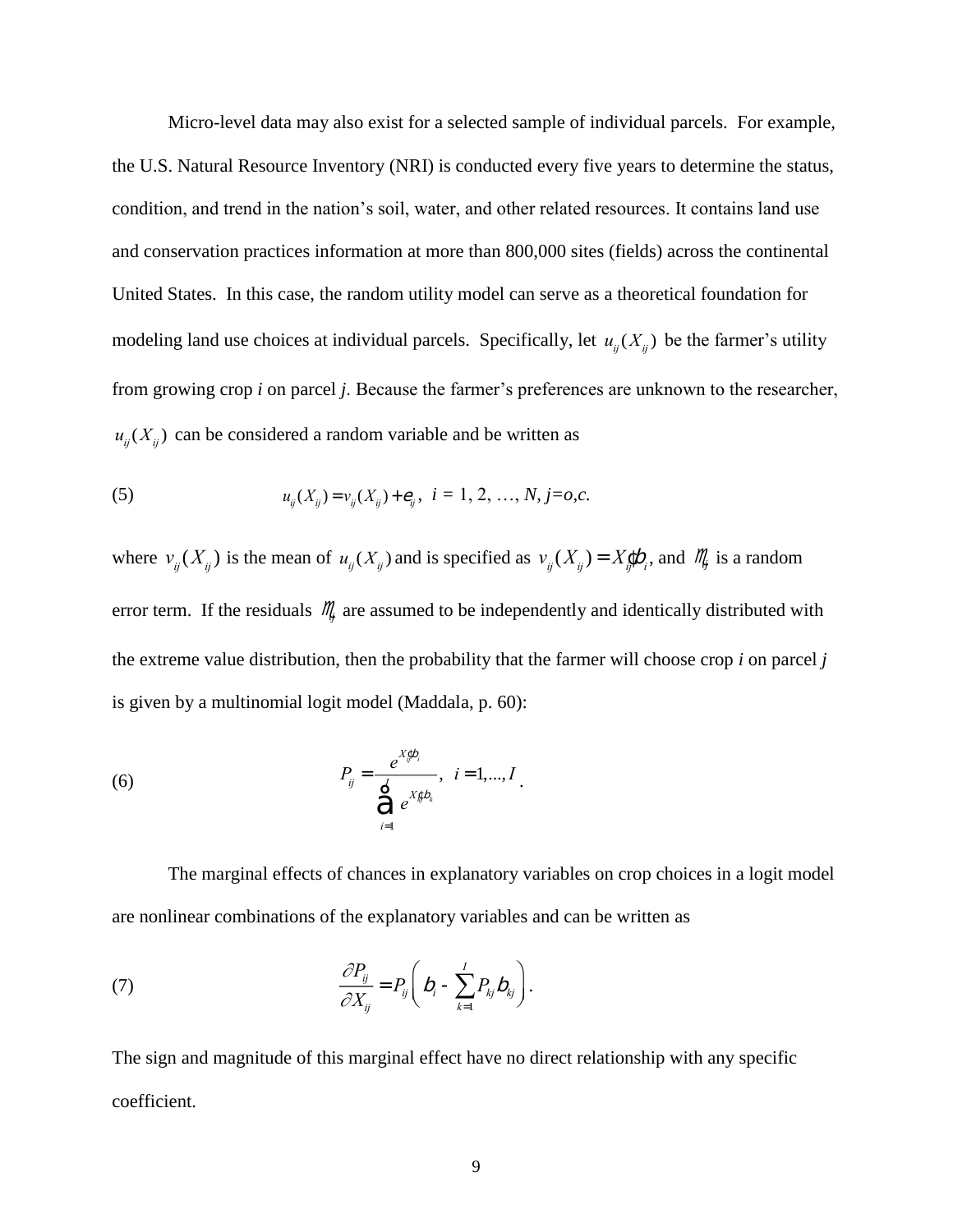#### *2.2 Modeling land use with aggregate data*

When micro-level data are unavailable, relationships representing the behavior of individual economic agents are frequently estimated using aggregate or "macro" data (Grunfeld and Griliches, 1960). These empirical macro relationships are then used for making inferences about individual behavior and/or for making aggregate predictions. Two potential problems may arise from this practice (Wu and Adams, 2002). One, which is often referred to as the aggregation problem, concerns the connections between micro and macro behavior (Chambers and Pope, 1991). If aggregate relationships are used to make inferences about individual behavior, one must consider the conditions under which the distribution of individual characteristics can be ignored so that the results can be treated as if they are the outcome of the decision of a single "representative" firm or consumer. If these conditions are met, the relationships derived from micro theory can be estimated with aggregate data and behavioral interpretations can be made from the estimated parameters.

The second problem concerns the relative accuracy of predictions made by micro and macro models. With the advance of data collection and management technologies such as Geographic Information Systems (GIS) and satellite images, more and more micro-level, spatially articulated data are becoming available. With these data, it is increasingly possible to estimate micro models and then statistically aggregate the micro-level predictions to the aggregate level by using the distribution of individual characteristics. The question is whether the micro approach, facilitated by the availability of micro data, will provide better predictions of aggregate outcomes than traditional aggregate models.

A large body of literature has focused on the aggregation problem in general and two lines of inquiry in particular (Wu and Adams, 2002). The first seeks the requisite conditions on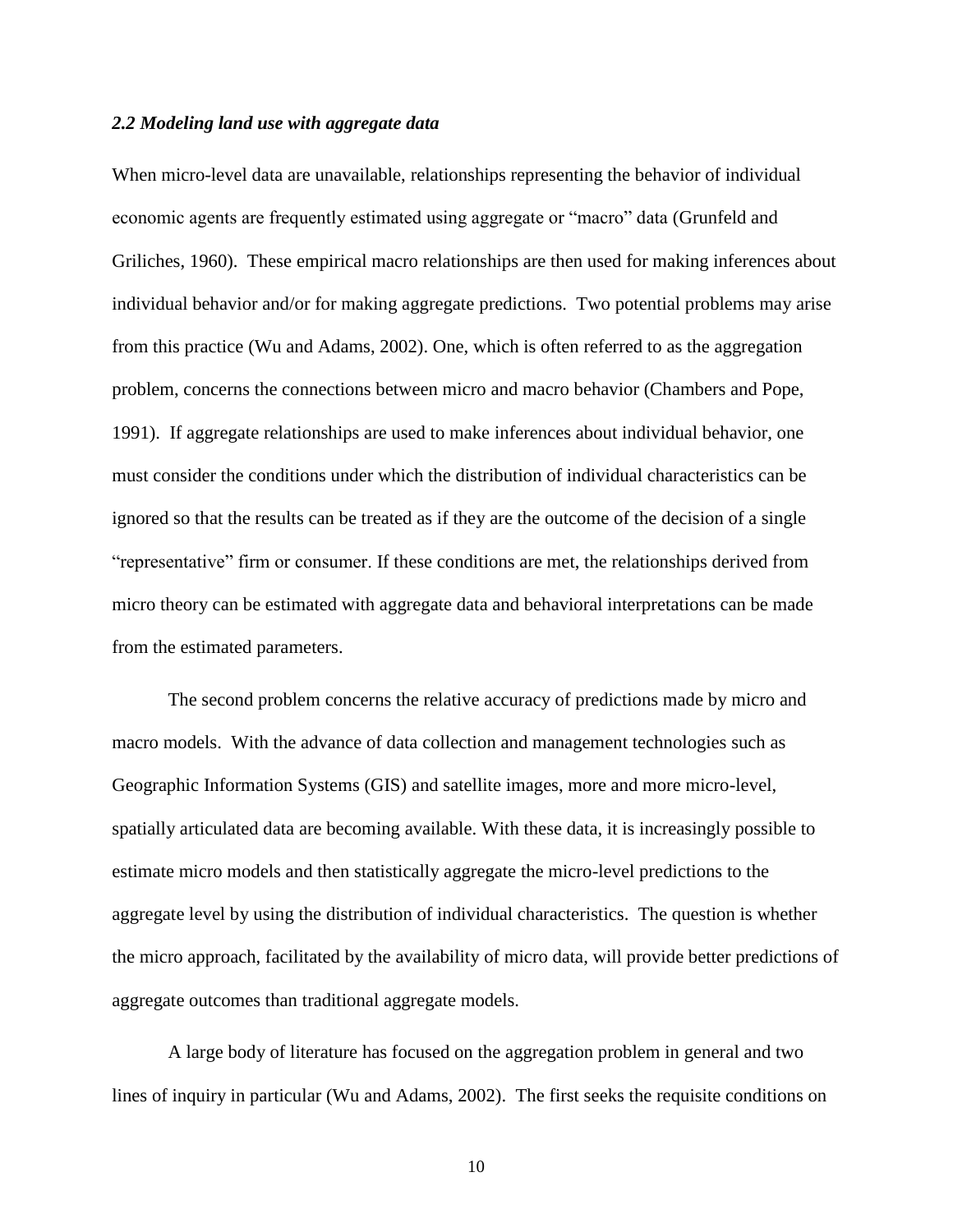micro behavior for a representative producer or consumer to exist (Gorman (1953); Muellbauer (1975); Klein (1946); Theil (1971); Hildenbrand (1983); Chiappori (1985); Stoker (1984); Blackorby and Schworm (1988)). These conditions are often found to be quite stringent. The second line of inquiry has focused on the problem of 'aggregation bias,' defined by the derivation of the macro parameters from the average of the corresponding micro parameters (e.g., Theil, 1971; Gupta, 1971; Sasaki, 1978; Lee et al., 1989; Shumway, 1995; Love, 1999).

In contrast to the aggregation problem, the issue of prediction accuracy has received less attention. In a seminal paper, Grunfeld and Griliches (GG) (1960) examined the relative power of micro and macro models for explaining the variability of the aggregate dependent variable and found that the aggregate equation may explain the aggregate data better than a combination of micro equations. Sasaki (1978) reexamined the issue using data from four Japanese industries and found that the explanatory power of the macro models is not necessarily higher than that of micro models. Pesaran et al. (1989) developed a more general criterion for choosing between micro and macro models and applied it to labor demand in UK industries. They found that for the manufacturing industries the prediction criterion marginally favors the aggregate model but over all industries the disaggregate models are strongly preferred. Wu and Adams (2002) examined the issue in the context of predicting land allocation. They show that even in the context of linear prediction models the issue of whether one should choose micro or macro models to make aggregate predictions cannot be generally resolved by *a priori* reasoning.

Because of a lack of disaggregate data, most acreage response models are estimated using regional or national data (e.g., Houck and Ryan, 1972; Lidman and Bawden, 1974; Chavas and Holt, 1990; Chavas, Pope, and Kao, 1983). For example, Lichtenberg (1989) estimated a countylevel acreage response model to examine the interaction between land quality, cropping patterns,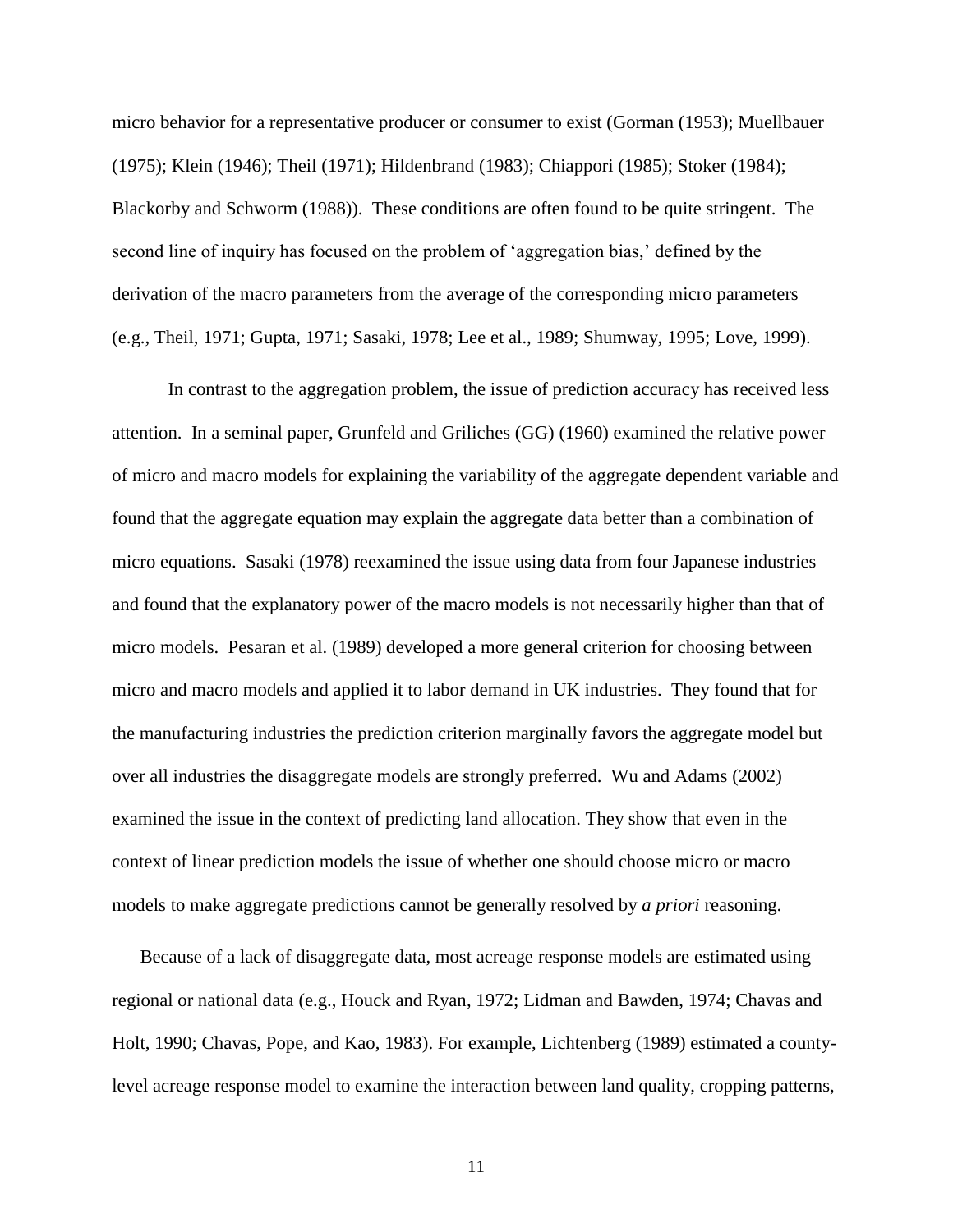and irrigation development. Wu and Segerson (1995) estimated a similar model to examine the effect of government commodity programs and land characteristics on groundwater pollution in Wisconsin. Hardie and Parks (1997) used county level data to analyze the impact of land quality on land allocation between agriculture and forests. In these county-level analyses,  $P_{ijt}$  is estimated as the share of potential cropland allocated to crop *i* in county *j* in year *t,* and the beta parameters are estimated using the following logistic regression equations, which are derived by taking the log of the ratio of  $P_{ijt}$  and  $P_{Ijt}$  in (6):

(8) 
$$
\ln\left(\frac{P_{ijt}}{P_{ijt}}\right) = X'_{ijt} b_i + v_{ijt}, \quad i = 1, ..., (I-1)
$$

where  $b<sub>I</sub>$  is normalized to zero to reduce the indeterminacy in the model (Greene, 1990, p. 697).

Because county size, cultivation history, and other disturbance factors differ across counties, heteroskedasticity may exist in the county-level model. Heteroskedasticity can be tested using the Lagrange multiplier test (Greene, 1990, 1990, p. 467). Also, because the disturbances affecting one crop in one year may affect the same crop in other years, autocorrelation was tested using the Durbin test. In addition, with land allocation imposing joint production decisions and disturbances for different crops reflecting common factors (e.g., climate and the general state of the economy), contemporaneous correlation (i.e., correlation between error terms for different crops) may be present. Wu and Brorsen (1995) discuss tests for detecting these econometric problems and propose an empirical procedure that can be used to address all of these econometric problems at the same time. Finally, because the disturbances affecting one county may also affect the neighboring counties, spatial autocorrelations may exist.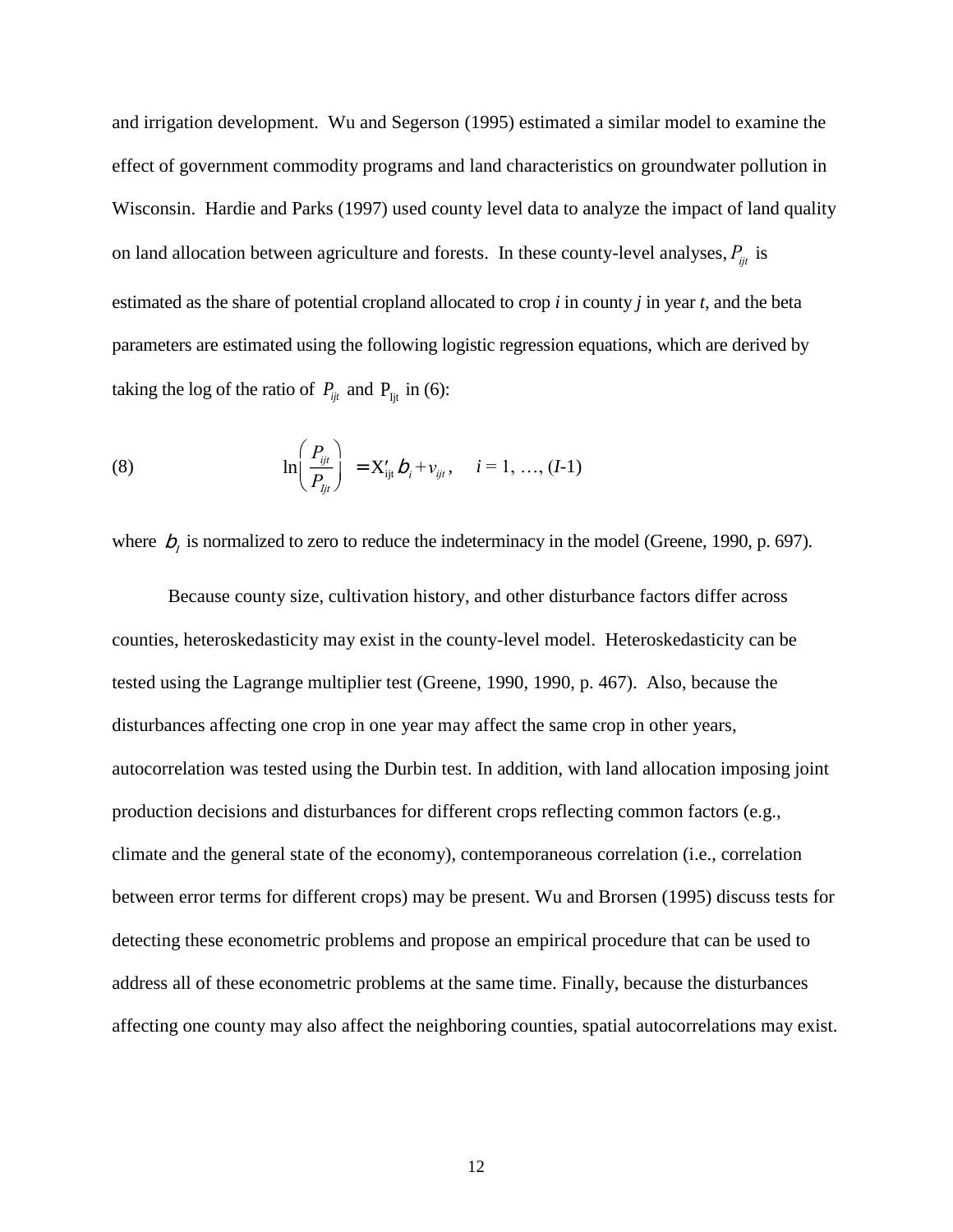It is very challenging to correct the spatial autocorrelation in the logistic model. Li et al. (2013) proposes an approach to address this problem in a recent study.

#### **3. Modeling the Environmental/Ecological Impacts of Land Use**

So far we have focused on the theory and methods for analyzing the drivers of land use change. But land use change can have wide-ranging environmental/ecological consequences. When wetlands are drained for crop production, it will affect the probability of flooding lower in the watershed, the flow of nutrients through ecosystems and water quality in adjoining areas. When natural habitats are modified to serve human uses, valuable ecosystem services may be altered or destroyed. With the increase in human population and scope of economic activity, there are growing concerns about the impact of human actions on natural systems.

Natural systems provide a broad range of ecosystem services upon which humans and all other species depend. The list of important ecosystem services includes: water purification; flood control and soil retention; nutrient cycling; generation and renewal of soil and soil productivity; crop pollination; pest control; maintenance of species and genetic information; composition of the atmosphere and climate stabilization. Land use change not only affects the provision of these vital ecosystem services, but is also affected by them. Although it may be true that individual land management decisions do not threaten the life support in total, their cumulative impact may cause important local changes to ecosystems and contribute to changes in larger-scale processes such as global climate change. [Figure 1](#page-13-0) below illustrates the interactions between human and ecological systems through land use change. [Table A1](#page-46-0) in the Appendix provides a comprehensive list of references on the effect of land use and land use change on selected watershed health indicators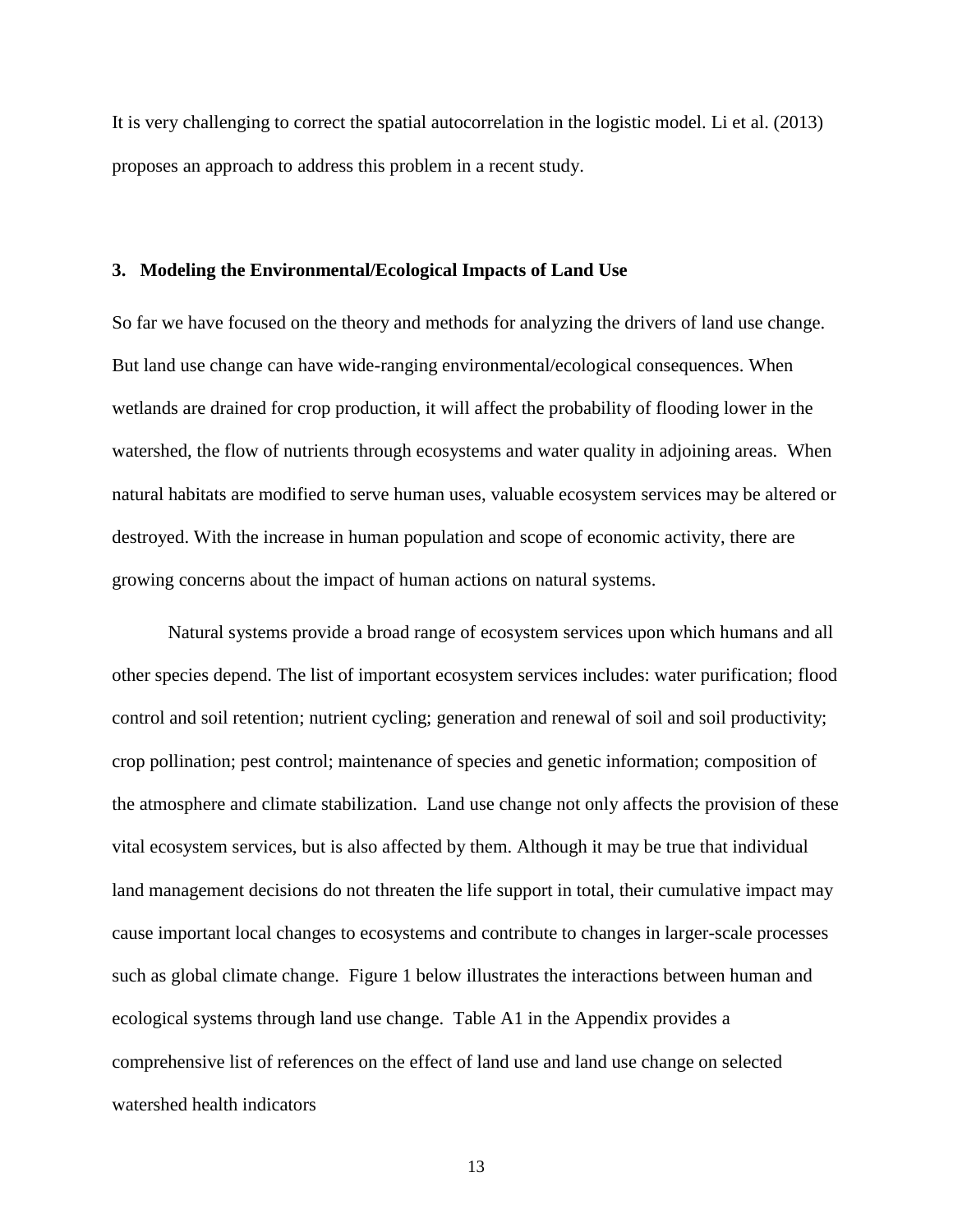

Source: Modified based on McDonnell, et al. (2010)

# <span id="page-13-0"></span>**Figure 1. Interactions between human and ecosystem through land use change**

In this section, we first review and assess the economic literature that examines how land change affects provision of several specific ecosystem services. We then discuss how economic and biophysical models could be integrated for policy analysis evaluation.

# *3.1 Land use and water quality and quantity*

It is now well established that economic activities can cause water pollution and that agricultural land uses in particular are a source of many contaminants. The environmental impacts of land use change depends on land characteristics, such as soil type, depth to groundwater, and the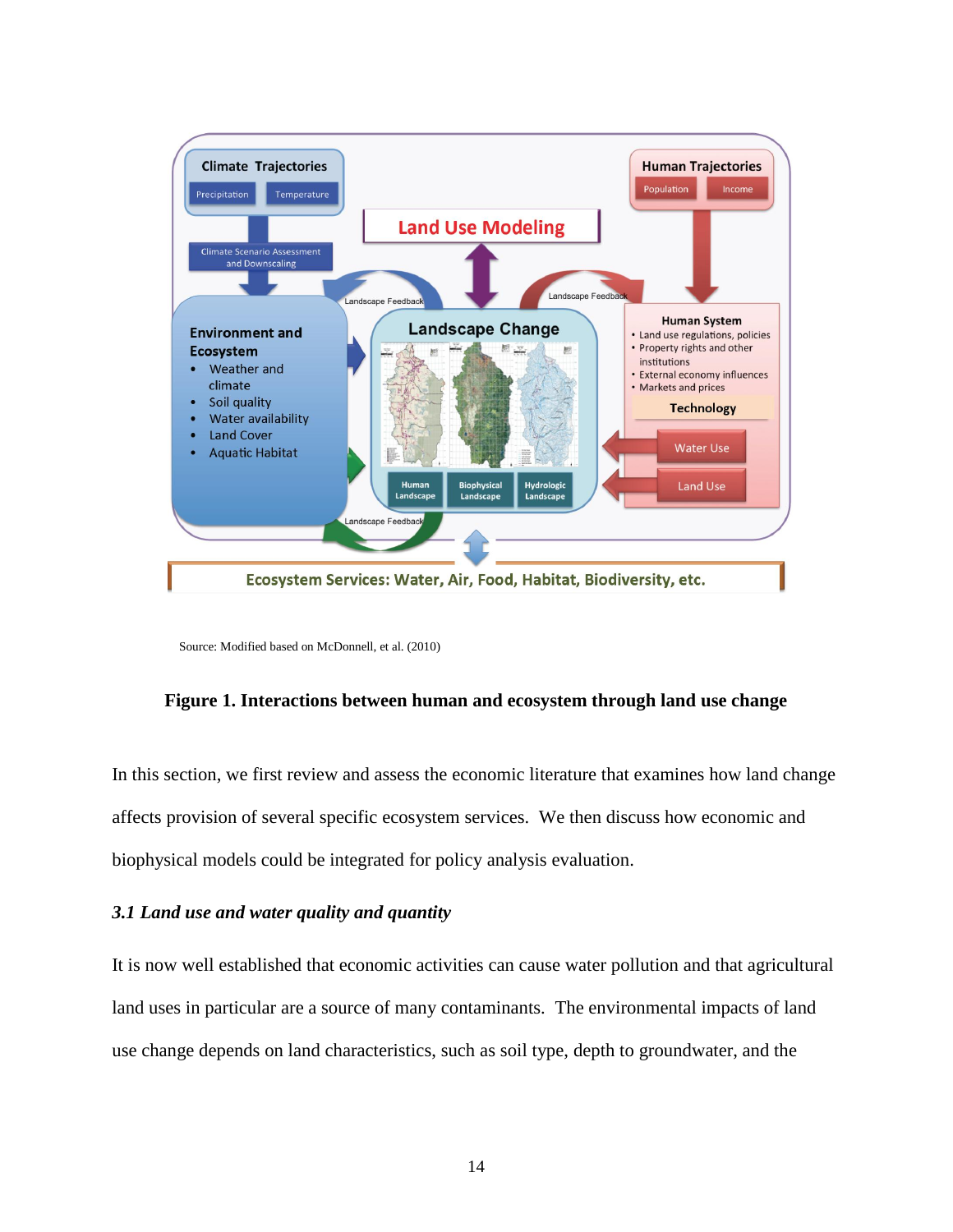underlying geological structure of the land. Since land uses respond to government policies, those policies can also play an important role in determining the level of water quality.

Much research has focused on the effect of land use on water quality. These studies can be categorized based on the types of land use they analyze. For example, there is a large body of literature on the effect of agricultural land use (cropping patterns and farming practices) on water quality. There are also studies that focus on the effect of forestland or wetland on water quality or compare their effects with agricultural and other land uses. Studies in each category can be further divided into subcategories. For example, studies on the effect of agricultural land use on water quality can be further divided into subcategories in two different ways. One way is based on the level of model aggregation and the size of study region. For example, there are a great number of studies that examine the effect of agricultural land use and practices on water quality at the field or watershed level. There are also studies that examine the issue at the regional or national level. An alternative way to categorize the studies is based on the various linkages they model. For example, many studies have modeled the effect of cropping patterns and farming practices on water quality, without examining how the decisions that led to that cropping patterns and farming practices were made. Other studies have systematically modeled the process from land use decisions to water quality.

It has long been recognized that agricultural land use and practices can cause water pollution and the effect is influenced by government policies (Just and Bockstael 1991; Wu and Segerson 1995). A major challenge to evaluating the effect is to account for the spatial heterogeneity of land quality and other physical characteristics. Land uses and farming practices vary from farm to farm, and affect water quality. In addition, because physical attributes of land are not homogeneous, water pollution can vary dramatically across farms that have the same land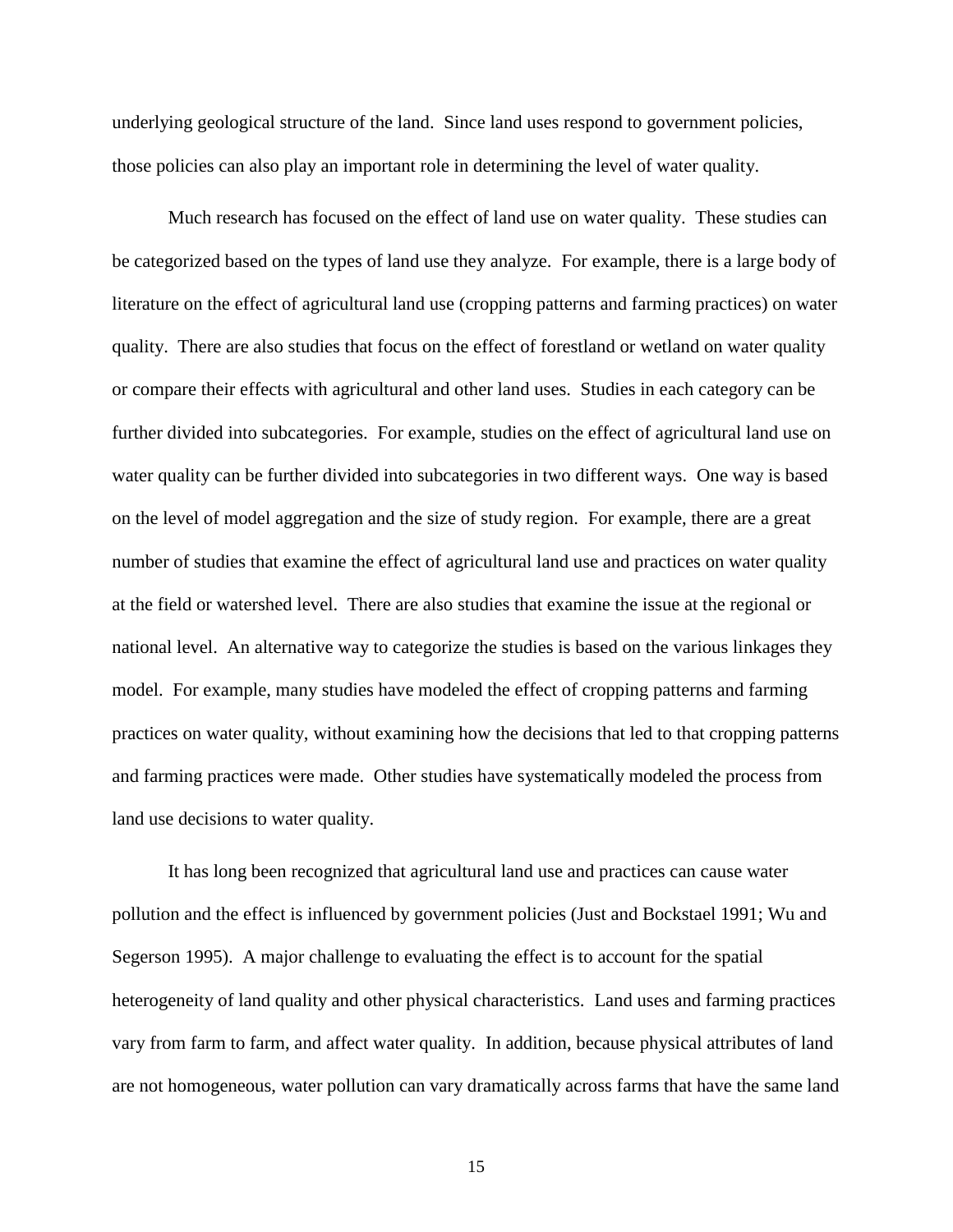use and farming practices. Climate also plays a role in determining the effect of land use and farming practices on water quality. Thus, it is necessary to identify the joint distribution of farming practices, land characteristics, and weather in order to determine the effect of land use and farming practices on water quality. Because spatial heterogeneity adds a spatial dimension to the analysis, it complicates the design of models intended to capture the impacts of land use on water quality.

A number of studies have examined the impact of agricultural land use and practices on water quality at the field, farm, or watershed levels (e.g., DeRoo, 1980; Hallberg 1989; Gilliam and Hoyt 1987; Tillman et al. 2002). These studies have linked water pollution to land use, fertilizer and chemical application rates, crop management practices, and topographic and hydrological characteristics. For example, in DeRoo (1980), nitrate concentrations in wells around and in shade tobacco tents and turf plots on two Connecticut farms were monitored. At one farm, less fertilizer was used. Nitrate concentrations averaged 2.5 mg/L in groundwater entering the farm and 4 mg/L leaving. After rainfall, concentrations in the downstream wells were found to be over 10 mg/L. At the other farm, intensive fertilizer application resulted in average year round nitrate concentration of 20 mg/L. DeRoo (1980) concluded that overfertilization on easily leachable soils led to high nitrate concentration in well water downstream from the crop land. Gilliam and Hoyt (1987) examined nitrogen movement under different management practices. After an extensive literature review, Gilliam and Hoyt (1987) concluded that under no-till practices the amount of nitrogen in soil is higher than under conventional tillage practices. Thus, the use of no-till practices instead of conventional tillage increases the possibility of leaching. Conservation tillage practices, however, reduce nitrogen loss from surface run-off. The increased nitrogen in the soil makes more nitrogen available to leach to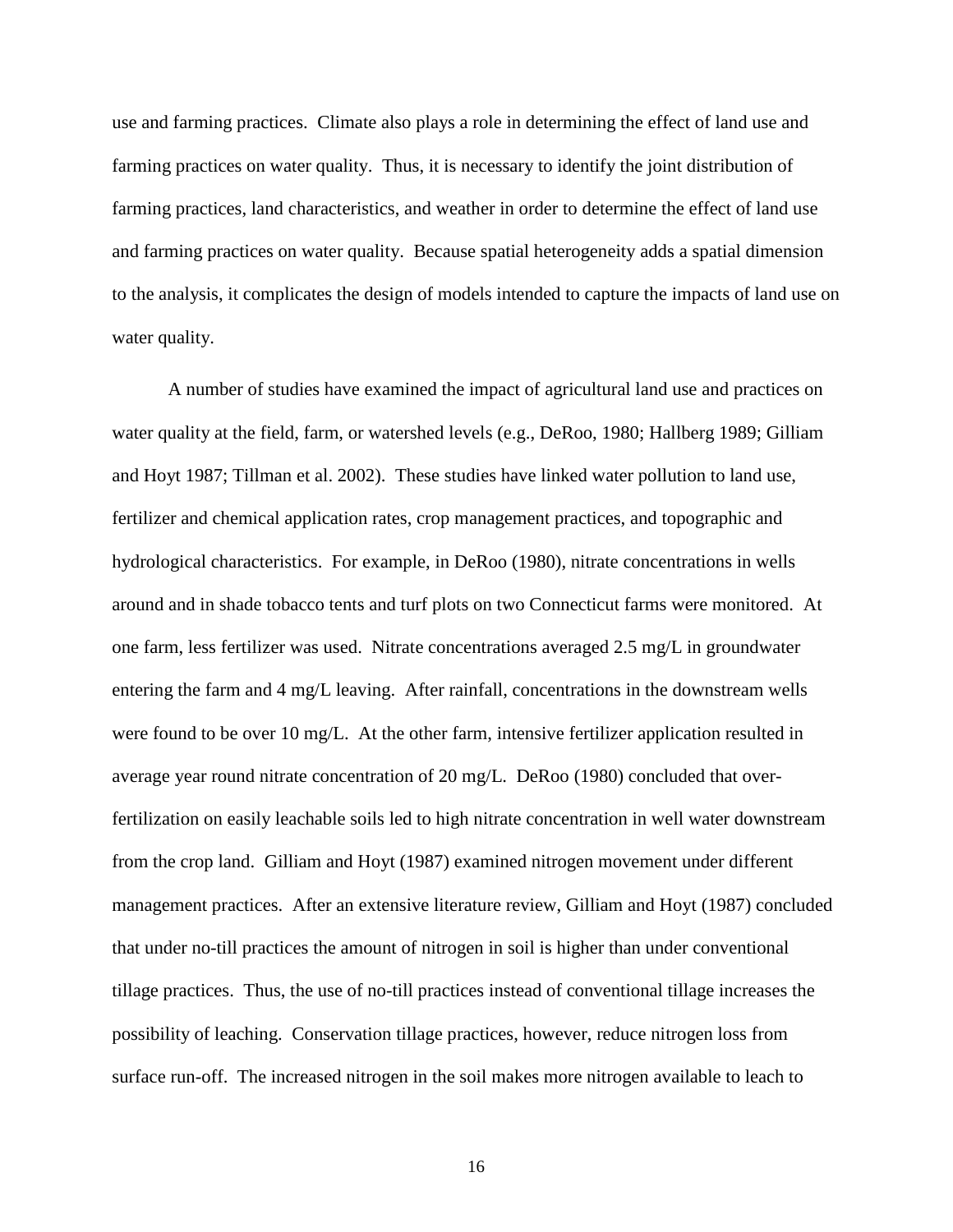groundwater. Anderson et al. (1985) examined the relationship between pesticide application rates and groundwater contamination of wells in Washington County, Rhode Island. Using data for individual wells, they regressed observed levels of contamination of the pesticide TEMIK (Aldicarb) on previous application rates and well characteristics. The well characteristics considered include depth to water and the distance of the well from the point of application. They found that contamination levels were significantly affected by application rates, with the effect decaying with both the well depth and the distance from the field.

The increased concern over water quality raises the issue about the scope and trend of water pollution from agriculture. To address the issue, several national inventories have been conducted in the United States to determine the status and trend of groundwater or surface pollution. These inventories have provided data for several summaries of water-quality conditions in the nation (e.g., Mueller et al. 1995; Omernik 1977). Smith and his associates (Smith et al. 1987) have assessed water quality trends in major U.S. rivers using water quality monitoring data. However, as Smith at al. (1987) point out, because the sampled pollutant concentrations come from both agricultural and non-agricultural sources, the extent to which changes in agricultural practices are reflected in the trends is largely a matter of conjecture. In addition, substantial variations in climate confounded assessment of water quality improvements that might have occurred because of changes in management practices. The groundwater quality monitoring in the Big Spring Basin in Iowa shows that, because nitrates tend to accumulate in the soil-water systems during a dry year and to be mobilized by the excessive precipitation and recharge in a wet year, changes in mean annual nitrate concentration parallel changes in groundwater discharge rather than changes in agricultural management practices (Rowden et al. 1995). However, this does not necessarily mean that agricultural land use and practices does not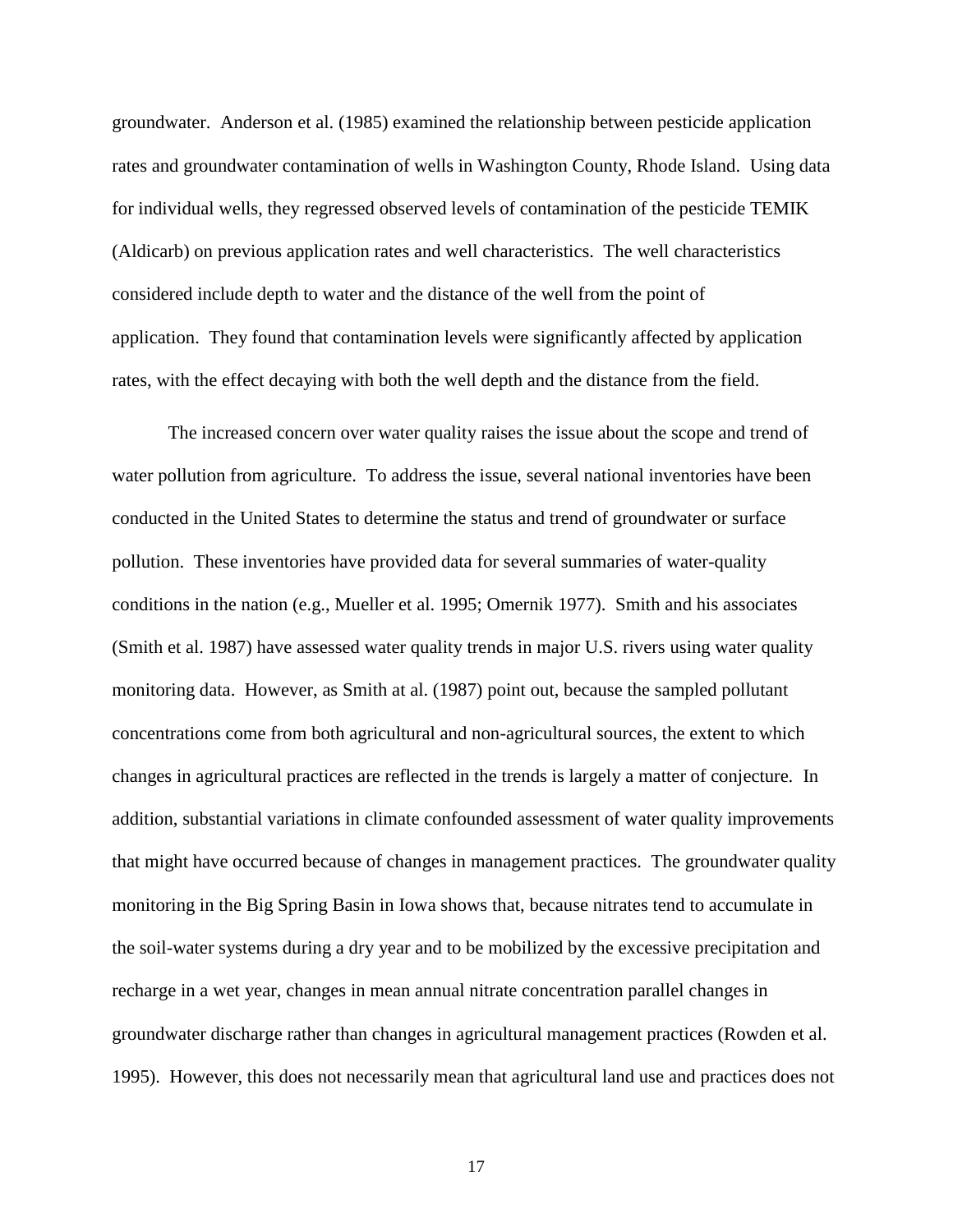cause water quality problems. Mueller et al. (1995) found that nitrate concentrations in 21% of samples collected beneath agricultural land exceeded the 10 mg/l maximum contamination level set by the U.S. Environmental Protection Agency. Nitrate-N is the most commonly detected agricultural chemical in groundwater.

The increased concerns over agricultural water pollution have also fueled the need for timely information on the location of areas with high potential for water contamination from agricultural chemical use. Several studies (Nielsen and Lee, 1987; Kellogg, Maizel and Goss, 1992; Wu et al., 1997; Wu et al. 1999) have attempted to provide this information by conducting national or regional assessment of water contamination potential from agricultural chemical use. Nielsen and Lee (1987) evaluated groundwater contamination potential from agricultural chemical use by synthesizing the USGS well-water test data, hydrological information and nitrogen use data. They found that the drinking water of an estimated 50 million people in the U.S. came from groundwater that was potentially contaminated from agricultural chemicals and that potential contamination follows regional trends, suggesting a need for targeting strategies. This study, however, did not incorporate production system information into the assessment.

Kellogg, Maizel and Goss (1992) developed a groundwater vulnerability index for nitrogen fertilizer to identify high-risk areas in the United States and updated their results in 1994 to incorporate revised estimates of precipitation and the 1992 National Resources Inventory data. They found that total number of high risk areas of pesticide leaching were 156.5 million acres in 1982 and 140.5 million acres in 1992. The chemical use was assumed to be the same for both years. Thus, the reduction in the high risk area of pesticide leaching was a result of changes in land use alone. Approximately one-half of this reduction was due to the enrollment of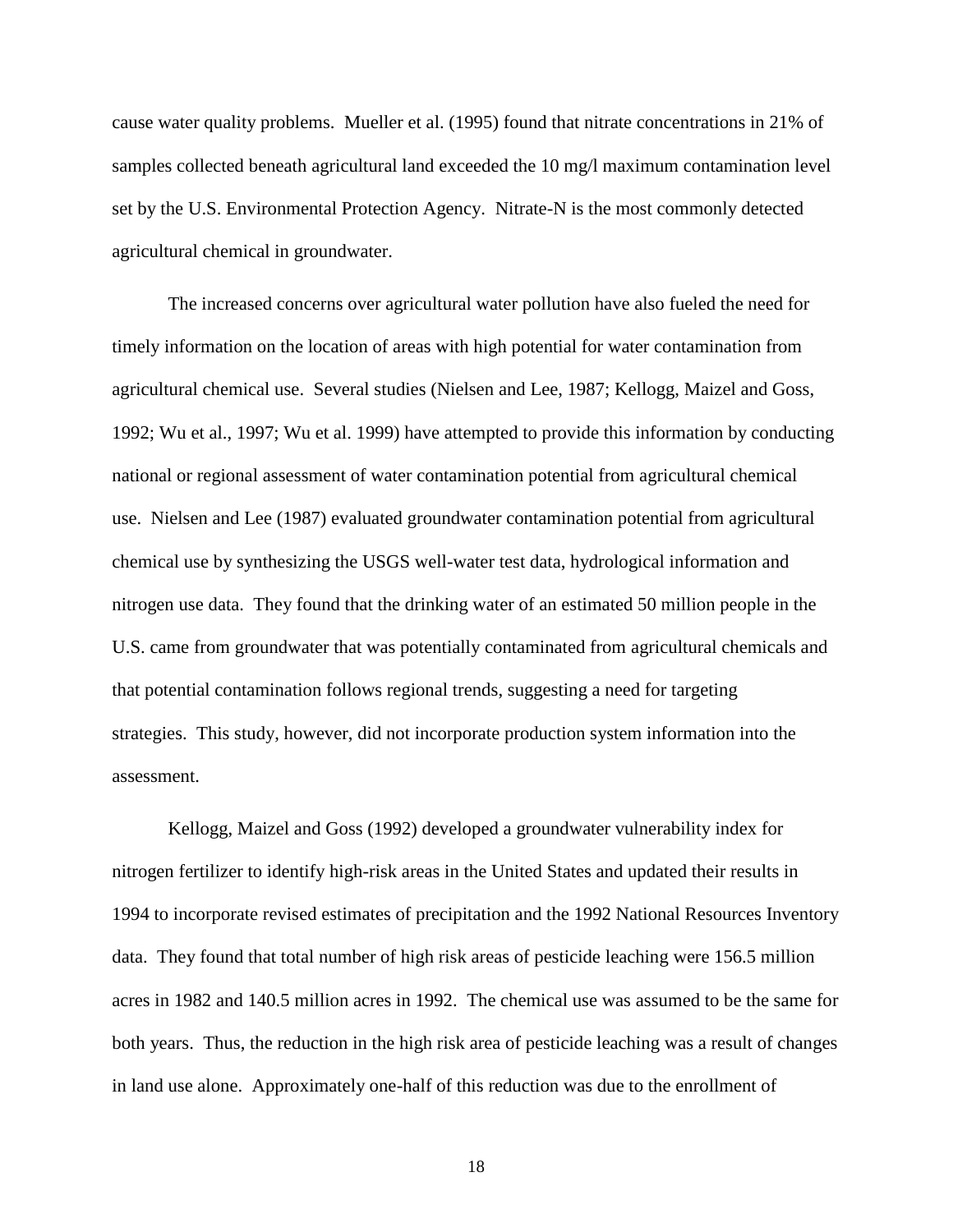cropland in the Conservation Reserve Program. One limitation of their index is that it does not incorporate crop management practice information (e.g., tillage and conservation practices), although it synthesizes physical data with land use data. Huang et al. (1992) estimated the distribution of cropland potentially vulnerable to nitrate-N leaching and found that the Corn Belt states have most of this cropland.

Wu et al. (1997) assessed potential water pollution from nitrogen use in the U.S. High Plains by synthesizing physical data with production system information, but used only a few representative soils to account for soil heterogeneity. They found that counties with great nitrogen losses tend to be those that are heavily furrow irrigated and/or have large acreage of corn. Their results suggest that targeting particular soils or production systems may be an effective strategy for protecting water quality, and that adopting modern irrigation technologies in heavily irrigated areas may be a key to reducing nitrogen water pollution.

Wu and Babcock (1999) developed a model to identify the spatial patterns of potential nitrate-N water pollution in the central U.S. and to estimate the effect of alternative farming practices on potential nitrate water pollution in the region. The model consists of a set of metamodels that summarize the impacts of soils, climate, crops, and management practices on potential nitrogen runoff and leaching. The potential for nitrogen runoff and leaching was estimated for a total of 128,591 sites using information on soil, climate, crop, rotation, tillage, irrigation, and conservation practices at each site. Thus, this assessment incorporates more detailed information on production systems and physical characteristics than previous assessments. For the 12 states in the Central U.S., the average annual N runoff and leaching, respectively, were estimated to be 5 kg ha and 3 kg ha , which accounted for about 7% and 4% of total nitrogen applied. The potential for -N runoff was relatively high in much of the Corn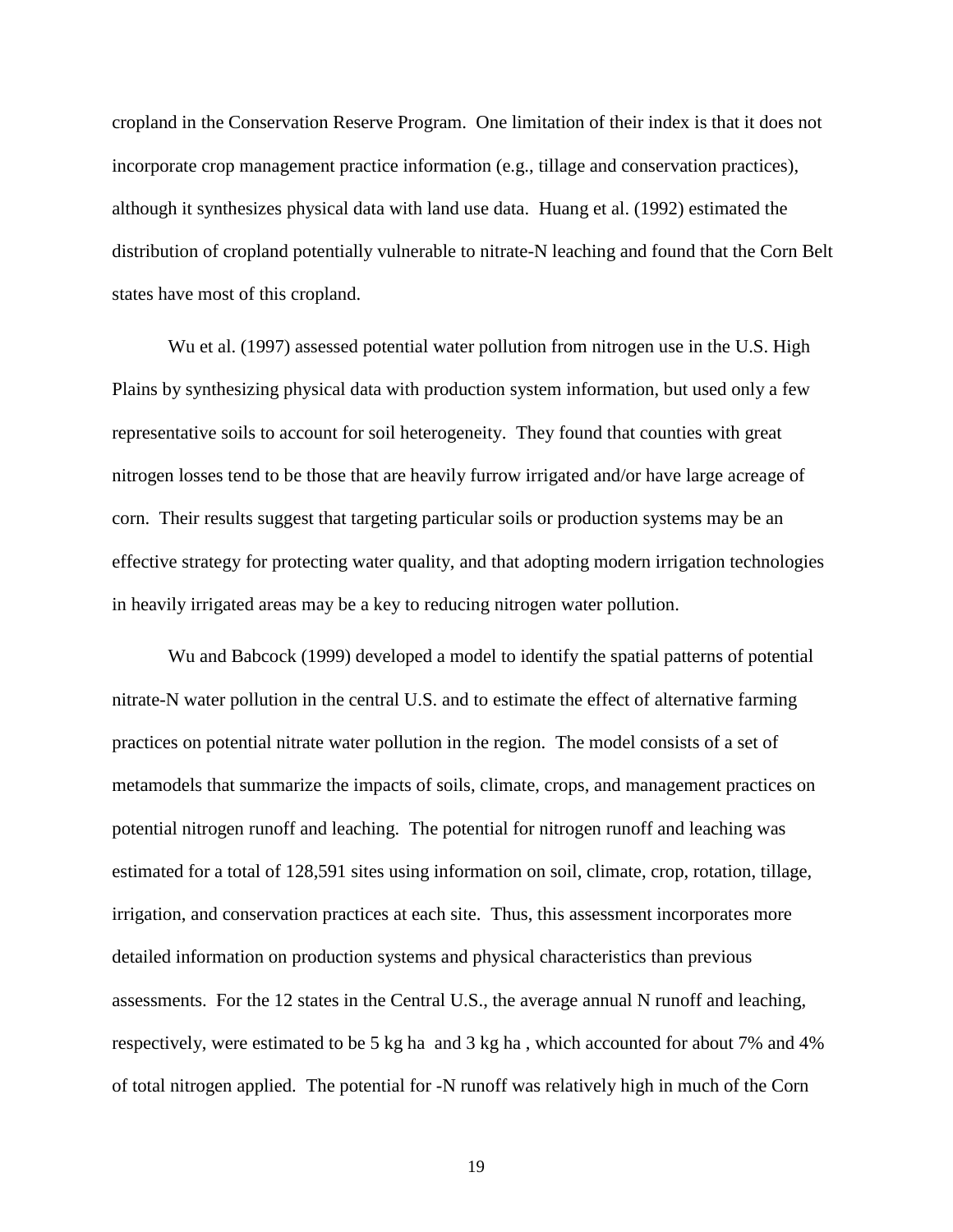Belt, Kansas, and the Nebraska Platte River Basin, and the potential for -N leaching was relatively high in Ohio, Indiana, and southern Illinois and Missouri. However, because much of the area with high leaching potential was tile drained, it is likely that a large portion of the leached N is discharged to surface water, rather than continue downward to groundwater.

#### *3.2 Land use and biodiversity conservation*

There is concern that we are in the midst of a human caused extinction crisis that has increased the current species extinction rates several orders of magnitude above the "natural" or background rate of extinction (Pimm et al. 1995). The destruction, fragmentation, and alteration of habitat for human land use are the leading causes of biodiversity decline (Soulé). Czech, Krausman, and Devers (2000) find that urbanization endangers more species in the mainland United States than any other human activity. Urbanization leads to an increase in human density in urban areas, and an associated increase in the concentration of buildings, roads, and fences. The resulting disturbances (noise, human presence, exotic species, habitat fragmentation, predation by pets) disrupt wildlife interactions and change wildlife populations and communities (Knight, Wallace, and Riebsame). Urbanization can also have a significant effect on species associated with remnants of habitat that are not directly altered, but are surrounded by development (Rottenborn). As a result, the species richness (the number of species) of many taxa is often found to decline along the urban-rural gradient, with the lowest richness found in the urban core.

There is a growing body of literature that examines the effect of land-use changes, in particular urbanization, on biodiversity (see McKinney (2002) for a review of this literature). For example, Friesen, Eagles, and Mackay (1995) and Rottenborn (1999) examine the effects of urbanization on bird communities. White et al. (1997) develop an approach to predict the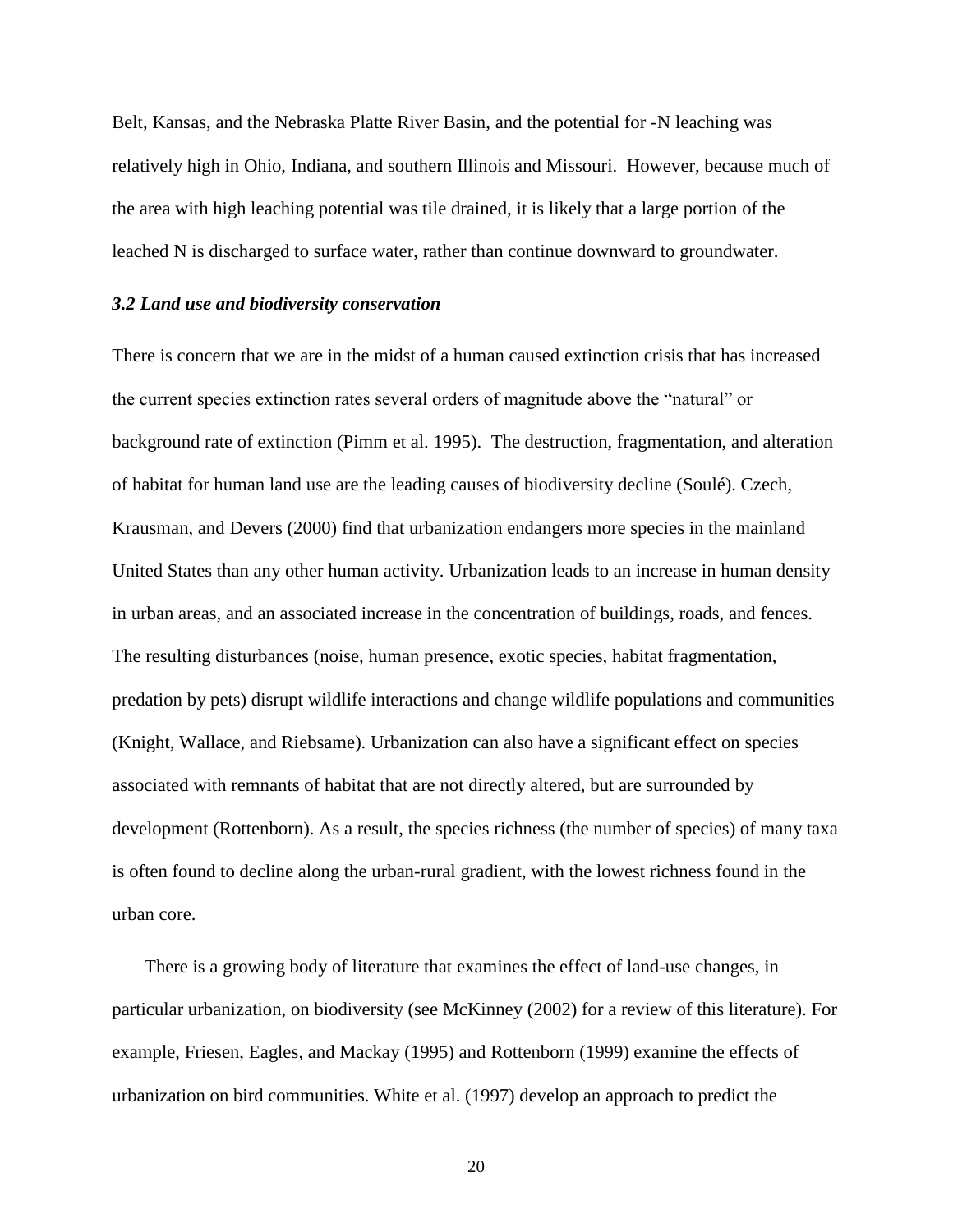potential effects of landscape change on different biodiversity measures for terrestrial vertebrates. Montgomery et al. (1999) build on this approach to search for efficient land use allocations by estimating the marginal cost of increasing expected biodiversity.

#### *3.3 Land use and carbon sequestration*

Land use change such as agricultural intensification plays a significant role in the global carbon cycle, with two-way interactions. Any climate change from build-up of atmospheric greenhouse gases can affect land productivity and the allocation of land among major uses. In the other direction of interaction or feedback, increasing carbon sequestration in agricultural and other rural land uses is a potentially useful mechanism in global efforts to offset expanding greenhouse gas emissions. In many studies (e.g., Sedjo et al. 1993, 1995), changes in land uses (e.g., afforestation of agricultural land) are examined as the primary vehicle for expanding carbon flux.

A wide range of studies has examined how changes in land uses and land covers may affect the sequestration of atmospheric carbon by forests and other rural land uses, and how markets may affect the adjustment and adaptation of rural land uses to climate and ecological change (Sohngen 2007; Sohngen and Sedjo 2000, 2006; Sohngen and Alig 2000). Evidence from large-scale ecological models linked to atmospheric models suggests that the role of forests in the carbon cycle may become more important in the future (Neilson and Marks, 1994). For instance, forests may provide a positive or negative feedback to the carbon cycle, depending on the influence of the underlying climate change. Humans may attempt to mitigate the impacts of climate change by increasing the storage of carbon in forests through tree planting or altered agricultural practices. Although adaptation in land management is one important factor for gauging carbon flux feedbacks within the climate system, adaptation in product management can have important implications for how such adjustments manifest.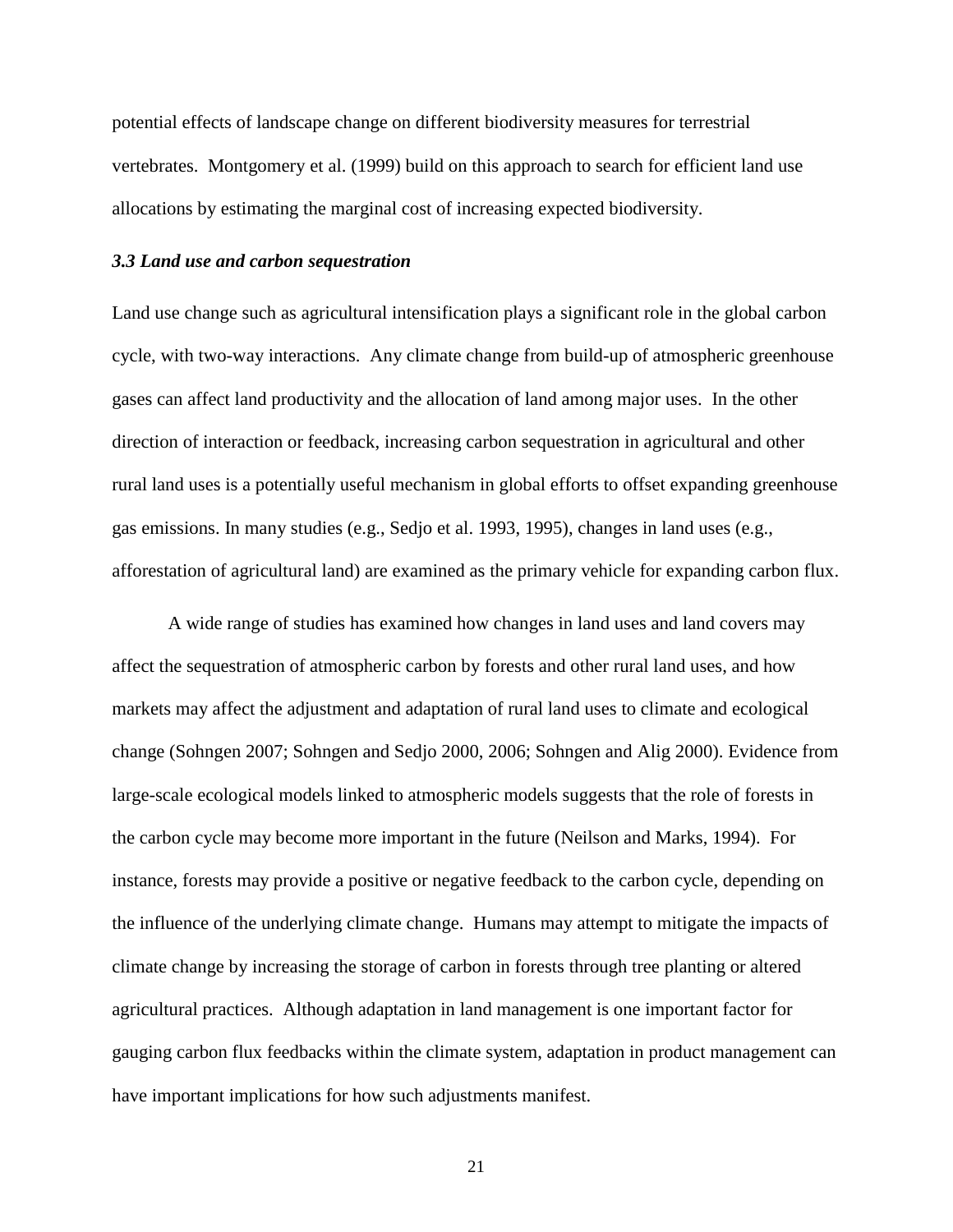Most of the economic studies of carbon sink management evaluate policies that encourage the conversion of agricultural land to forests (e.g., Moulton and Richards 1990; Adams et al. 1993; Adams et al. 1999; Plantinga, Mauldin, and Miller 1999; Lubowski, Plantinga, and Stavins 2006; Parks and Hardie 1995). In these studies, the cost of the policy equals the opportunity costs of agricultural production and benefits are measured as physical quantities of carbon removed from the atmosphere. A consistent finding is that the costs of carbon sequestration through afforestation are comparable to, and in some cases lower than, the costs of alternative approaches such as fuel substitution and improved energy efficiency (Plantinga, Mauldin and Miller 1999; Stavins 1999; Lubowski, Plantinga, and Stavins 2006). However, only a few studies have investigated the additional environmental impacts of carbon sink management such as modification of wildlife habitat or reduction in run-off and leaching of agricultural chemicals (Plantinga and Wu 2003). If the additional environmental benefits or costs ("co-benefits") of carbon sink management are found to be substantial, industrialized countries may want to adjust the mix of domestic mitigation and abatement strategies used to meet emissions reduction targets. In addition to carbon sequestration in forests, increasing the storage of soil carbon through agricultural management (e.g., conservation tillage) has also received attention in the literature because of its economic potential to improve soil fertility (Antle et al. 2003; Antle et al. 2007). Richards and Stokes (2004) reviewed studies on forest carbon sequestration cost and find that afforestation in the United States would sequester 250 to 500 million MgC annually at a price ranging 10–150 USD/MgC. By comparison, Antle et al. 2003), Capalbo et al. (2004), and Pautsch et al. (2001) suggest that conservation tillage can generate 0.25 to 6.2 million MgC in soil per year at the cost of 12–270 USD/MgC.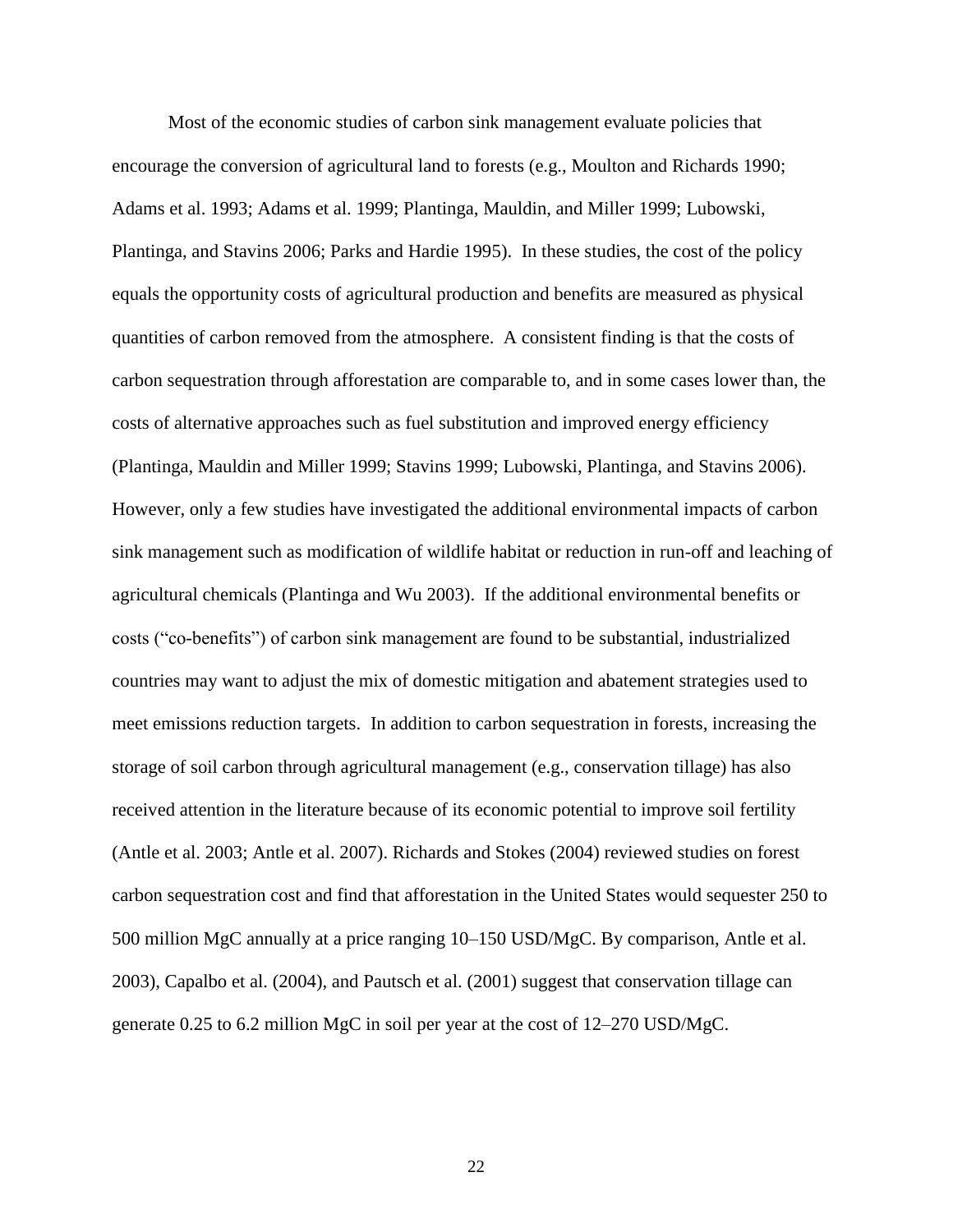#### *3.4 Integrate economic and biophysical models for policy analysis*

Most of the studies discussed above focus on the effect of land use change and farming practices on environmental quality and ecosystems, without examining how the decisions that led to the land use change were made. These studies do not attempt to model land use decisions, but rather take these decisions as given and simply analyze their impact on water quality and other ecosystem services. To model the interaction between economic and ecological systems systematically, we must integrate economic and biophysical models to examines how economic and policy variables affect land use and how changes in land use in turn affect ecosystems.

A number of studies have systematically modeled the process from land use decisions to environmental impacts. These studies can be categorized into conceptual and empirical (or simulation) studies. The conceptual dimensions of land use and water quality have been explored in several studies, including Hochman and Zilberman (1978), Sharp and Bromley (1979), Shortle and Dunn (1986), Just and Antle (1990), and Opaluch and Segerson (1991). These studies show that agricultural and resource policies can affect agricultural production at both the intensive margin (changes in input use and management practices) and the extensive margin (changes in cropping patterns) and the resulting effects on water quality depend on physical attributes. These studies, however, do not provide quantitative estimates of the effects.

The empirical studies that model both land use decisions and their impact on water quality can also be classified into disaggregate models and aggregate models. The disaggregated models are generally site-specific and model micro-unit decisions and the water quality effect of these decisions at the farm or watershed levels (e.g., Jacobs and Casler 1979; Braden et al. 1989; Johnson et al. 1991; Taylor 1992; Wu et al. 1994; Helfand and House 1995). Because these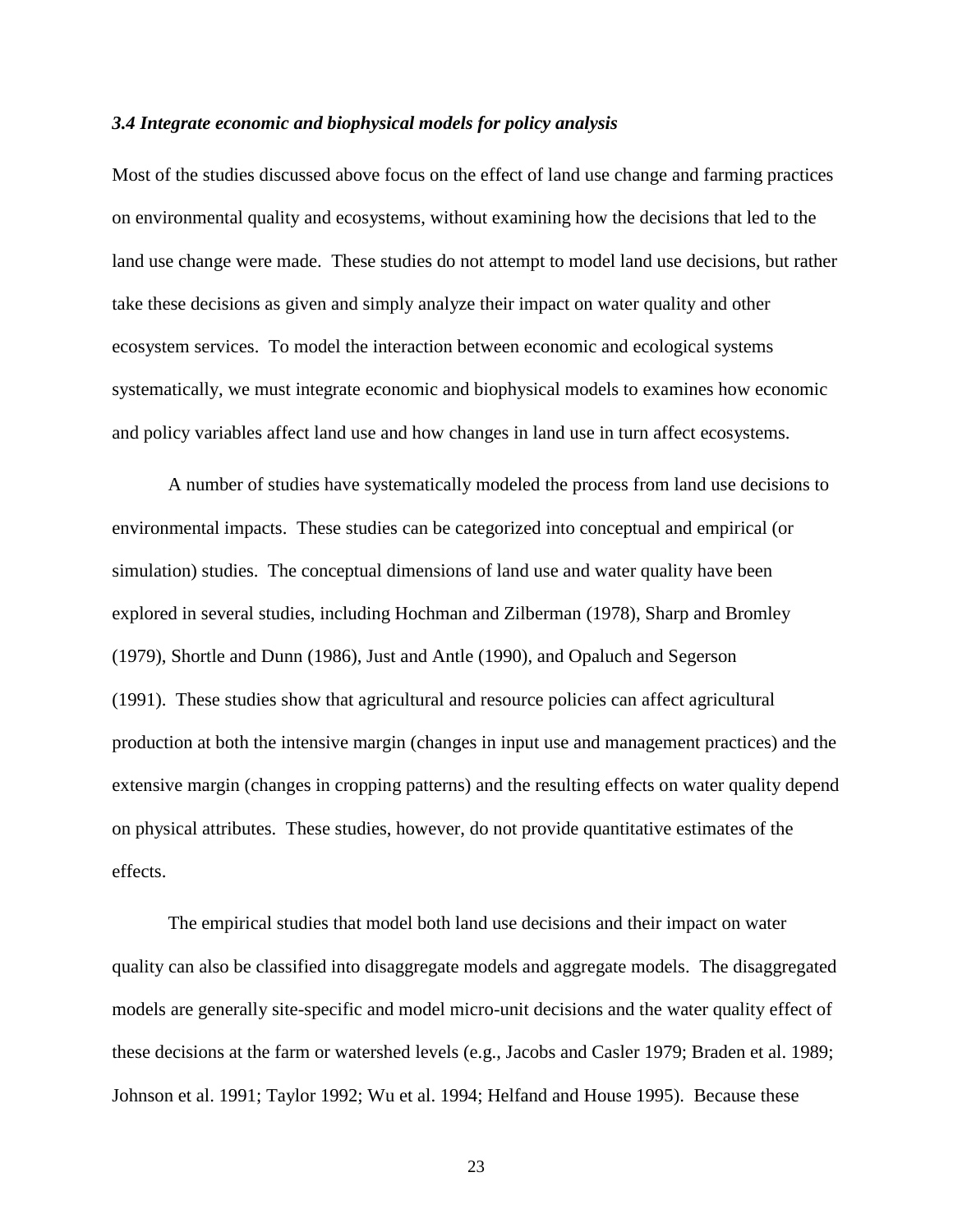studies are site-specific, regional and/or national policy impacts cannot be easily derived from these studies without conducting similar analyses over other resource settings and aggregating to a larger scale.

The aggregate models can be further classified into two groups. One group integrates an aggregate economic model (usually a regional or national linear programming model) with a physical model to analyze the impact agricultural practices and policies on water quality (e.g., Piper et al. 1989; Mapp et al. 1994; Wu at al. 1995). The aggregate economic model predicts the impact of alternative policies on crop acres and input uses, and the physical model estimates the impact of crop production on water quality.

The second group of aggregate models examines policy impacts at regional or national level while incorporating site-specific land characteristics (e.g., Wu and Segerson 1995; Wu at al. 1996; Wu et al. 2004). For example, Wu et al. (2004) develop an empirical framework capable of measuring micro level behavioral responses and macro level landscape changes. The framework predicts farmers' production practices and the resulting levels of agricultural runoffs at more than 42,000 agricultural sites in the upper-Mississippi river basin and is used to evaluate alternative conservation policies for controlling the hypoxia problem in the Gulf of Mexico.

# **4. Key Research Questions and Modeling Approaches**

Land use change in general, agricultural intensification in particular, is arguably the most pervasive socioeconomic forces affecting economic and environmental systems. These forces drive a large portion of global economic and environmental problems. Solving these problems requires a renewed focus on land use modeling. Listed below are some key research questions.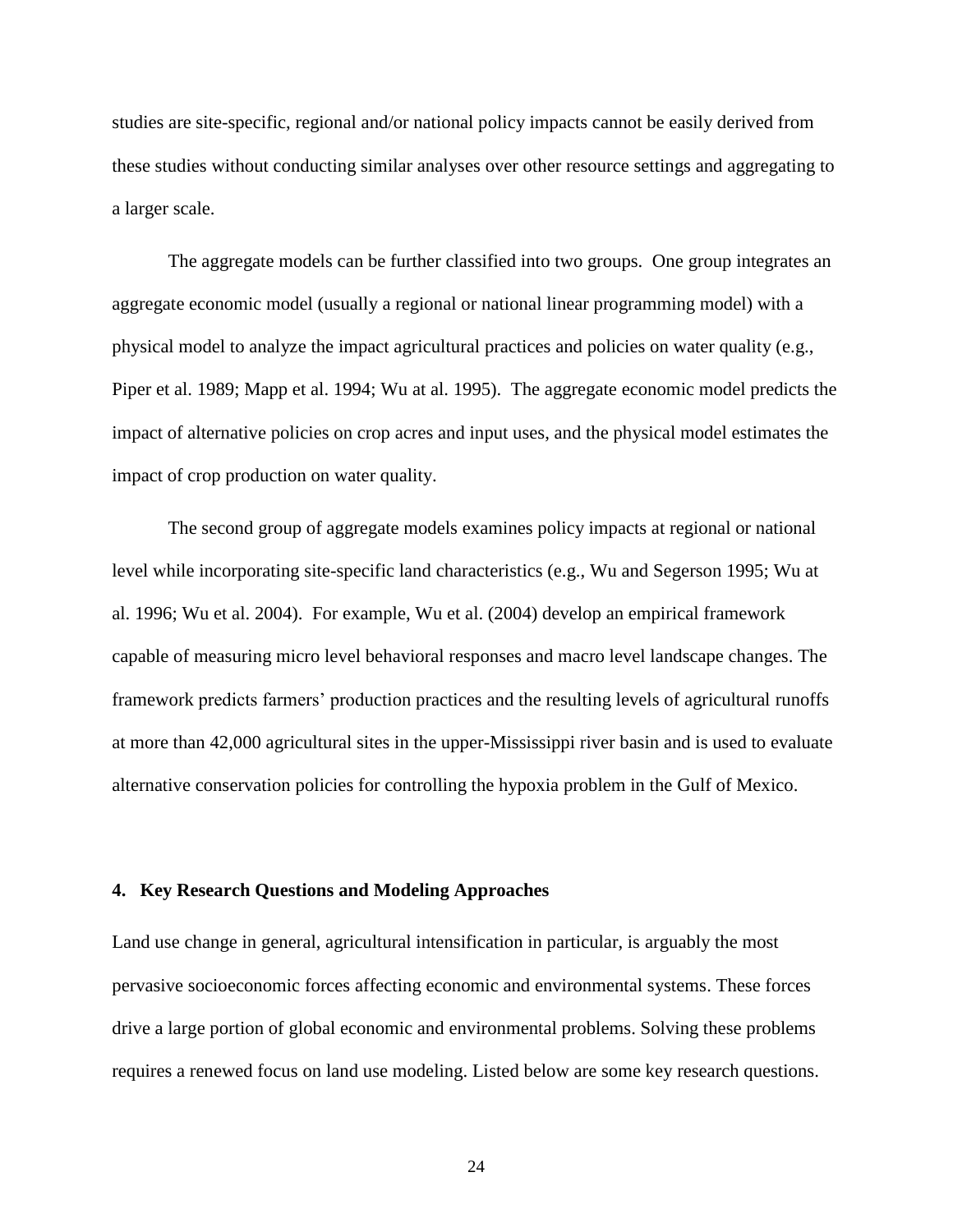The answers to those questions will contribute to a better understanding of the problems and will help society develop more effective strategies to address them.

#### Technology adoption and agricultural intensification:

1. What are the implications of labor-saving and biological technologies on agricultural intensification?

*Suggested study area*: Bt. cotton in India, Pakistan; genetically modified maize in Brazil Interactions between agricultural intensification, economic growth and the environment:

- 2. How does agricultural intensification affect farm income, rural economies, and rural socioeconomic structure?
- 3. How do economic development (e.g., from an agrarian economy to a mid-income country) and accompanying structural changes and urbanization in turn affect agricultural intensification?
- 4. How does agricultural intensification affect the environment and ecosystems?
- 5. How do changes in environmental quality in turn affect agricultural intensification? *Suggested study area:* Bangladesh, Vietnam, Uganda, Malawi, Tanzania

## Poverty, income inequality, and agricultural intensification:

6. How do agricultural intensification and its interaction with economic development affect poverty rates and income inequality?

*Suggested study area:* China, India, Vietnam

## The roles of agricultural intensification:

7. Can agricultural intensification serve as a "smart strategy" to deal with global economic and environmental challenges (e.g., to feed the growing population, to protect the environment)? *Suggested study area:* all study areas suggested above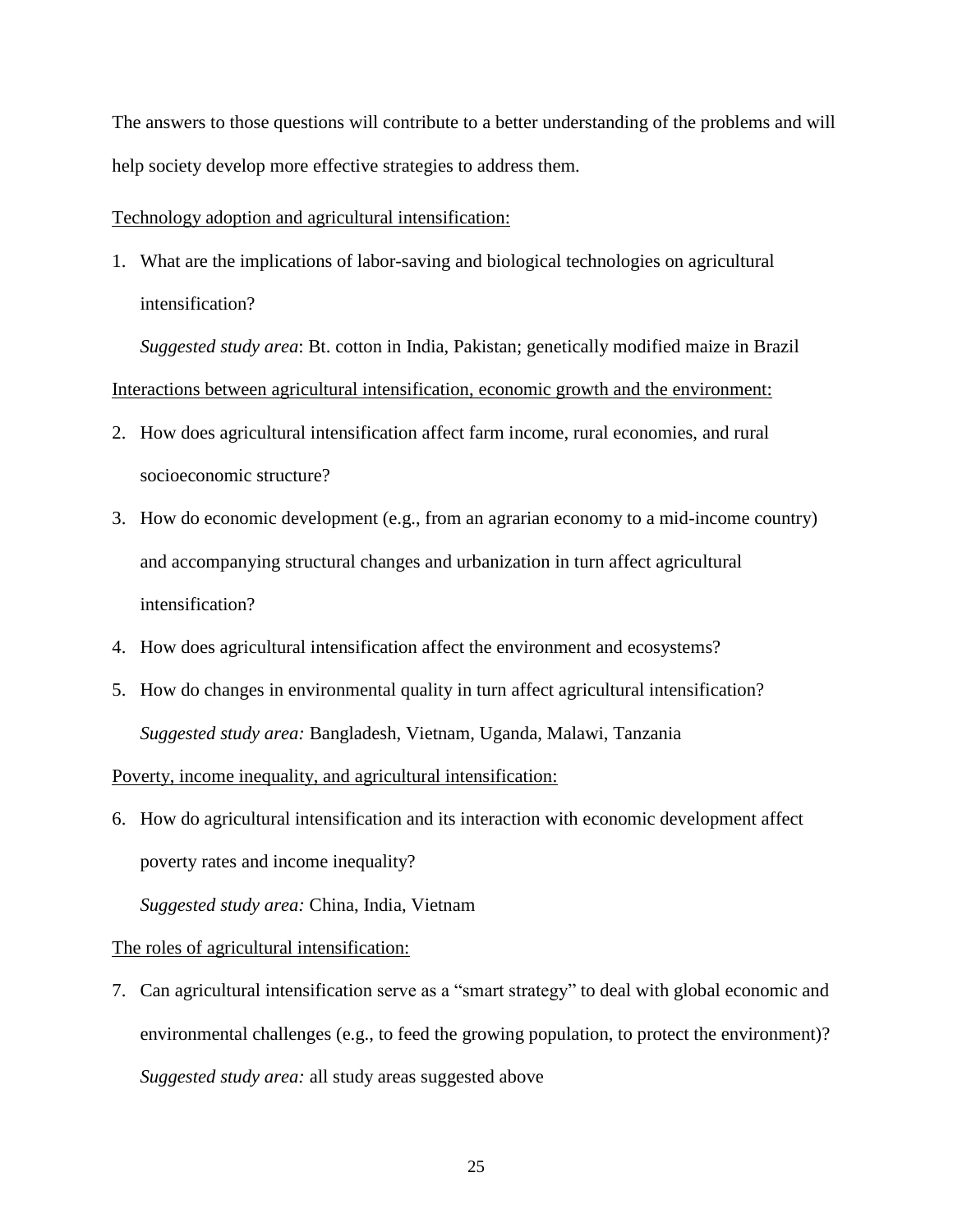The lack of data and counterfactuals poses significant challenges to answering some of the research questions. Self-selection complicates the evaluation of a program's impacts. In the context technology adoption, self-section occurs when a technology is more likely to be adopted by those who find it most helpful. For example, suppose bt-cotton is most useful to farmers who have a certain types of soils or weather conditions. A direct comparison of yields of adopters with those of non-adopters may over or under-estimate the effect of Bt-cotton on yields. Thus, when self-selection exists, the effect of technology adoption cannot be directly estimated by simply including a dummy variable in the regression. Switching regressing or polychotomouschoice selectivity models are some of the approaches that can be used to answer questions 1, 2, 4 and 6. Switching regression models have been applied to various economic issues. For example, Cooper and Keim (1996) and Fuglie and Bosch (1995) apply it to the adoption of farm management practices. Willis and Rosen (1979) apply the model to the problem of education and self-selection. But switching regression models can only be used to analyze dichotomous decisions. The polychotomous-choice selectivity model has at least two advantages over switching regression models (Wu and Babcock, 1998). First, it can be used to evaluate the effects of alternative combinations of management practices. Second, it accounts for both self-selection and the interaction between alternative practices. As such, it should provide more accurate estimates of the effects of individual conservation practices.

Endogeneity poses a significant challenge to empirical efforts that attempt to evaluate the interactions between agricultural intensification, economic growth and the environment. Although theoretically structural models can be used to specify the interactions, empirical estimation of such models requires assumptions regarding the distributions of unobserved variables, the choice sets, and the functional forms (Irwin and Wrenn, forthcoming). Even if a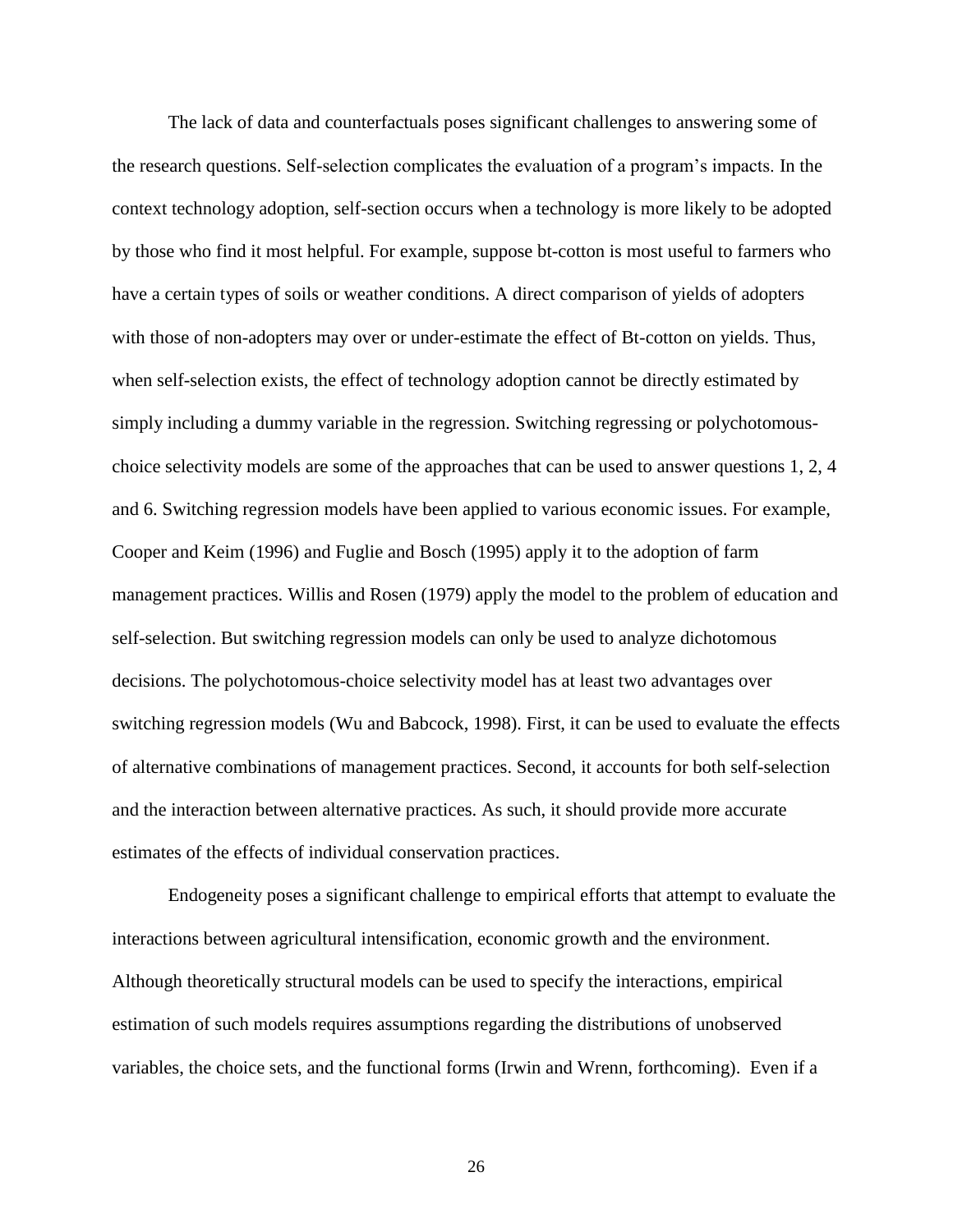robust empirical specification can be established, it still may be difficult to gather data on all of the processes deemed important and to find the appropriate instrumental variables to address the endogeneity issues. Nevertheless, structural modeling approaches firmly grounded in economic theory provide a powerful framework for modeling interactions between agricultural intensification, economic growth and the environment. They have tremendous potential for policy evaluation when appropriate data are available.

#### **5. Promising Study Areas and Data**

Some promising research areas are suggested for each research question in the last section. The selection of the promising study areas is based on the following two criteria. First, the research questions must be highly relevant and important to the suggested study areas. For instance, to explore the implications of labor-saving and biological technologies on agricultural intensification, we should consider countries where biological technologies have been adopted. Examples include Bt cotton in India and Pakistan and genetically modified maize in Brazil and Argentina. To explore the interactions between agricultural intensification and economic development and the accompanying structural changes and urbanization and how these interactions affect poverty rates and income inequality, we need consider economies that are under transformation such as China, India, and Brazil or economies that have potential for transformation such as Vietnam. To explore the interaction between land use change/agricultural intensification and ecosystem services, we should consider countries with rich natural resources such as Vietnam and Brazil or countries that tend to rely on land conversions to meet the growing demands for food, such as Malawi, Uganda, and Tanzania or countries.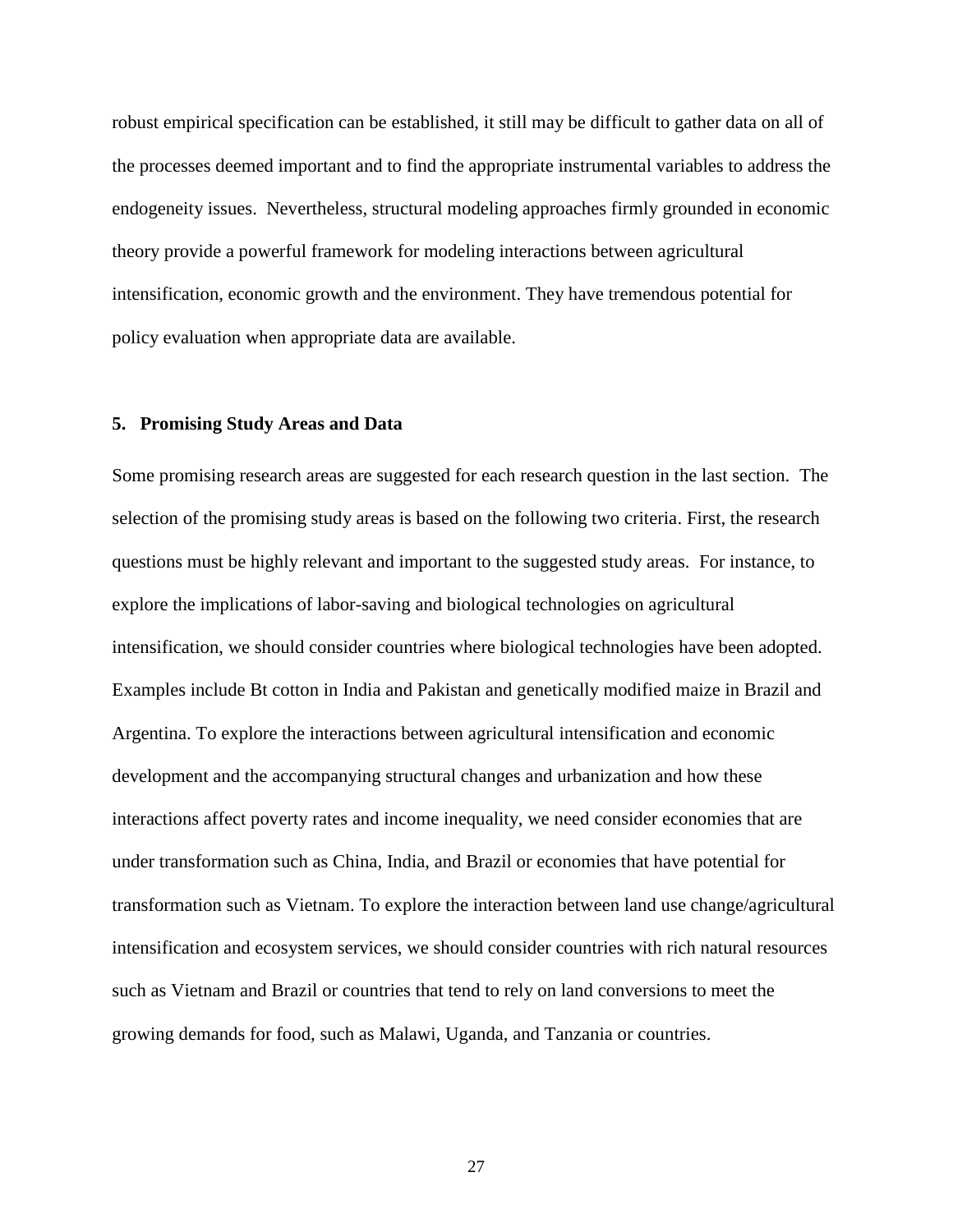The second most important consideration for selecting study areas is data availability. At micro-level, integrated household surveys, including community, agriculture, and household, are available in many of Sub-Saharan African countries (e.g., Malawi, Uganda, Tanzania) and some South and Southeast Asian countries (e.g., Bangladesh and Vietnam). Despite the comprehensiveness of this survey, there are some limitations about the data. For instance, agricultural intensification is not explicitly measured in these data; some important indicators of environmental quality, such as water pollution, cannot be found from these surveys. [Table 2](#page-28-0) provides a summary of the proposed study areas and data availability there.

The lack of data poses a significant challenge to addressing many of the key research questions relevant to agricultural intensification. In addition, self-selection and endogeneity make it difficult to identify program effects and causal relationships. Nevertheless, recent advancements in spatial modeling approaches have made it possible to overcome many econometric challenges. The convergence of interest and increasing availability of spatially explicit data have made the gains from research collaboration and cross-fertilization much greater. While the challenges are daunting, potential payoffs are large when correct answers to those research questions are found.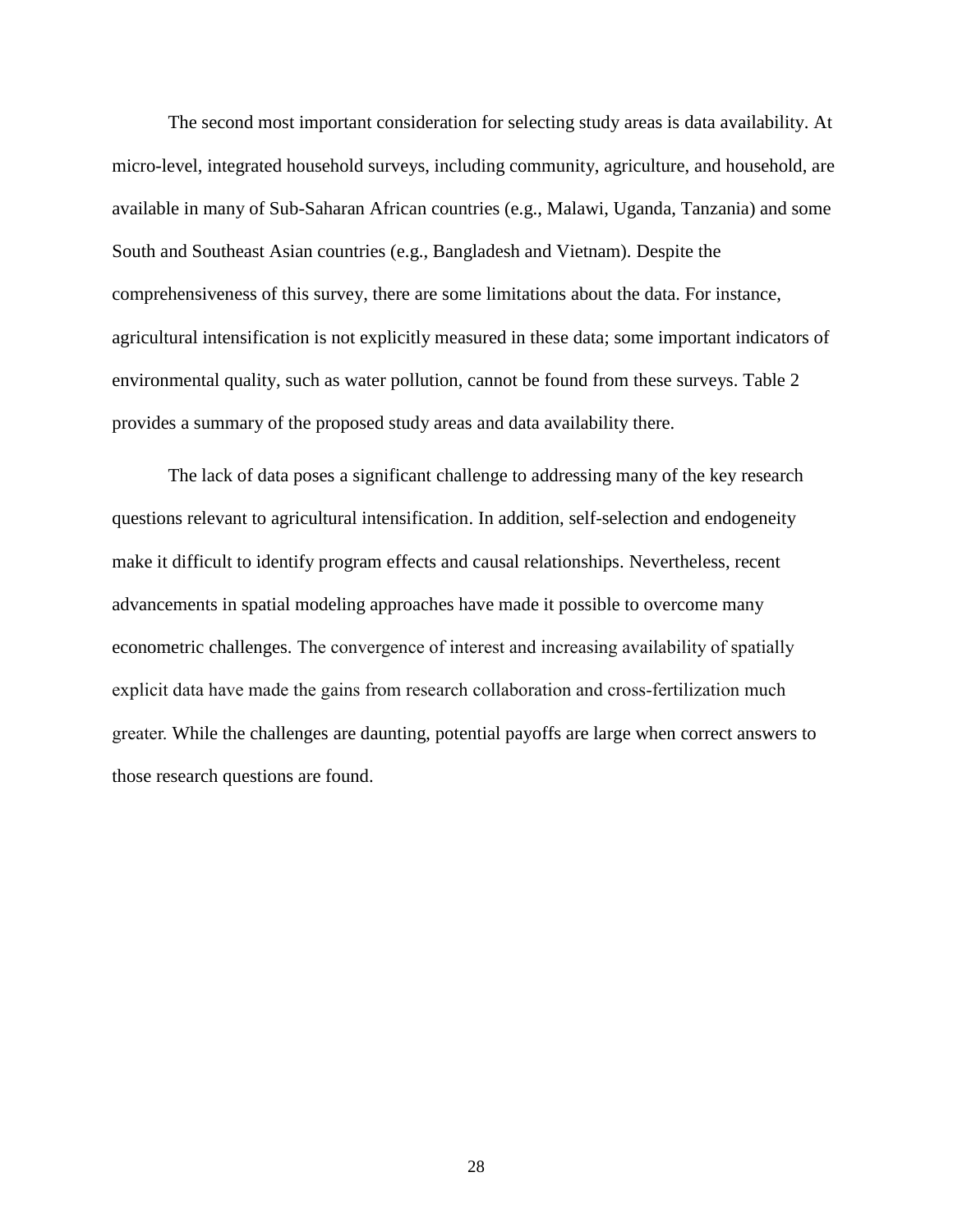# **Table 2. Summary of Promising Study Areas by Region**

<span id="page-28-0"></span>

|                           |               |                         | Land resource |         |                                                                                                                           |                                                          | High-yielding                                                             |                   |            |
|---------------------------|---------------|-------------------------|---------------|---------|---------------------------------------------------------------------------------------------------------------------------|----------------------------------------------------------|---------------------------------------------------------------------------|-------------------|------------|
|                           |               |                         | endowment     |         |                                                                                                                           |                                                          |                                                                           | variety           | Biological |
| Region                    | Country       | Economy                 | Agriculture   | Forests | Data type                                                                                                                 | Data period                                              | Major crops                                                               | technology        | technology |
| Sub-<br>Saharan<br>Africa | Malawi        | Agrarian                | 59%           | 34%     | <b>Integrated Household</b><br>Survey                                                                                     | 2010-2011<br>$(1998-99,$<br>2004-05 may<br>be available) | Cassava, maize,<br>potatoes,<br>sugarcane                                 | Maize             |            |
|                           | Uganda        | Agrarian                | 70%           | 15%     | <b>National Panel Survey</b><br>(community, agriculture,<br>household)                                                    | 1999, 2002,<br>2005, 2009                                | Cassava, maize,<br>sweet potatoes,<br>sugarcane                           | Maize             |            |
|                           | Tanzania      | Agrarian                | 42%           | 37%     | <b>National Panel Survey</b><br>(community, agriculture,<br>household)<br><b>National Sample Census</b><br>of Agriculture | 2008-2009<br>2002, 2005                                  | Cassava, maize,<br>sweet potatoes,<br>sugarcane                           | Maize             |            |
| South Asia                | Bangladesh    | Agrarian                | 70%           | 11%     | <b>Integrated Household</b><br>Survey                                                                                     | 2011-2012                                                | Rice paddy,<br>potatoes,<br>sugarcane                                     | Rice              |            |
|                           | India         | Under<br>transformation | 60%           | 23%     | Unknown                                                                                                                   | <b>NA</b>                                                | Sugarcane, rice<br>paddy, wheat,<br>potatoes                              | Rice              | Bt cotton  |
|                           | Pakistan      | Agrarian                | 34%           | 2%      | Unknown                                                                                                                   | <b>NA</b>                                                | Sugarcane,<br>wheat, rice<br>paddy, cotton                                | Rice              | Bt cotton  |
| Southeast<br>Asia         | Vietnam       | Agrarian                | 35%<br>45%    |         | <b>Agricultural Census</b>                                                                                                | 2006 (2001<br>incomplete)                                | Rice paddy,<br>sugarcane,                                                 | Rice              |            |
|                           |               |                         |               |         | Household Living<br><b>Standard Survey</b>                                                                                | 2008 (2002, 04,<br>06 incomplete)                        | cassava                                                                   |                   |            |
| East Asia                 | China         | Under<br>transformation | 56%           | 22%     | Different sources,<br>province-, county-level<br>& 1 km pixel level                                                       | Multi-period,<br>unbalanced                              | Maize, rice<br>paddy,<br>sugarcane,<br>wheat, potatoes,<br>sweet potatoes | Multiple<br>crops | Bt cotton  |
| Latin<br>America          | <b>Brazil</b> | Under<br>transformation | 33%           | 61%     | Unknown                                                                                                                   | NA                                                       | Sugarcane,<br>maize, soybeans                                             |                   | GM maize   |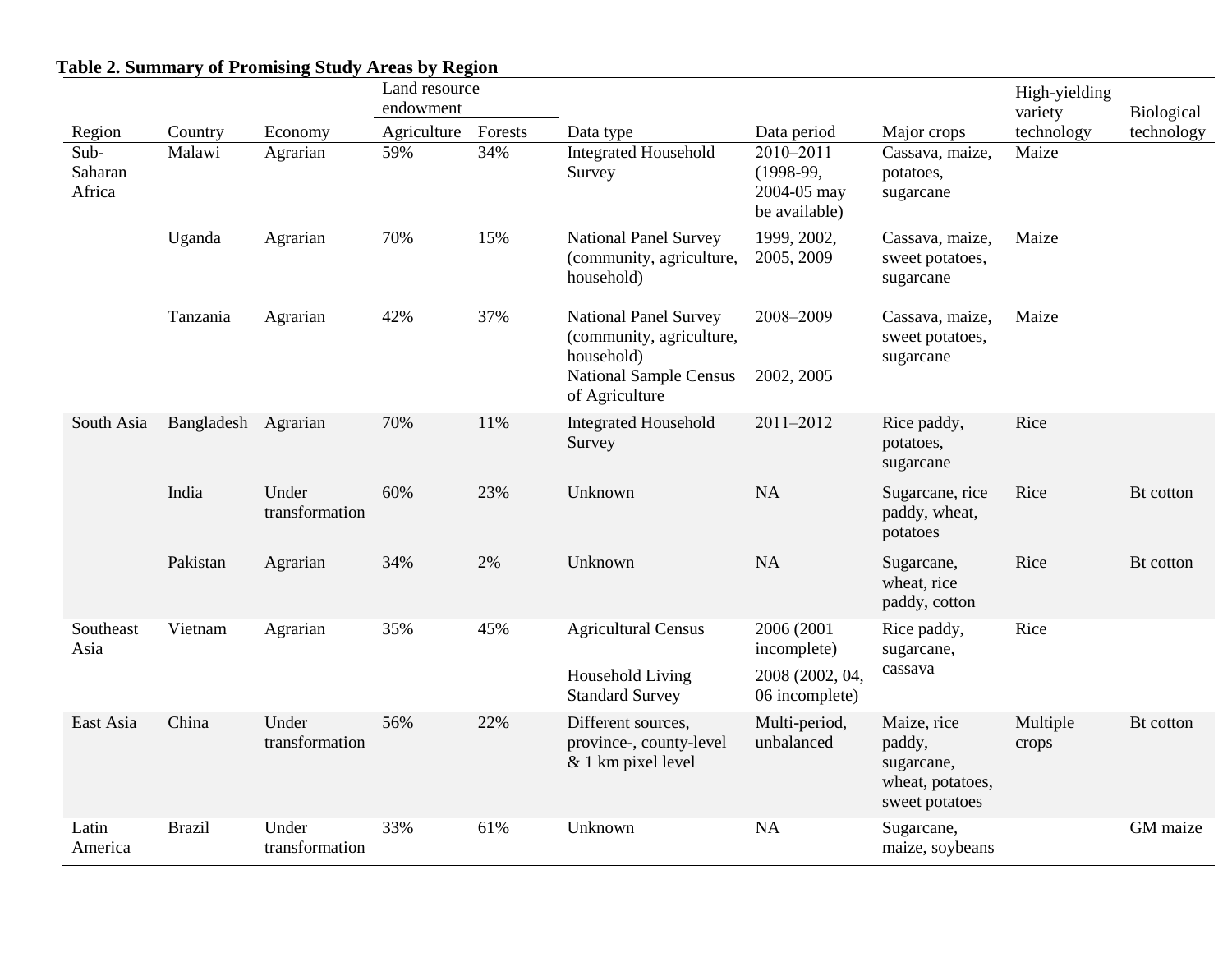# **References**

- 1. Adams, R.M., Adams, D.M., Callaway, J.M., Chang, C.-c., McCarl, B.A., 1993. Sequestering carbon on agricultural land: social cost and impacts on timber markets. Contemporary Policy Issues 11, 76-87.
- 2. Adams, D. M., R.J. Alig, B.A. McCarl, J.M. Callaway, S.M. Winnett, Minimum cost strategies for sequestering carbon in forests, Land Econ. 75 (3) (1999) 360–374.
- 3. Alig, R., Adams, D.M., McCarl, B.A., Callaway, J.M., Winnett, S., 1997. Assessing effects of mitigation strategies for global climate change with an intertemporal model of the U.S. forest and agriculture sectors. Environmental and Resource Economics 9, 259- 274.
- 4. Anderson, G. D., Opaluch, J. J., and W. M. Sullivan. 1985. "Nonpoint Agricultural Pollution: Pesticide Contamination of Groundwater Supplies." *Amer. J. Agr. Econ.* 67: 1238-43.
- 5. Antle, J., S. Capalbo, K. Paustian, and M. Ali. 2007. Estimating the economic potential for agricultural soil carbon sequestration in the Central United States using an aggregate econometric-process simulation model. *Climate Change* 80: 145–171.
- 6. Antle, J., S. Capalbo, S. Mooney, E. Elliott, K. Paustian, Spatial heterogeneity, contract design, and the efficiency of carbon sequestration policies for agriculture, J. Environ. Econ. Manage. 42 (2) (2003) 231–250.
- 7. Antle, J.M., Diagana, B., 2003. Creating incentives for the adoption of sustainable agricultural practices in developing countries: the role of soil carbon sequestration. American Journal of Agricultural Economics 85, 1178-1184.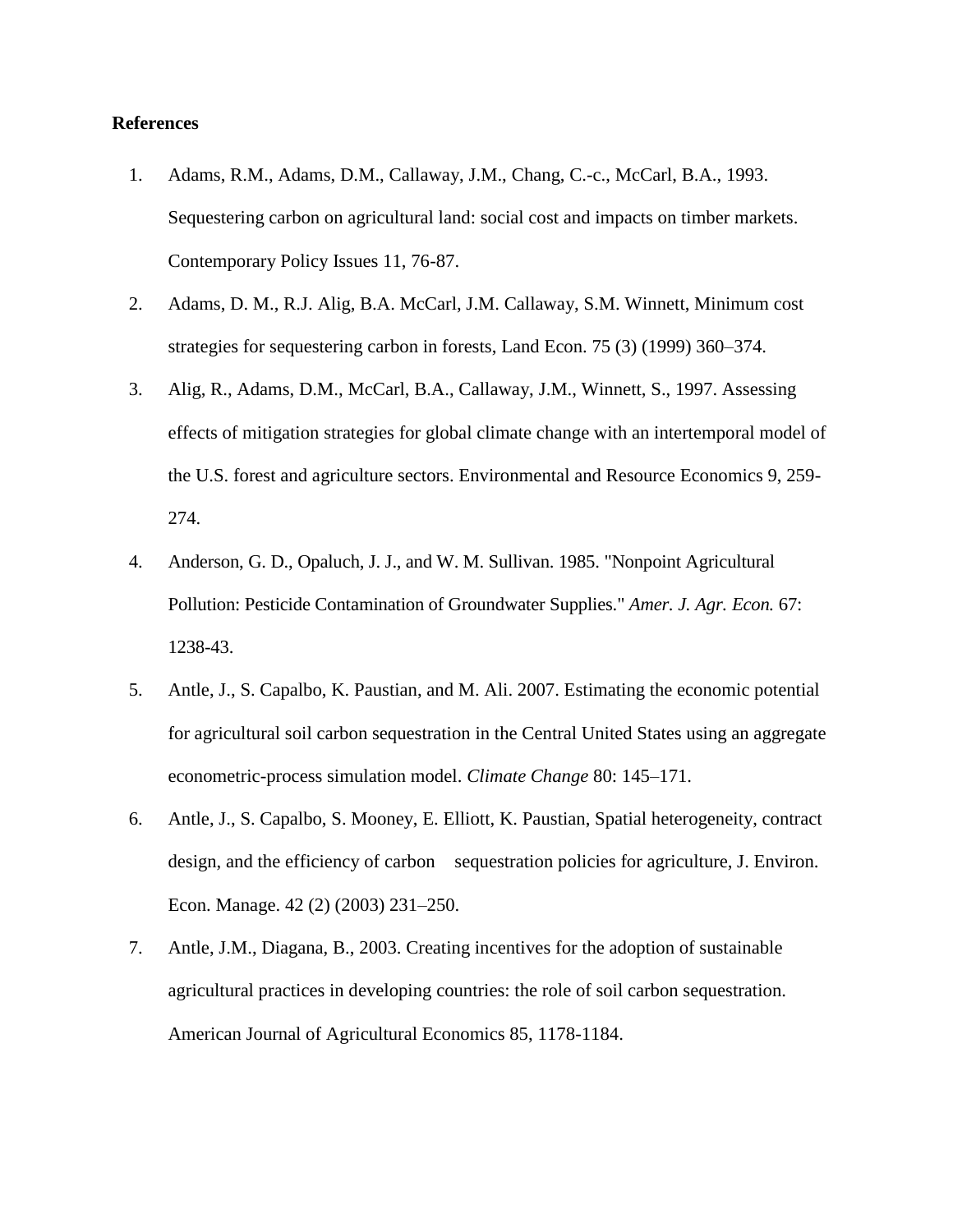- 8. Babcock, B.A., and D.A. Hennessy. 1996. "Input Demand Under Yield and Revenue Insurance." *American Journal of Agricultural Economics* 78:416–27.
- 9. Blackorby, C., and W. Schworm. "The Existence of Input and Output Aggregates in Aggregate Production Functions." *Econometrica* 56(May 1988): 613-643.
- 10. Bouzaher, A., J.B. Braden, and G.V. Johnson. "A Dynamic Programming Approach to a Class of Nonpoint Source Pollution Control Problems." Manage. Sci. 36(January 1990):1-15.
- 11. Braden, J.B., G.V. Johnson, A. Bouzaher, and D. Miltz. "Optimal Spatial Management of Agricultural Pollution." Amer. J. Agr. Econ. 71(May 1989):404-13.
- 12. Brouwer, F. M., Thomas, A. J., and M. J. Chadwick. 1991. *Land Use Changes in Europe: Processes of Change, Environmental Transformations and Future Patterns: A study initiated and sponsored by the International Institute for Applied Systems Analysis with the support and co-ordination of the Stockholm Environment Institute*. Dordrecht; Boston: Kluwer Academic Publishers.
- 13. Capalbo, S.M., Antle, J.M., Mooney, S., Paustian, K., 2004. Sensitivity of carbon sequestration costs to economic and biological uncertainties. Environmental Management 33, S238-S251.
- 14. Capozza, D. R., and R. W. Helsley. 1990. "The Stochastic City." *Journal of Urban Economics* 28: 187-03.
- 15. Caswell, M., and D. Zilberman. "The Choice of Irrigation Technologies in California." Amer. J. Agr. Econ. 67(May 1985):224-34.
- 16. Chambers, R.G., and R.D. Pope. "Testing for Consistent Aggregation." *American Journal of Agricultural Economics* 73(August 1991): 808-18.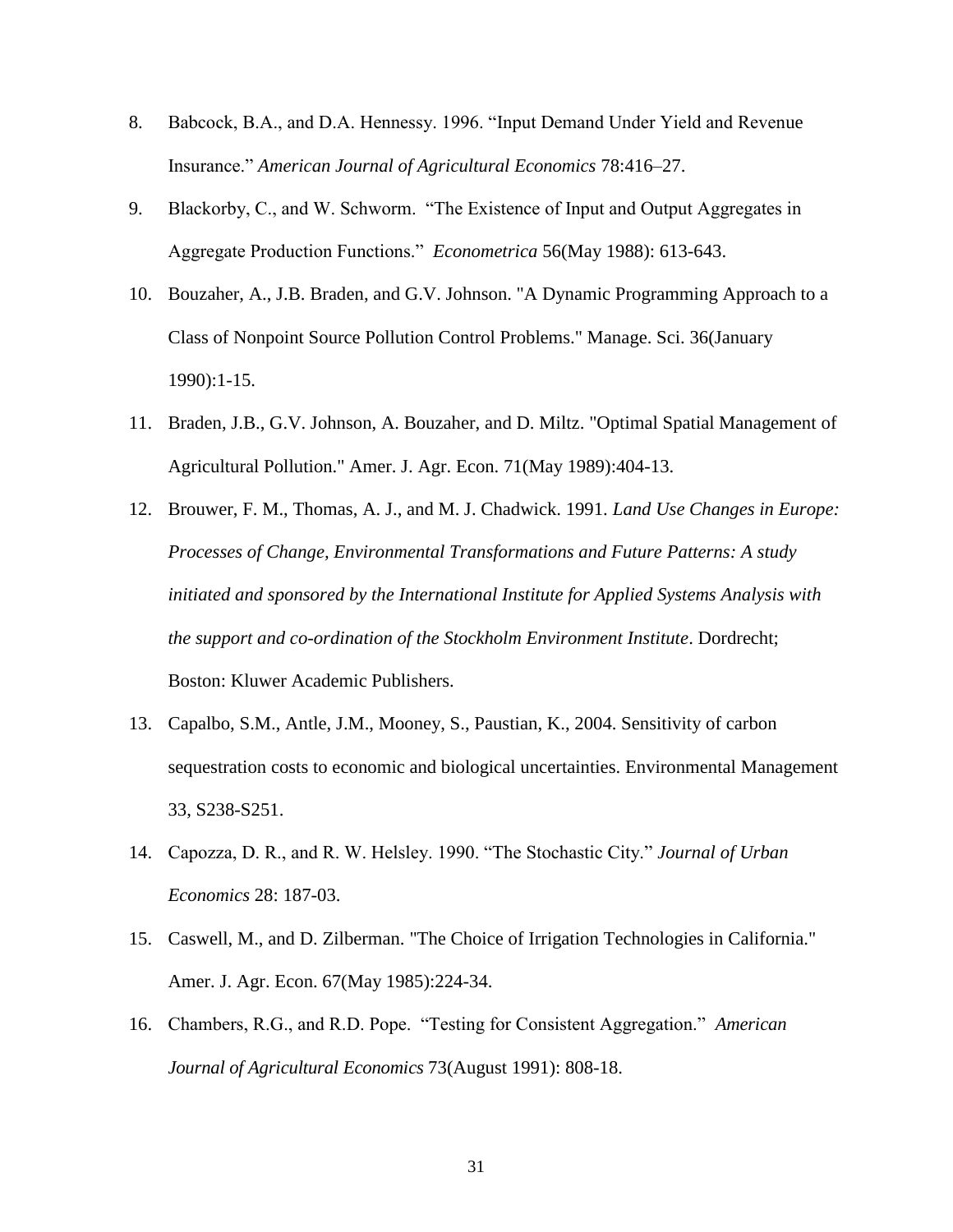- 17. Chavas, J.P., and M.T. Holt. "Acreage Decisions Under Risk: The Case of Corn and Soybeans." Amer. J. Agr. Econ. 72(August 1990):529-38.
- 18. Chavas, J.P., R.D. Pope, and R.S. Kao. "An Analysis of the Role of Future Prices, Cash Prices, and Government Programs in Acreage Response." W. J. Agr. Econ. 8(July 1983):27-33.
- 19. Chavas, J.P., and K. Segerson. "Singularity and Autoregressive Disturbances in Linear Logit Models." J. Bus. and Econ. Statist. 4(April 1986):161-69.
- 20. Chiappori, P.-A. "Distribution of Income and the "Law of Demand"." *Econometrica*  53(January 1985): 109-27.
- 21. Considine, T.J. "Symmetry Constraints and Variable Returns to Scale in Logit Models." J. Bus. and Econ. Statist. 8(July 1990):347-53.
- 22. Considine, T.J., and T.D. Mount. "The Use of Linear Logit Models for Dynamic Input Demand Systems." Rev. Econ. and Statist. 66(August 1984):434-43.
- 23. Cooper, J.C., and R.W. Keim. "Incentive Payments to Encourage Farmer Adoption of Water Qual-ity Practices." Amer J. Agr. Econ. 78(Febru-ary 1996):54-64
- 24. Cropper, M., and C. Griffiths. "The Interaction of Population Growth and Environmental Quality." The American Economic Review 84, Papers and Proceedings (May 1994): 250- 254.
- 25. Czech, B., P.R. Krausman, and P.K. Devers. "Economic Associations among Causes of Species Endangerment in the United States." *BioScience* 50 (2000): 593-601.
- 26. Deacon, R.T. "Deforestation and the Rule of Law in a Cross-Section of Countries." Land Economics 70(November 1994): 414-430.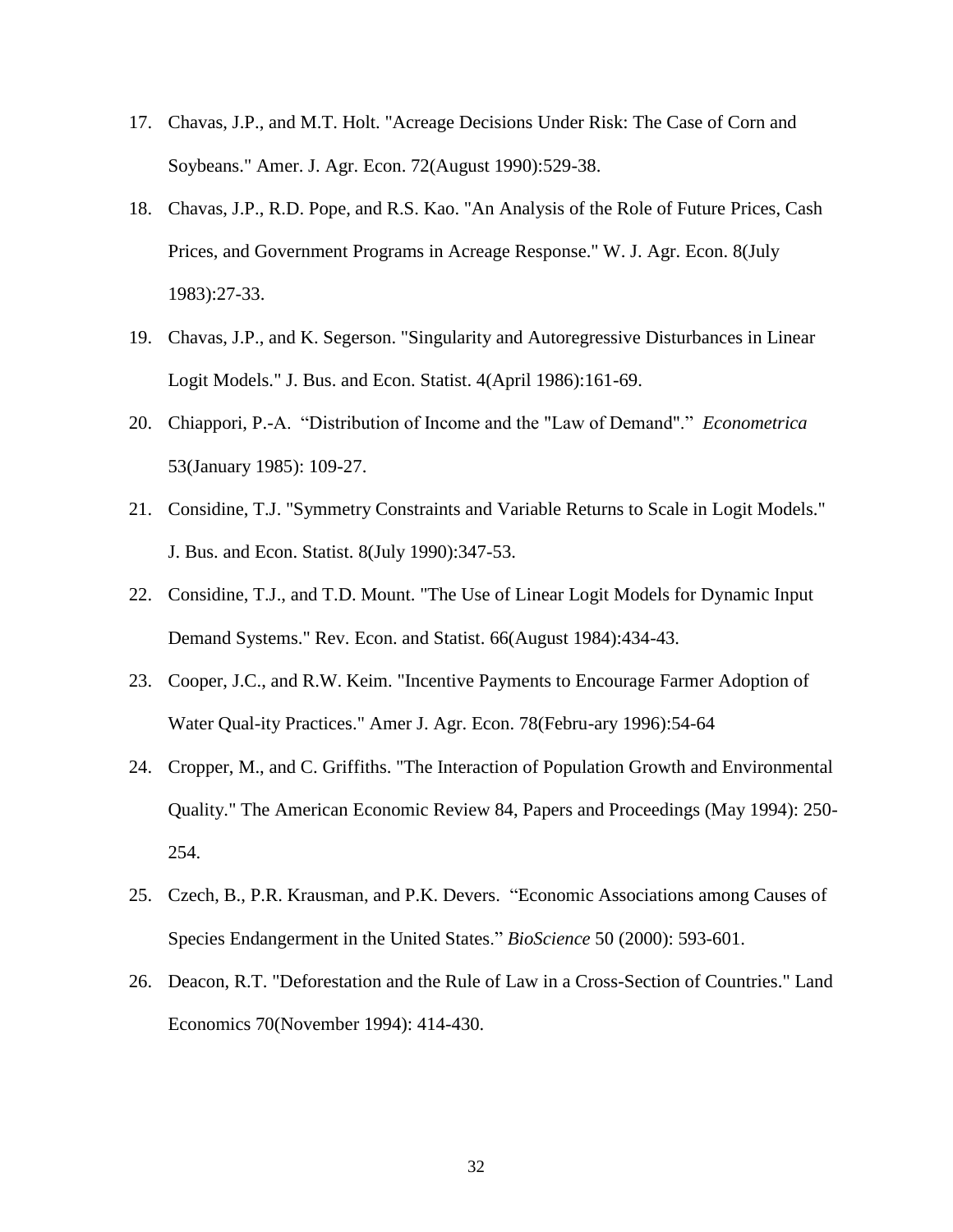- 27. Deaton, M. L., and J. J. Winebrake. 2000. *Dynamic Modeling of Environmental Systems*. New York: Springer-Verlag.
- 28. DeRoo, H.C. 1980. "Fluctuations in Ground Water as Influenced by Use of Fertilizer." Bulletin No. 779. June 1980. Connecticut Agricultural Experiment Station, New Haven, Connecticut.
- 29. Duke, J., and J. Wu. Forthcoming. *Oxford Handbook of Land Economics*. Oxford, UK: Oxford University Press.
- 30. Feng, H., Kurkalova, L.A., Kling, C.L., Gassman, P.W., 2006. Environmental conservation in agriculture: land retirement vs. changing practices on working land. Journal of Environmental Economics and Management 52, 600-614.
- 31. Friesen, L.E., P.F.J. Eagles, and R.J. Mackay. "Effects of Residential Development on Forest-Dwelling Neotropical Migrant Songbirds." *Conservation Biology* 9(6) (1995): 1408-1414.
- 32. Fuglie, K.O., and D.J. Bosch. "Economic and En-vironmental Implicationo f Soil NitrogenT est-ing: A Switching-Regression Analysis."A mer. J. Agr. Econ. 77(November 1995):891-900.
- 33. Gilliam, J.W., and G.D. Hoyt. 1987. Effect of conservation tillage on fate and transport of nitrogen. p. 217-40. *In* T.J. Logan, J.M. Davidson, J.L. Baker, and M.R. Overcash (ed.) Effects of conservation tillage on groundwater quality: nitrates and pesticides. Lewis Publishers, Inc. Chelsea, MI.
- 34. Gorman, W. M. "Community Preference Fields." *Econometrica* 21(January 1953): 63- 80.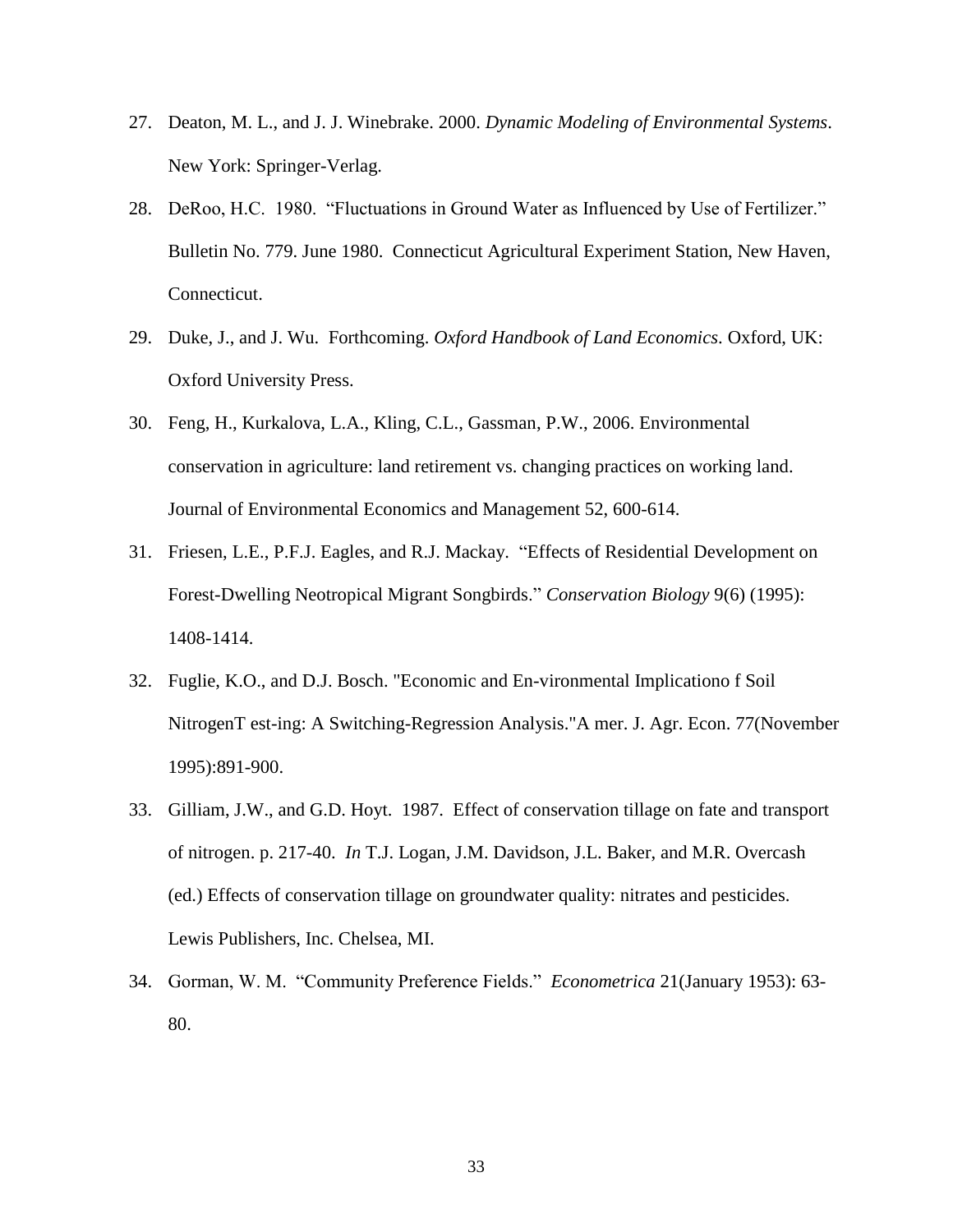- 35. Goetz, W.J., C.R. Harper, C.E. Willis, and J.T. Finn. "Effects of Land Uses and Hydrologic Characteristics on Nitrate and Sodium in Groundwater." Final Report for Water Resources Research Center, University of Massachusetts, Project No. G1568-04, January 1991.
- 36. Goss, D., and R.D. Wauchope. "The SCS/ARS/CES Pesticide Properties Database II: Using it with Soils Data in a Screening Procedure." Pesticides in the Next Decade: The Challenges Ahead. D. Weigeman, ed. Blacksburg VA: Virginia Water Resources Research Center, 1991. Great Plains Agricultural Council, Water Quality Task Force. Agriculture and Water Quality in the Great Plains: Status and Recommendations. Publication No. 140, January 1992.
- 37. Green, R.C. Program Provisions for Program Crops: A Database for 1961-90. Washington DC: U.S. Department of Agriculture, Agriculture and Trade Analysis Division, ERS Staff Report No. AGES 9010, March 1990.
- 38. Greene, W.H. Econometric Analysis. New York: Macmillan, 1990.
- 39. Gupta, K.L. "Aggregation Bias in Linear Economics Models." *International Economic Review* 12(1971):293-305.
- 40. Hallberg, G.R. 1989. Nitrate in ground water in the united states. p. 35-74. *In* R.F. Follet (ed.) Nitrogen management and ground-water protection. Elsevier Science Publishing Co. New York.
- 41. Hardie, I., Parks, P. (1997) Land use with heterogeneous land quality: An application of an area base model, *American Journal of Agricultural Economics*, 79: 299–310.
- 42. Hardie, W., T. A. Narayan, A. Tulika, and B. L. Gardner. "The Joint Influence of Agricultural and Nonfarm Factors on Real Estate Values: An Application to the Mid-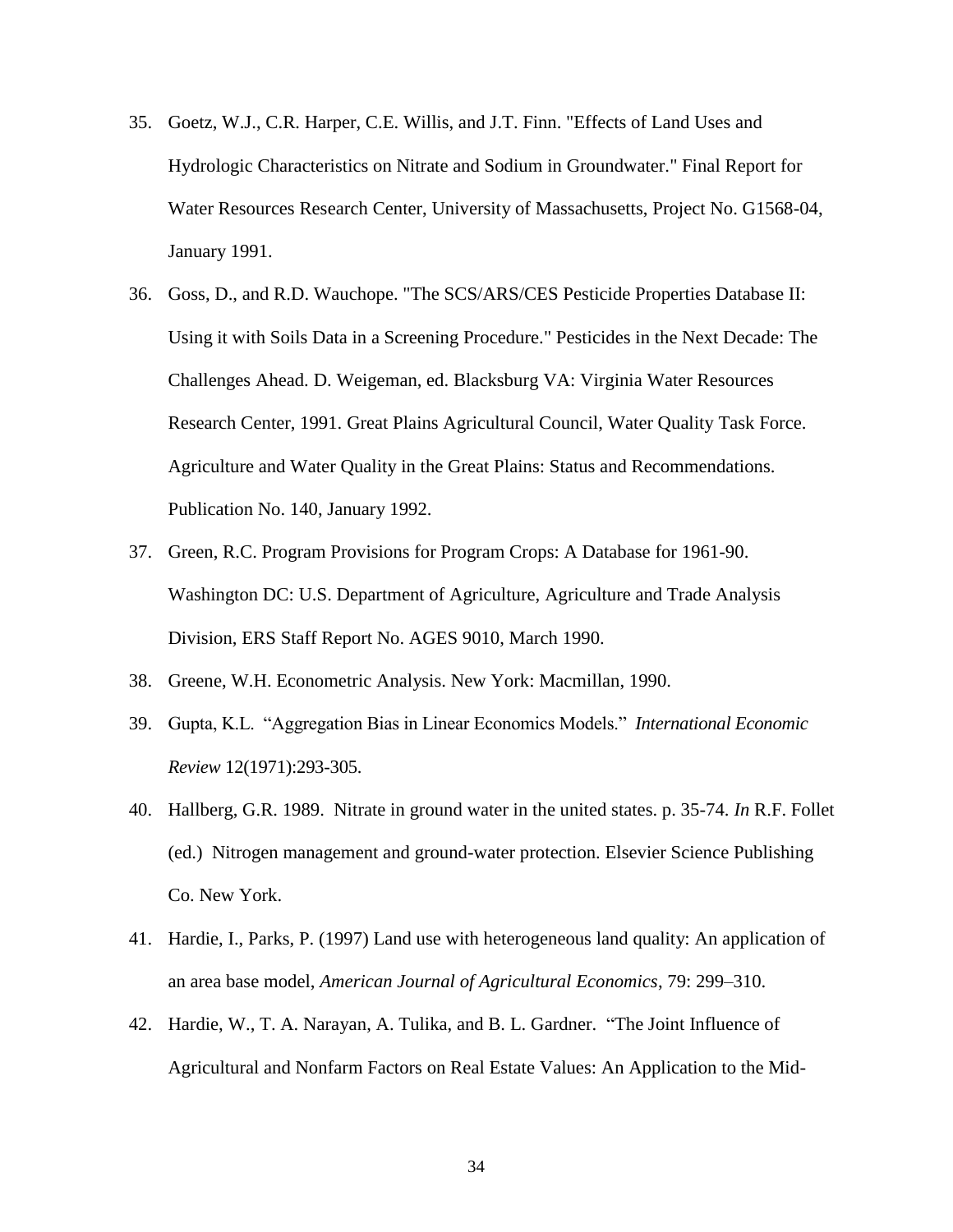Atlantic Region." *American Journal of Agricultural Economics* 83 (February 2001): 120- 132.

- 43. Hascic, Ivan, and JunJie Wu. "Land Use and Watershed Health in the United States." Land Economics 82(May 2006): 214-239.
- 44. Helfand, G.E., and B.W. House. "Regulating Nonpoint Source Pollution Under Heterogeneous Conditions." *American Journal of Agricultural Economics*  77(1995):1024–32.
- 45. Hildenbrand, W. "On the "Law of Demand." *Econometrica* 51(July 1983): 997-1020.
- 46. Hochman, E., and D. Zilberman. "Examination of Environmental Policies Using Production and Pollution Microparameter Distribution." Econometrica 46(July 1978):739-60.
- 47. Horowitz, J.K., and E. Lichtenburg. 1993. "Insurance, Moral Hazard, and Chemical Use in Agriculture." *American Journal of Agricultural Economics* 75: 926–35.
- 48. Houck, J.P., M.E. Abel, M.E. Ryan, P.W. Gallagher, R.G. Hoffman, and J.B. Penn. Analyzing the Impact of Government Programs on Crop Acre-age. Washington DC: U.S. Department of Agriculture Tech. Bull. 11548, August 1976.
- 49. Houck, J.P., and M.E. Ryan. "Supply Analysis for Corn in the United States: The Impact of Changing Government Programs." Amer. J. Agr. Econ. 54(May 1972):184-91.
- 50. Huang, W.-Y., D. Westernbarger, and K. Mizer. 1992. The magnitude and distribution of u.s. cropland vulnerable to nitrate leaching. *In* Making Information Work: Proceedings, National Governors Association Conference, Washington D.C.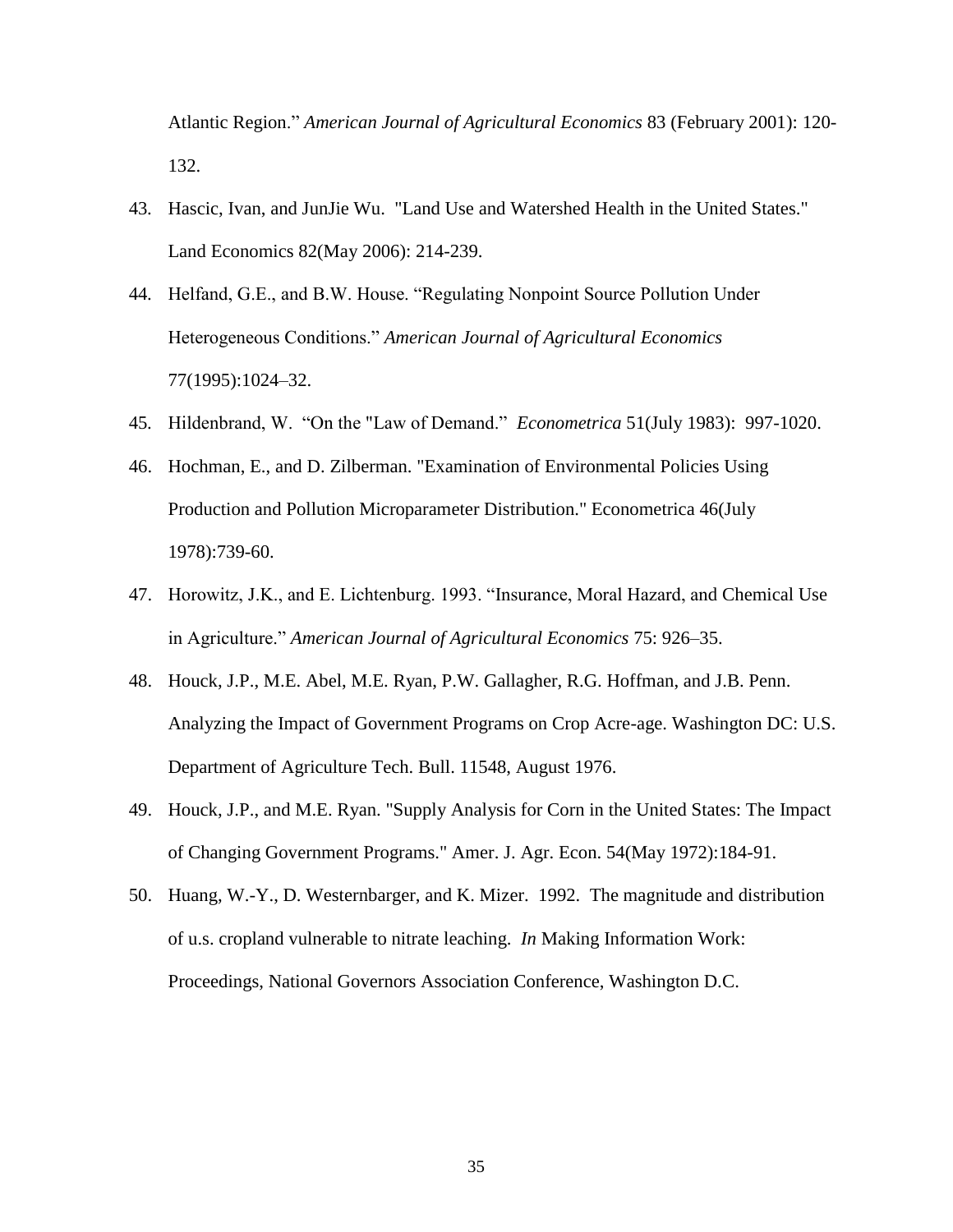- 51. Irwin, E. G. and N. E. Bockstael. "Interacting Agents, Spatial Externalities, and the Evolution of Residential Land Use Patterns." *Journal of Economic Geography* 2 (2002): 31-54.
- 52. Irwin, E., K.P. Bell, N.E. Bockstael, D. Newburn, M.D. Partridge, and J. Wu. "The Economics of Urban-Rural Space." Annual Review of Resource Economics 1(October 2009): 1-26.
- 53. Irwin, E., and D. Wrenn. Forthcoming. "An Assessment of Empirical Methods for Modeling Land Use." In the *Oxford Handbook of Land Economics*. Oxford, UK: Oxford University Press.
- 54. Johansen, L. Production Functions: An Integration of Micro and Macro, and Short Run and Long Run Aspects. Amsterdam: North-Holland, 1972.
- 55. Johnson, S.L., R.M. Adams, and G.M. Perry. "The On-Farm Costs of Reducing Groundwater Pollution." Amer. J. Agr. Econ. 73(November 1991):1063-73.
- 56. Judge, G.G., R.C. Hill, W.E. Griffiths, H. Lutkepohl, and T.C. Lee. Introduction to the Theory and Practice of Econometrics, 2nd ed. New York: John Wiley & Sons, 1988.
- 57. Just, R., and J. Antle. "Interactions Between Agricultural and Environmental Policies: A Concep-tual Framework." Amer. Econ. Rev. 80(May 1990):197-202.
- 58. Just, R., and N. Bockstael, eds. Commodity and Resource Policies in Agricultural Systems. Berlin: Springer-Verlag, 1991.
- 59. Kellogg, R.L., M.S. Maizel, and D.W. Goss. 1992. Agricultural chemical use and ground water quality: where are the potential problem areas? USDA Staff Rep., Soil Conservation Service/Economic Research Service, Washington, D.C.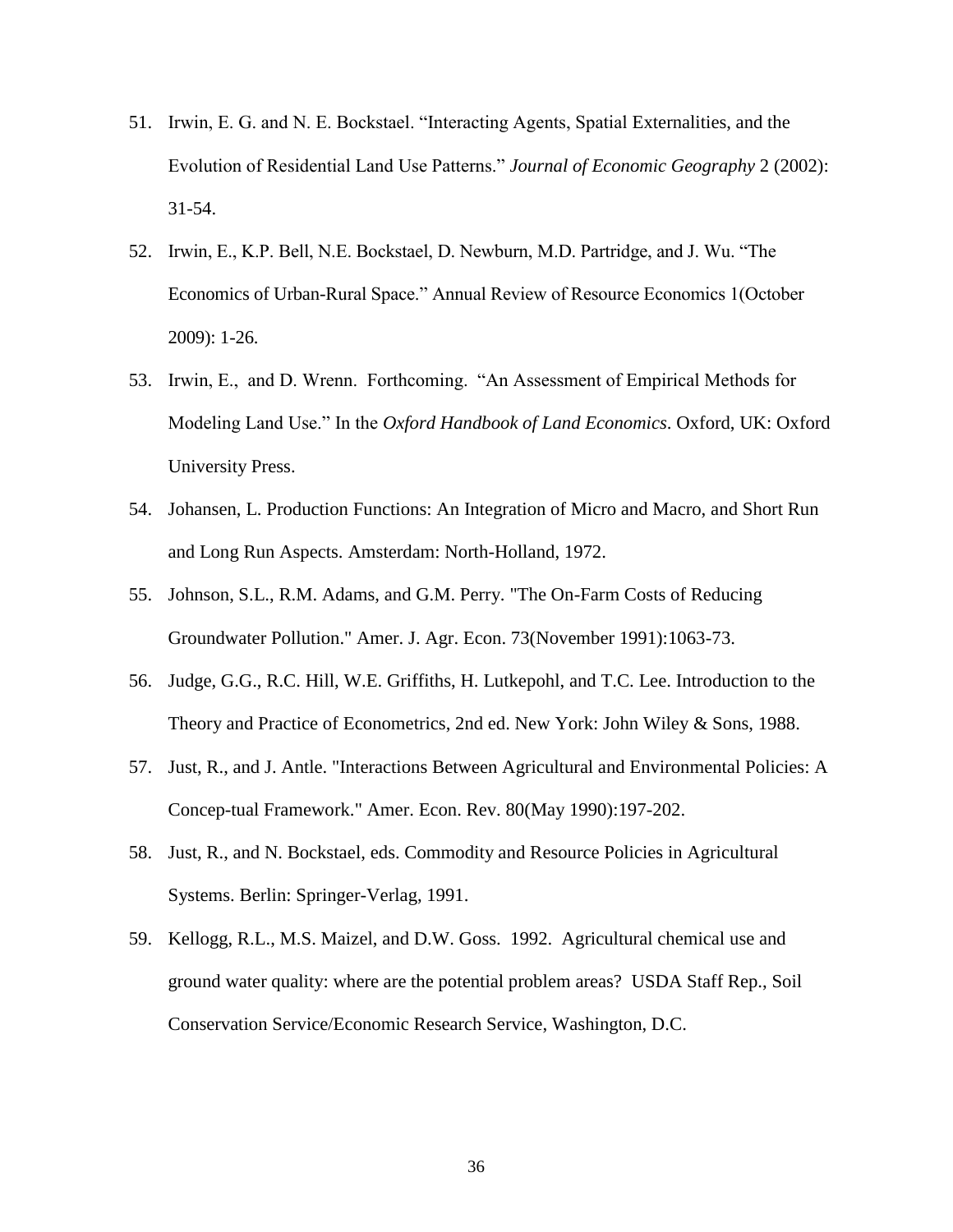- 60. Kennedy, P. A Guide to Econometrics, 2nd ed. Cambridge MA: The MIT Press, 1990. Kmenta, J. Elements of Econometrics. New York: Macmillan, 1986.
- 61. Klaiber, H. A., & Phaneuf, D. (2010). Valuing Open Space in a Residential Sorting Model of the Twin Cities. *Journal of Environmental Economics and Management , 60*, 57-77.
- 62. Klaiber, H. Allen, and Nicolai V. Kuminoff. Forthcoming. "Equilibrium Sorting Models of Land Use and Residential Choice." In the *Oxford Handbook of Land Economics*. Oxford, UK: Oxford University Press.
- 63. Klein, H.A.J. "Macroeconimics and the Theory of Rational Behavior." *Econometrica*  14(January 1946): 93-108.
- 64. Langpap, Christian, Ivan Hascic, and JunJie Wu. "Protecting Watershed Ecosystems through Targeted Local Land Use Policies." American Journal of Agricultural Economics 90(August 2008): 684-700.
- 65. Langpap, Christian, and JunJie Wu. "Potential Environmental Impacts of Increased Reliance on Corn-Based Bioenergy." Environmental and Resource Economics 49(2011): 147-171.
- 66. Laws, E. A. 1993. *Aquatic Pollution, An Introductory Text.* 2 nd ed. New York: Wiley.
- 67. Lawrence, C.L., and B.R. Ellefson. "Water Use in Wisconsin, 1979." U.S. Geological Survey, Water Resources Investigations, 82-444, July 1982.
- 68. Lee, K.C., M.H. Pesaran, R.G. Pierse. "Testing for Aggregation Bias in Linear Models." *The Economic Journal* 100(Conference 1990):137-150.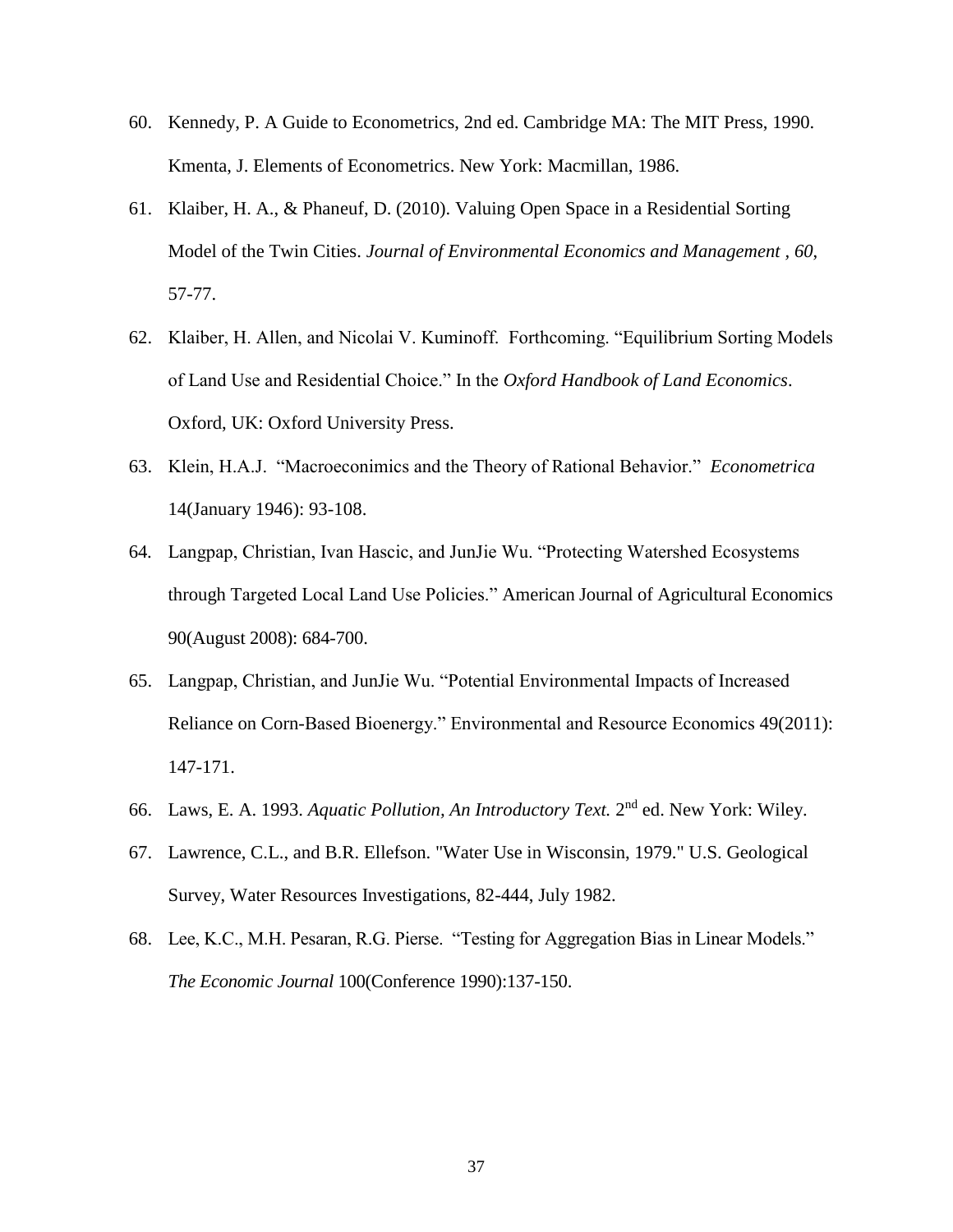- 69. Li, Man, JunJie Wu, Xiangzheng Deng. "Identifying Drivers of Land Use Change in China: A Spatial Multinomial Logit Model Analysis." Land Economics 89(November 2013): 632-654.
- 70. Lichtenberg, E. "Land Quality, Irrigation Development, and Cropping Patterns in the Northern High Plains." Amer. J. Agr. Econ. 71(February 1989):187-94.
- 71. Lidman, R., and D.L. Bawden. "The Impact of Government Programs on Wheat Acreage." Land Econ. 50(November 1974):327-35.
- 72. Love, H.A. "Conflicts Between Theory and Practice in Production Economics." Paper presented at the American Social Science Association Meeting, New York, New York, January 1999.
- 73. Lubowski, R.N., Plantinga, A.J., Stavins, R.N. (2006) Land-use change and carbon sinks: Econometric estimation of the carbon sequestration supply function, *Journal of Environmental Economics and Management*, 51: 135–152.
- 74. Lutton, T.J., and M.R. LeBlanc. "A Comparison of Multivariate Logit and Translog Models for Energy and Nonenergy Input Cost Share Analysis." Energy J. 5(October 1984):35-44.
- 75. Malmqvist, B., and S. Rundle. 2002. "Threats to the Running Water Ecosystems of the World." *Environmental Conservation* 29(2): 134-53.
- 76. Mapp, H.P., D.J. Bernardo, G.J. Sabbagh, S. Geleta, and B. Watkins. "Economic and Environmental Impacts of Limiting Nitrogen Use to Protect Water Quality: A Stochastic Regional Analysis." Amer. J. Agr. Econ. 76(November 1994):889-903.
- 77. Matson, P.A., W.J. Parton, A.G. Power, M.J. Swift. 1997. "Agricultural intensification and ecosystem properties." Science 277: 504-509.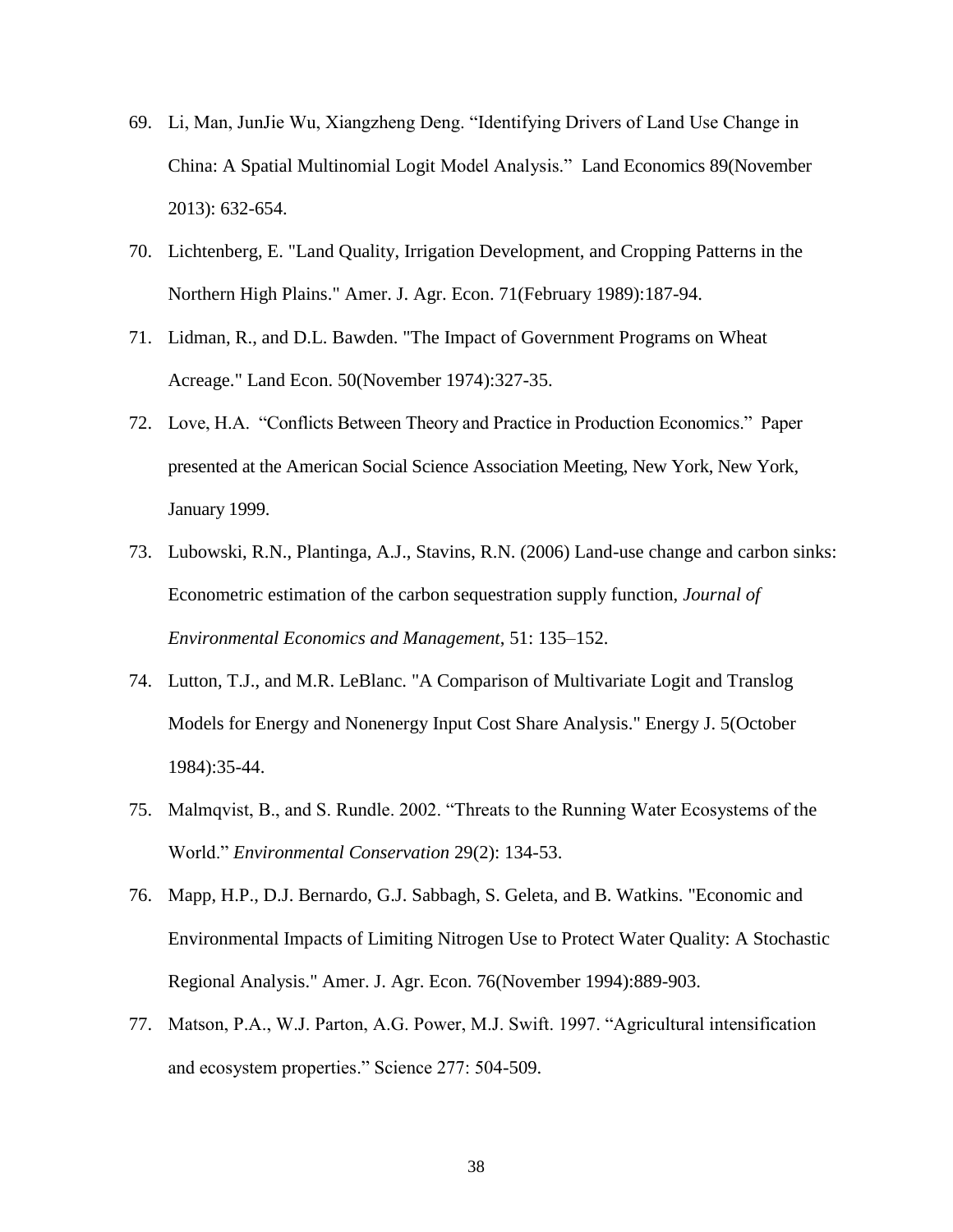- 78. McDonnell, J.J. (PD), et al. (2010). "Collaborative Research WSC Category 2: Anticipating Water Scarcity and Informing Integrative Water System Response in the Pacific Northwest." A propose submitted to the National Science Foundation CR-Water Sustainability & Climate.
- 79. Montgomery, C. A., R. A. Pollak; K. Freemark; D. White. "Pricing Biodiversity." *Journal of Environmental Economics and Management*, 38(1) (1999): 1-19.
- 80. Moore, M.R., and D.H. Negri. "A Multicrop Production Model of Irrigated Agriculture, Applied to Water Allocation Policy of the Bureau of Reclamation." J. Agr. Resour. Econ. 17(July 1992):29-43.
- 81. Moulton, R. and Richards, K.: 1990, Costs of Sequestering Carbon through Tree Planting and Forest Management in the United States, General Technical Report WO-58, U.S. Department of Agriculture, Washington, D.C.
- 82. Muellbauer, J. "Aggregation, Income Distribution and Consumer Demand." *Review of Economic Studies* 42(October 1975): 525-543.
- 83. Neilson, R.P., and D. Marks. 1994. "A Global Perspective of Regional Vegetation and Hydrologic Sensitivities from Climate Change." *Journal of Vegetation Science* 5: 715- 730.
- 84. Nielsen, E.G., and L.K. Lee. "The Magnitude and Costs of Groundwater Contamination from Ag-ricultural Chemicals: A National Perspective." U.S. Department of Agriculture, ERS Agricultural Economic Report No. 576, October 1987.
- 85. Noss, R.R. Recharge Area Land Use and Well Water Quality. Progress Report. Amherst MA: The En-vironmental Institute, University of Massachusetts, April 1988.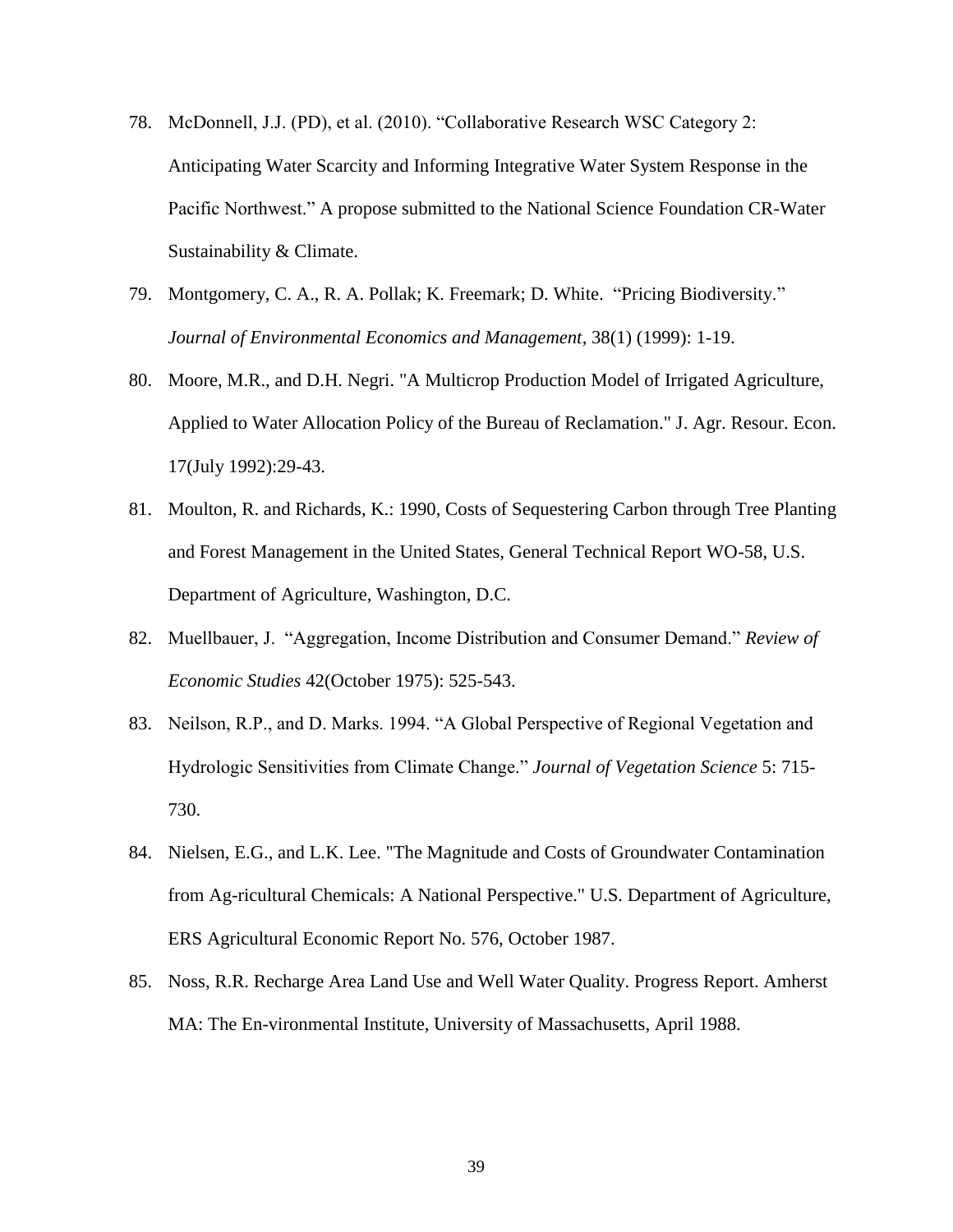- 86. Opaluch, J.J., and K. Segerson. "Aggregate Analysis of Site-Specific Pollution Problems: the Case of Groundwater Contamination From Agricultural Pesticides." Northeast. J. Agr. Res. Econ. 20(April 1991):83-97.
- 87. Parker, D. C., S. M. Manson, M. A. Janssen, M. Hoffmann, and P. Deadman. 2003. Multi-agent systems for the simulation of land-use and land-cover change: A review. *Annals of the Association of American Geographers* 93(2): 314–337.
- 88. Parks, P.J., hardie, I.W., 1995. Least-cost forest carbon reserves: cost-effective subsidies to convert marginal agricultural land to forests. Land Economics 71, 122-136.
- 89. Paustian, K., H. Collins, and E. Paul. 1997. Management controls on soil carbon, in *Soil Organic Matter in Temperate Agroecosystems: Long-Term Experiments in North America*. E. Paul, K. Paustian, E. Elliot, and C. Cole (eds.). pp 15–49. CRC Press, Boca Raton, FL.
- 90. Pesaran, M.H., R.G. Pierse, and K.C. Lee. "Choice Between Disaggregate and Aggregate Specifications Estimated by Instrumental Variables Methods." *Journal of Business and Economic Statistics* 12(January 1994):11-21.
- 91. Petr, F.C., and J.E. Bremer. "Keys to Profitable Corn Production in the High Plains." Texas Agricultural Extension Service, Texas A&M University, 1976.
- 92. Pionke, H.B., and J.B. Urban. "Effect of Agricultural Land Use on Ground-Water Quality in Small Pennsylvania Watershed." Ground Water 23(January-February 1985):68-80.
- 93. Piper, S., W.Y. Huang, and M. Ribaudo. "Farm Income and Ground water Quality Implications From Reducing Surface Water Sediment Deliveries." Water Resour. Bull. 25(December 1989):1217-30.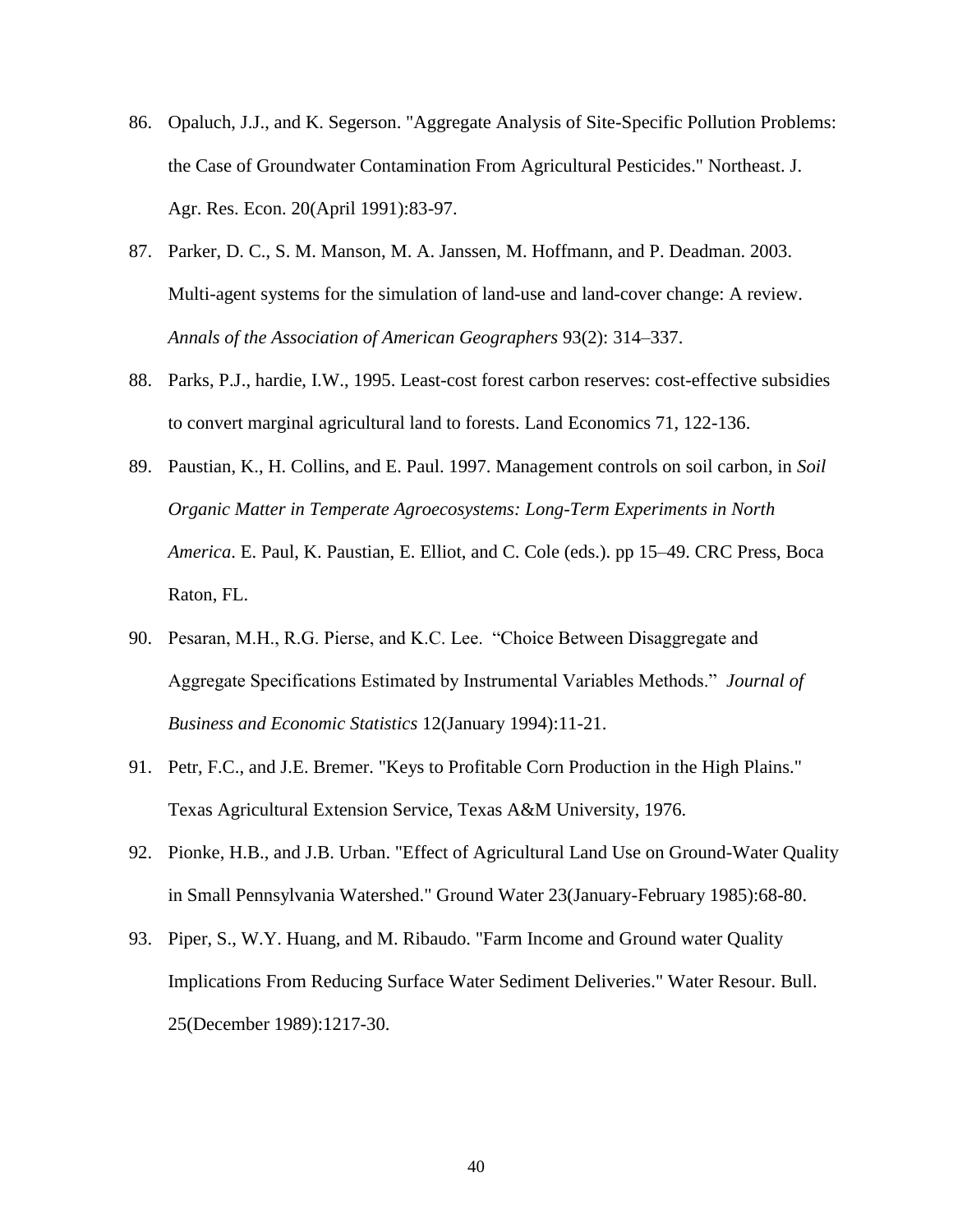- 94. Pimm, S.L., Russell, G.J., Gittleman, J.L., Brooks, T.M. (1995). "The future of biodiversity". Science 269, 347–350.
- 95. Plantinga, A.J., Mauldin, T., Miller, D.J., 1999. An econometric analysis of the costs of sequestering carbon in forests. American Journal of Agricultural Economy 81, 812-824.
- 96. Plantinga, A.J., and J. Wu. "Co-Benefits from Carbon Sequestration in Forests: Evaluating Reductions in Agricultural Externalities from an Afforestation Policy in Wisconsin." Land Economics 79(Feburary 2003):74-85.
- 97. Richards, K.R., Stokes, C., 2004. A review of forest carbon sequestration cost studies: a dozen years of research. Climatic Change 63, 1-48.
- 98. Rothman, D.S., J.H. Hong, and T.D. Mount. "Estimating Consumer Energy Demand Using International Data: Theoretical and Policy Implications." Working Paper 93-10, Department of Agricultural Economics, Cornell University, July 1993.
- 99. Rothschild, E.R., R.J. Manser, and M.P. Anderson. "Investigation of Aldicarb in Ground Water in Selected Areas of the Central Sand Plain of Wisconsin." Ground Water 20(July-August 1982):437-45.
- 100. Rottenborn, S.C. "Predicting the Impacts of Urbanization on Riparian Bird Communities." *Biological Conservation* 88 (1999): 289-299.
- 101. Ryszkowski, L. 2002. *Landscape Ecology in Agroecosystems Management*. Boca Raton, FL: CRC Press.
- 102. Sasaki, K. "An Empirical Analysis of Linear Aggregation Problems: The Case of Investment Behavior in Japanese Firms." *Journal of Econometrics* 7(1978):313-331.
- 103. Schindler, D. W. 1977. "Evolution of Phosphorus Limitation in Lakes." *Science* 195: 260 -62.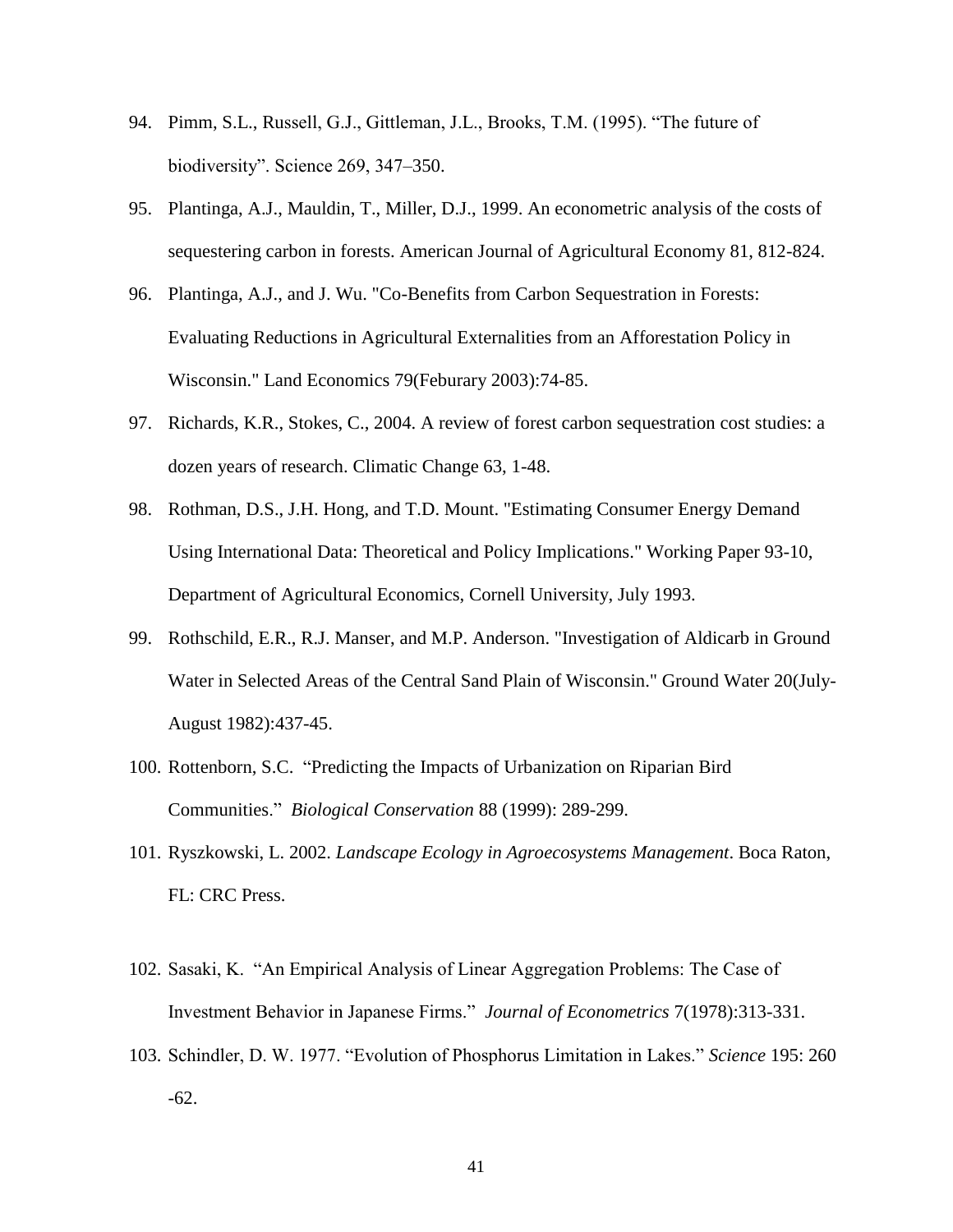- 104. Sedjo, R.A. 1993. "The Carbon Cycle and Global Forest Ecosystems." In J. Wisniewski and R.N. Sampson (eds.), *Terrestrial Biospheric Carbon Fluxes: Quantification of Sinks and Sources of CO2* . Boston: Kluwer Academic Publishers, 295-309.
- 105. Sedjo, R.A., J. Wisniewski, A.V. Sample, and J.D. Kinsman. "The Economics of Managing Carbon via Forestry: Assessment of Existing Studies." Environmental and Resource Economics 6(September 1995):139-165.
- 106. Segerson, K. "Incentive Policies for Control of Agricultural Water Pollution." Agriculture and Water Quality: International Perspectives. John B. Braden and Stephen B. Lovejoy, eds. Boulder CO: Lynne Rienner Publishers, 1990.
- 107. Segerson, K., and J. Wu. "Economic Analysis and Groundwater Quality: A Survey of Related Re-search." Working paper, Department of Economics, University of Connecticut, September 1994. Shumway, C.R. "Supply, Demand, and Technology in a Multiproduct Industry: Texas Field Crops." Amer. J. Agr. Econ. 65(November 1983):748- 60.
- 108. Shumway, C.R. 1983. "Supply, Demand, and Technology in a Multiproduct Industry: Texas Field Crops." *American Journal of Agricultural Economics* 65: 748-760. 109.
- 110. Simmons, P., and D. Weiserbs. "Translog Flexible Functional Forms and Associated Demand Systems." Amer. Econ. Rev. 69(December 1979):892-901.
- 111. Smith, R.A., R.B. Alexander, and M.G. Wolman. 1987. Water quality trends in the nation's rivers. Science 235:1607-15.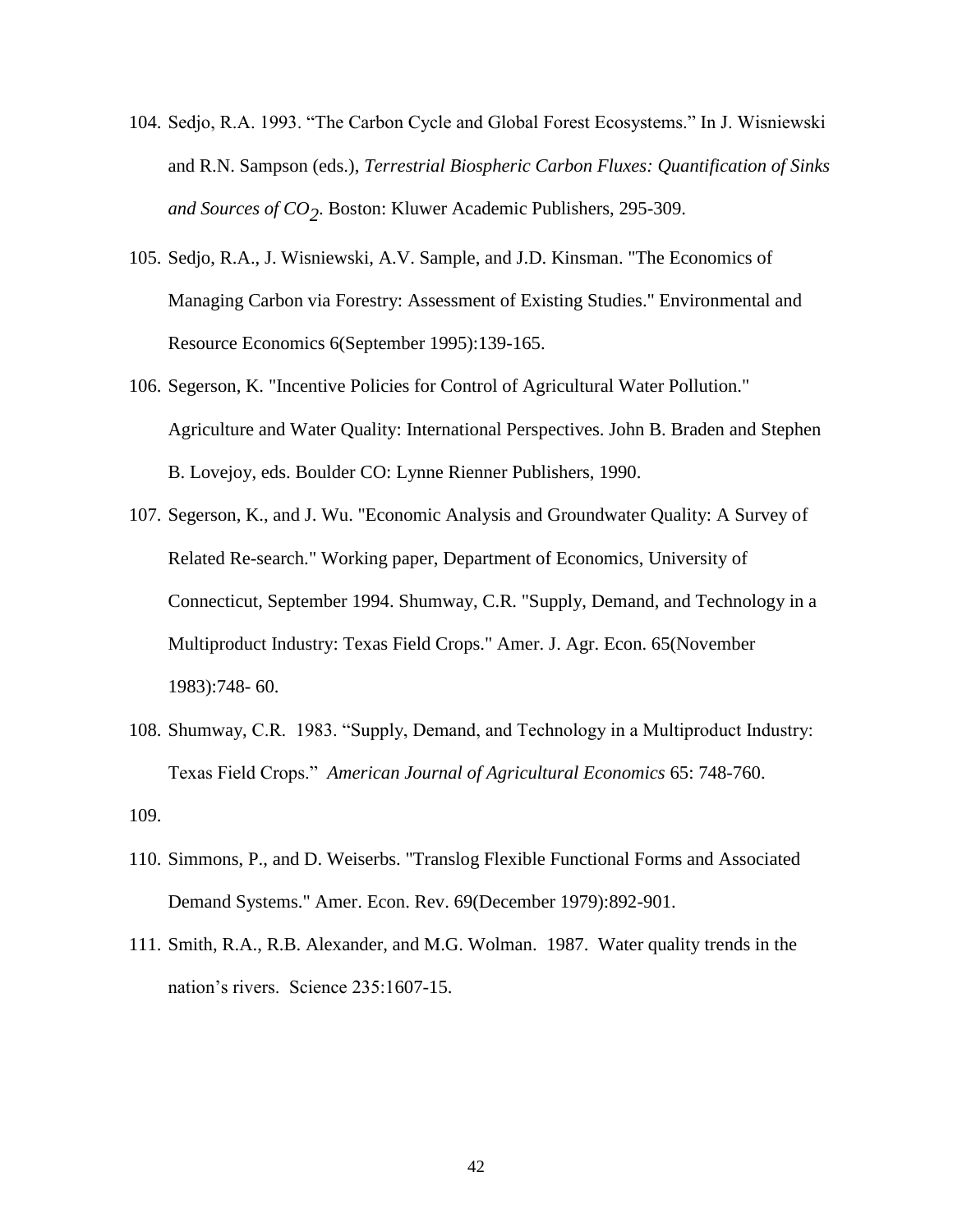- 112. Sohngen, B., and R. Alig. "Mitigation, Adaption, and Climate Change: Results from Recent Research on the U.S. Forest Sector." Environmental Science and Policy 3 (2000):235-248.
- 113. Sohngen, B., and R. Sedjo. 2000. "Potential Carbon Flux from Timber Harvests and Management in the Context of a Global Timber Market." *Climatic Change* 44: 151-172.
- 114. ———. 2006. "Carbon Sequestration in Global Forests Under Different Carbon Price Regimes" in *The Energy Journal*, Special issue, Multi-Greenhouse Gas Mitigation and Climate Policy, pps. 109-162, December.
- 115. Stavins, R.N., 1999. The costs of carbon sequestration: a revealed-preference approach, Amer. Econ. Rev. 89 (4): 994–1009.
- 116. Stavins, R., Jaffe, A. (1990) Unintended impacts of public investments on private decisions: The depletion of forested wetlands, *The American Economic Review*, 80: 337– 352.
- 117. Stavins, R.N., 1999. The costs of carbon sequestration: a revealed-preference approach. The American Economic Review 89, 994-1009.
- 118. Stiegler, J.H. "Cropping Systems and Rotations." Wheat and Wheat Improvement, 2nd ed. E.G. Heyne, ed., pp. 325-29. Madison WI: American Society of Agronomy, 1987.
- 119. Stoker, T.M. "Completeness, Distribution Restrictions, and the Form of Aggregate Functions." *Econometrica* 52(July 1984): 887-907.
- 120. Tanaka, Katsuya, and JunJie Wu. "Evaluating the Effect of Conservation Policies on Agricultural Land Use: A Site-Specific Modeling Approach." Canadian Journal of Agricultural Economics 52(November 2004).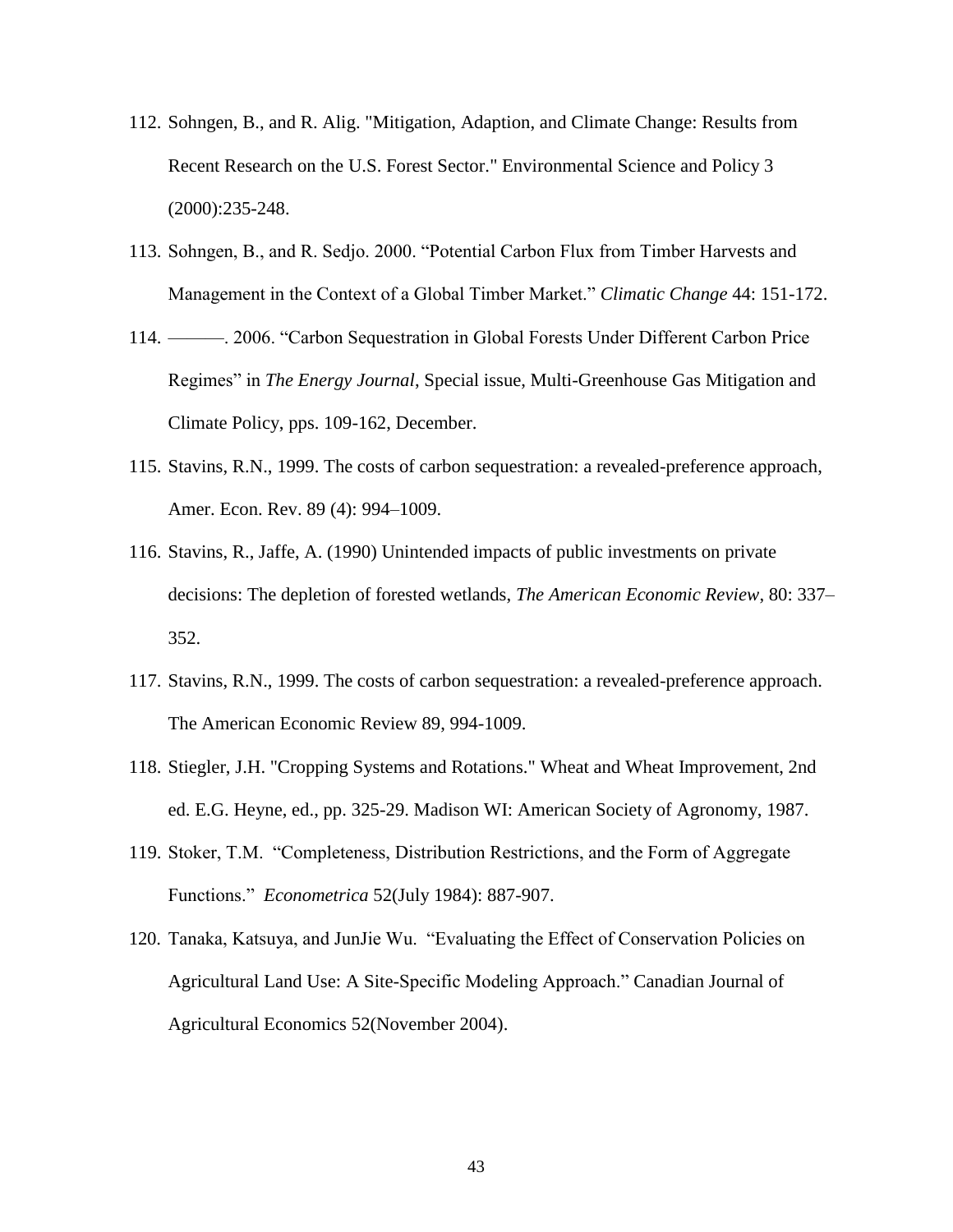- 121. Theil, H. "A Multinomial Extension of the Linear Logit Model." Int. Econ. Rev. 10(October 1969):251-59. Tyrrell, T., and T. Mount. "A Nonlinear Expenditure System Using a Linear Logit Specification." Amer. J. Agr. Econ. 64(August 1982):539-45.
- 122. Tilman, D., K.G. Cassman, P.A. Matson, R. Naylor, S. Polasky. 2002. "Agricultural sustainability and intensive production practices." Nature 418: 671-677.
- 123. U.S. Department of Agriculture, Statistical Reporting Service. Agricultural Statistics. Washington DC, 1971-90. U.S. Geological Survey, U.S. Geological Service. National Water Summary 1986-Hydrologic Events and Groundwater Quality. Washington DC, USGS Water-Supply Papers, pp. 531-37, 1988.
- 124. Vroomen, H., and B. Larson. A Direct Approach for Estimating Nitrogen, Phosphorus, and Land Demands at the Regional Level. Washington DC: U.S. Department of Agriculture, ERS Technical Bulletin No.1786, March 1989.
- 125. Wales, T.J. "On the Flexibility of Flexible Functional Forms: An Empirical Analysis." J. Econometrics 5(March 1977):183-93.
- 126. Walsh, R. (2007). Endogenous Open Space Amenities in a Locational Equilibrium. *Journal of Urban Economics , 61*, 319-344.
- 127. Watanabe, Michio, Richard M. Adams, and JunJie Wu. "The Economics of Environmental Management in a Spatially Heterogeneous River Basin." American Journal of Agricultural Economics 88(August 2006): 617-631.
- 128. Weaver, R.D. "Multiple Input, Multiple Output Production Choices and Technology in the U.S. Wheat Region." Amer. J. Agr. Econ. 65(February 1983):45-56.
- 129. White, D., P. G. Minotti, M. J. Barczak, J. C. Sifneos, K. E. Freemark, M. V. Santelmann, C. F. Steinitz, A. R. Kiester, and E. M. Preston. "Assessing Risks to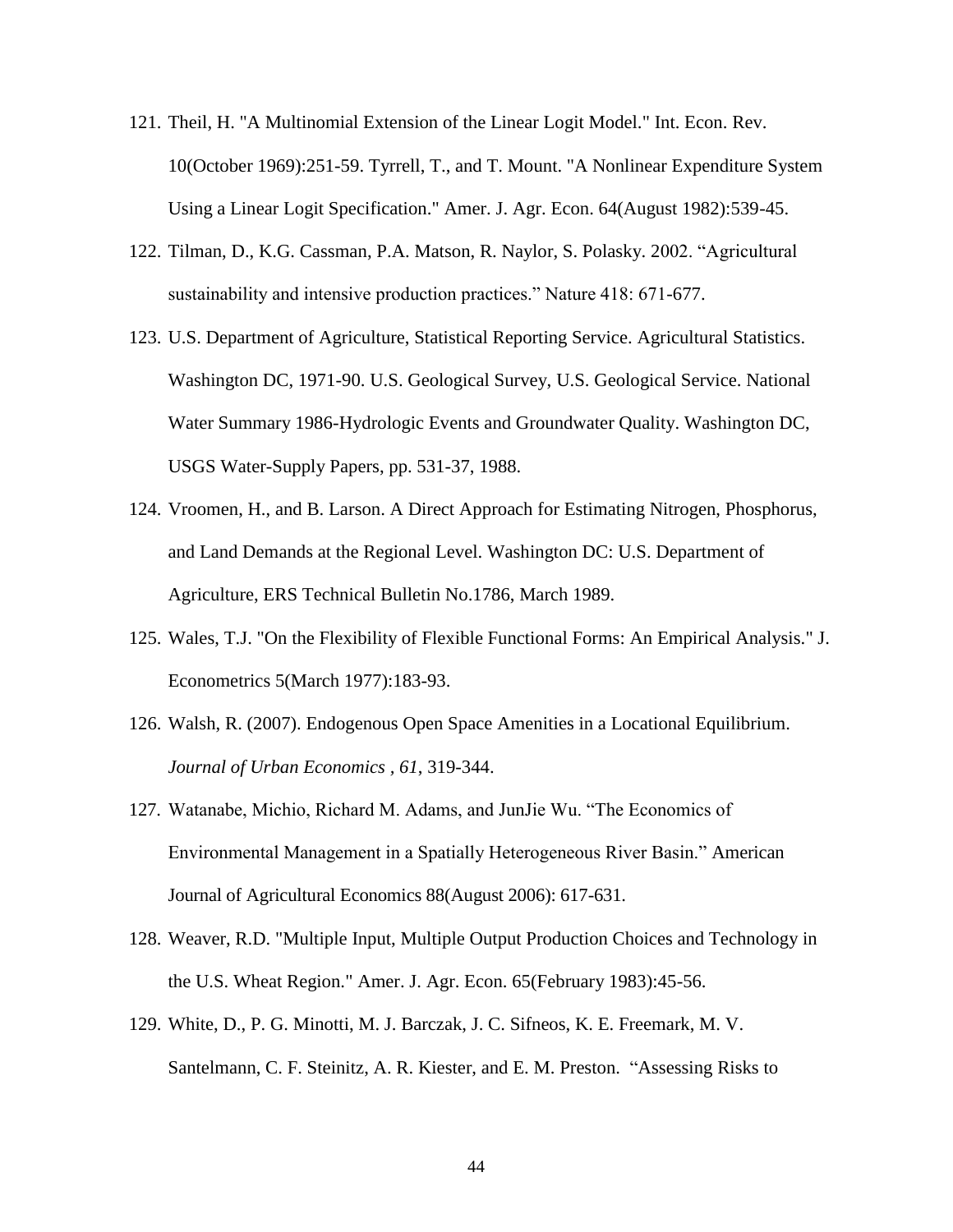Biodiversity from Future Landscape Change." *Conservation Biology* 11(2) (1997): 349- 360.

- 130. Willis, R.J., and S. Rosen. "Education and Self- Selection." J. Polit. Econ. 87(No. 2, 1979): S7-S36.
- 131. Wu, J. 1999. "Crop Insurance, Acreage Decisions, and Nonpoint-Source Pollution." *American Journal of Agricultural Economics* 81:305–20.
- 132. Wu, JunJie, and Richard A. Adams. "Micro vs. Macro Acreage Response Models: Does Site-Specific Information Matter?" *Journal of Agricultural and Resource Economics* 27(July 2002):40-60.
- 133. Wu, JunJie, Richard M. Adams, Catherine L. Kling, and Katsuya Tanaka. "From Micro-Level Decisions to Landscape Changes: An Assessment of Agricultural Conservation Policies." *American Journal of Agricultural Economics* 86(February 2004): 26-41.
- 134. Wu, JunJie, and Richard M. Adams "Production Risk, Acreage Decisions, and Implications for Revenue Insurance Programs" Canadian Journal of Agricultural Economics 49(March 2001): 19-35.
- 135. Wu, JunJie, and Seong-Hoon Cho. "The Effect of Local Land Use Regulations on Urban Development in the Western United States." *Regional Science and Urban Economics*  37(2007): 69-86.
- 136. Wu, JunJie, and Bruce A. Babcock. "Metamodeling Potential Nitrate Water Pollution in the Central United States." *Journal of Environmental Quality* 28(November-December 1999): 1916-1928.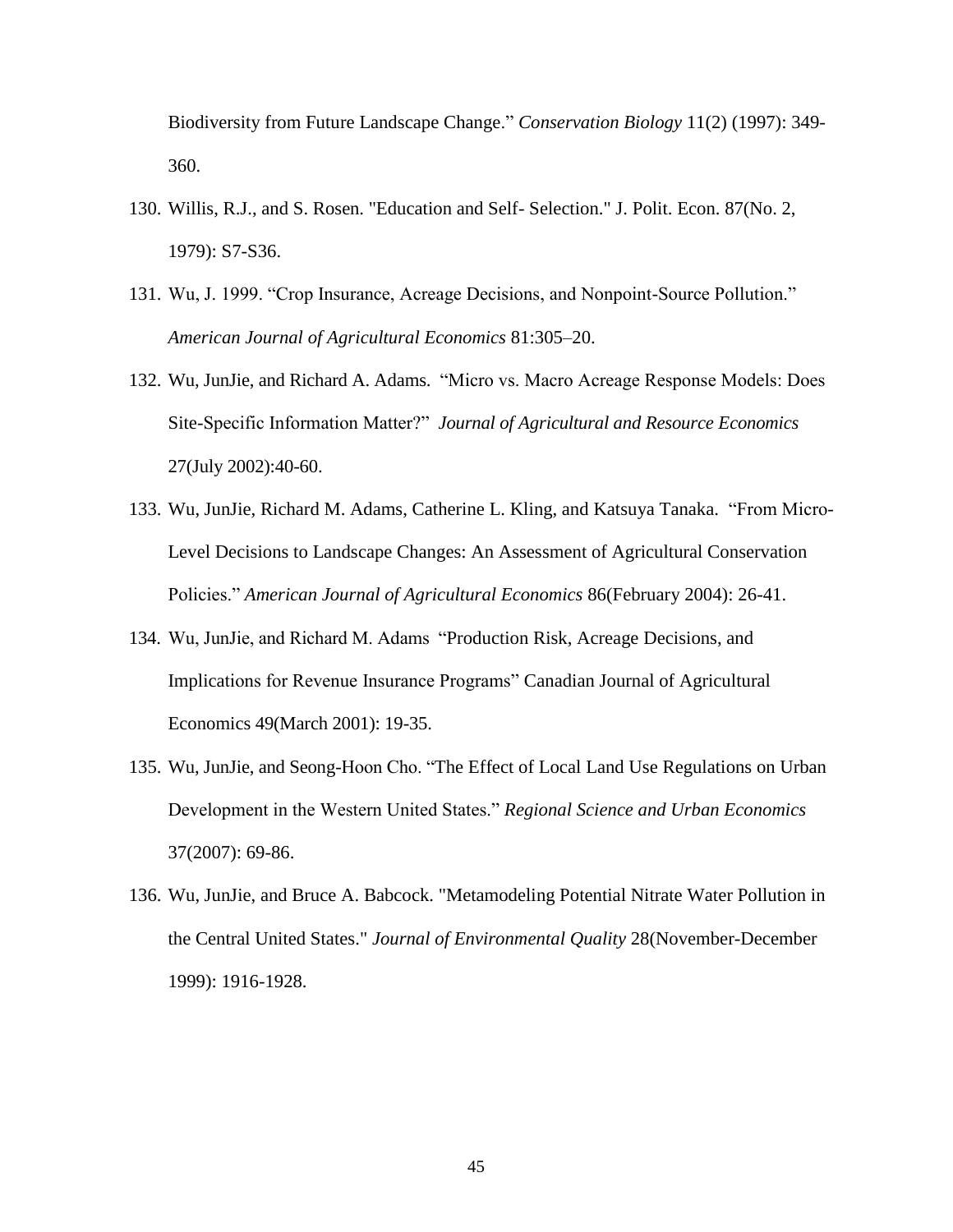- 137. Wu, JunJie, and Bruce A. Babcock. "The Choice of Tillage, Rotation, and Soil Testing Practices: Economic and Environmental Implications." *American Journal of Agricultural Economics* 80(August 1998):494-511.
- 138. Wu, JunJie, D.J. Bernardo, H.P. Mapp, S. Geleta, M.L. Teague, K.B. Bradley, G.J. Sabbagh, R.L. Elliott, and J.H. Stone. "An Evaluation of Nitrogen Runoff and Leaching Potential in the High Plains." *Journal of Soil and Water Conservation* (January-February 1997): 73-80.
- 139. Wu, JunJie, and B. Wade Brorsen. "The Impact of Government Programs and Land Characteristics on Cropping Patterns." *Canadian Journal of Agricultural Economics* 43(March 1995):87-104.
- 140. Wu, JunJie, Monica Fisher, and Unai Pascual. "Urbanization and the Viability of Local Agricultural Economies." Land Economics 87(February 2011): 109-125.
- 141. Wu, Junjie, and Katsuya Tanaka. "Reducing Nitrogen Runoff from the Upper Mississippi River Basin to Control Hypoxia in the Gulf of Mexico: Easements or Taxes?" Marine Resource Economics 20, 2(July 2005): 121-144.
- 142. Wu, JunJie, and Kathleen Segerson. "The Impact of Policies and Site Characteristics on Potential Groundwater Pollution in Wisconsin." *American Journal of Agricultural Economics* 77 (November 1995):1033-47.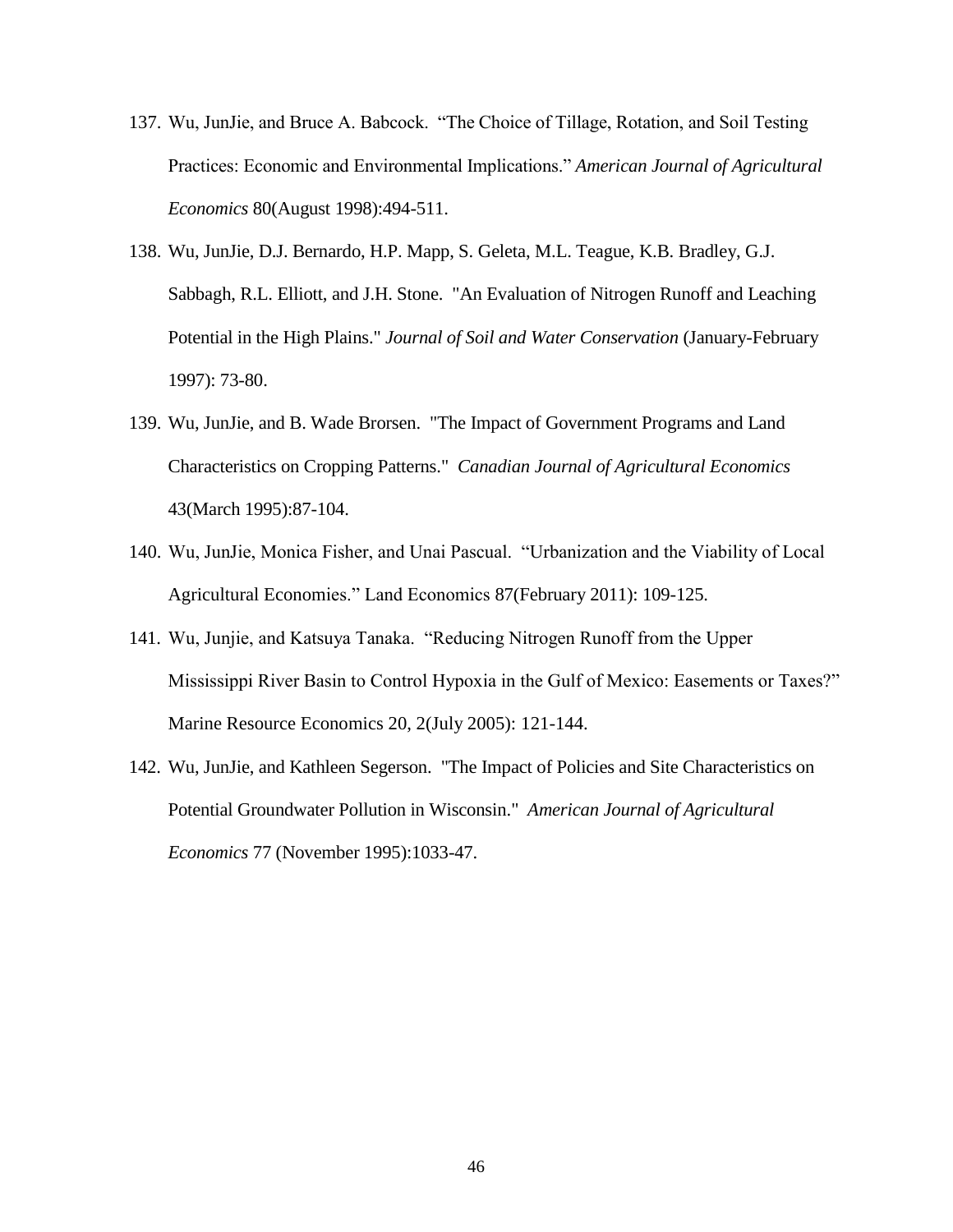# APPENDIX

## <span id="page-46-0"></span>**Table A1. References on the Effect of Land Use and Land Use Change on Watershed Health Indicators**

| Conventional ambient water quality                                                                           |  |  |  |  |
|--------------------------------------------------------------------------------------------------------------|--|--|--|--|
| Anderson, G. D., Opaluch, J. J., and W. M. Sullivan. 1985. "Nonpoint Agricultural Pollution: Pesticide       |  |  |  |  |
| Contamination of Groundwater Supplies." Amer J Agr.Econ. 67 (1985), 1238-43.                                 |  |  |  |  |
| Brouwer, F.M., Thomas, A.J., and M.J. Chadwick. Land Use Changes in Europe: Processes of Change,             |  |  |  |  |
| Environmental Transformations and Future Patterns, Kluwer Publ., 1991.                                       |  |  |  |  |
| Deaton, M.L., and J.J. Winebrake. 2000. Dynamic Modeling of Environmental Systems. New York:                 |  |  |  |  |
| Springer-Verlag.                                                                                             |  |  |  |  |
| Gilliam, J. W., and G. D. Hoyt. 1987. "Effect of Conservation Tillage on Fate and Transport of               |  |  |  |  |
| Nitrogen." In Effects of Conservation Tillage on Groundwater Quality: Nitrates and Pesticides,               |  |  |  |  |
| ed. T. J. Logan, pp. 217-240. Chelsea, Michigan: Lewis Publishers.                                           |  |  |  |  |
| Kellogg, R. L., Maizel, M. S., and D. W. Goss. 1992. "Agricultural Chemical Use and Ground Water             |  |  |  |  |
| Quality: Where Are the Potential Problem Areas?" USDA Staff Rep., Soil Conservation                          |  |  |  |  |
| Service/Economic Research Service, Washington, D.C.                                                          |  |  |  |  |
| Laws, E. A. 1993. Aquatic Pollution, An Introductory Text. 2 <sup>nd</sup> ed. New York: Wiley.              |  |  |  |  |
| Malmqvist, B., and S. Rundle. 2002. "Threats to the Running Water Ecosystems of the World."                  |  |  |  |  |
| Environmental Conservation 29(2): 134-153.                                                                   |  |  |  |  |
| Ryszkowski L. Landscape Ecology in Agrosystems Management. CRC Press 2002.                                   |  |  |  |  |
| Schindler D.W. 1977. "Evolution of phosphorus limitation in lakes." Science 195: 260-262.                    |  |  |  |  |
| Schnoor, J. L. 1996. Environmental Modeling: Fate and Transport of Pollutants in Water, Air, and Soil.       |  |  |  |  |
| New York: Wiley.                                                                                             |  |  |  |  |
| Smith, R. A., Alexander, R. B., and M. G. Wolman. 1987. "Water Quality Trends in the Nation's                |  |  |  |  |
| Rivers." Science 235: 1607-15.                                                                               |  |  |  |  |
| Vitousek, P.M., Aber, J.D., Howarth, R.D., Likens, G.E., Matson, P.A., Schindler, D.W., Schlesinger,         |  |  |  |  |
| W.H., and D.G. Tilman. "Human Alterations of the Global Nitrogen Cycle: Sources and                          |  |  |  |  |
| Consequences." Ecological Applications 7 (1997): 737-750.                                                    |  |  |  |  |
| Wu, J. J., Bernardo, D. J., Mapp, H. P., Geleta, S., Teague, M. L., Watkins, K. B., Sabbagh, G. J., Elliott, |  |  |  |  |
| R. L., and J. F. Stone. 1997. "An Evaluation of Nitrogen Runoff and Leaching in the High                     |  |  |  |  |
| Plains." J. Soil and Water Conser. 52: 73-80.                                                                |  |  |  |  |
| Wu, J. J., and B. A. Babcock. 1999. "Metamodeling Potential Nitrate Water Pollution in the Central           |  |  |  |  |
| United States." Journal of Environmental Quality 28: 1916-28.                                                |  |  |  |  |
|                                                                                                              |  |  |  |  |
| Toxic ambient water quality                                                                                  |  |  |  |  |
| Alloway, B. J., ed. 1995. Heavy Metals in Soils. 2 <sup>nd</sup> ed. London; New York: Blackie Academic and  |  |  |  |  |
| Professional.                                                                                                |  |  |  |  |
| Dudka, S. and D.C. Adriano. 1997. "Environmental Impacts of Metal Ore Mining and Processing: A               |  |  |  |  |
| Review." Journal of environmental quality 26: 590-602.                                                       |  |  |  |  |
| Erichsen Jones J.R. 1958. "A Further Study of the Zinc-Polluted River Ystwyth." Journal of animal            |  |  |  |  |
| ecology $27(1)$ : 1-14.                                                                                      |  |  |  |  |
| Fergusson, J.E. Inorganic Chemistry and the Earth: Chemical Resources, their Extraction, Use and             |  |  |  |  |
| Environmental Impact. Pergamon Press, 1982.                                                                  |  |  |  |  |

Keyes, D. L. 1976. *Land Development and the Natural Environment: Estimating Impacts.* Washington: Urban Institute.

Malmqvist, B., and S. Rundle. 2002. "Threats to the Running Water Ecosystems of the World." *Environmental Conservation* 29(2): 134-153.